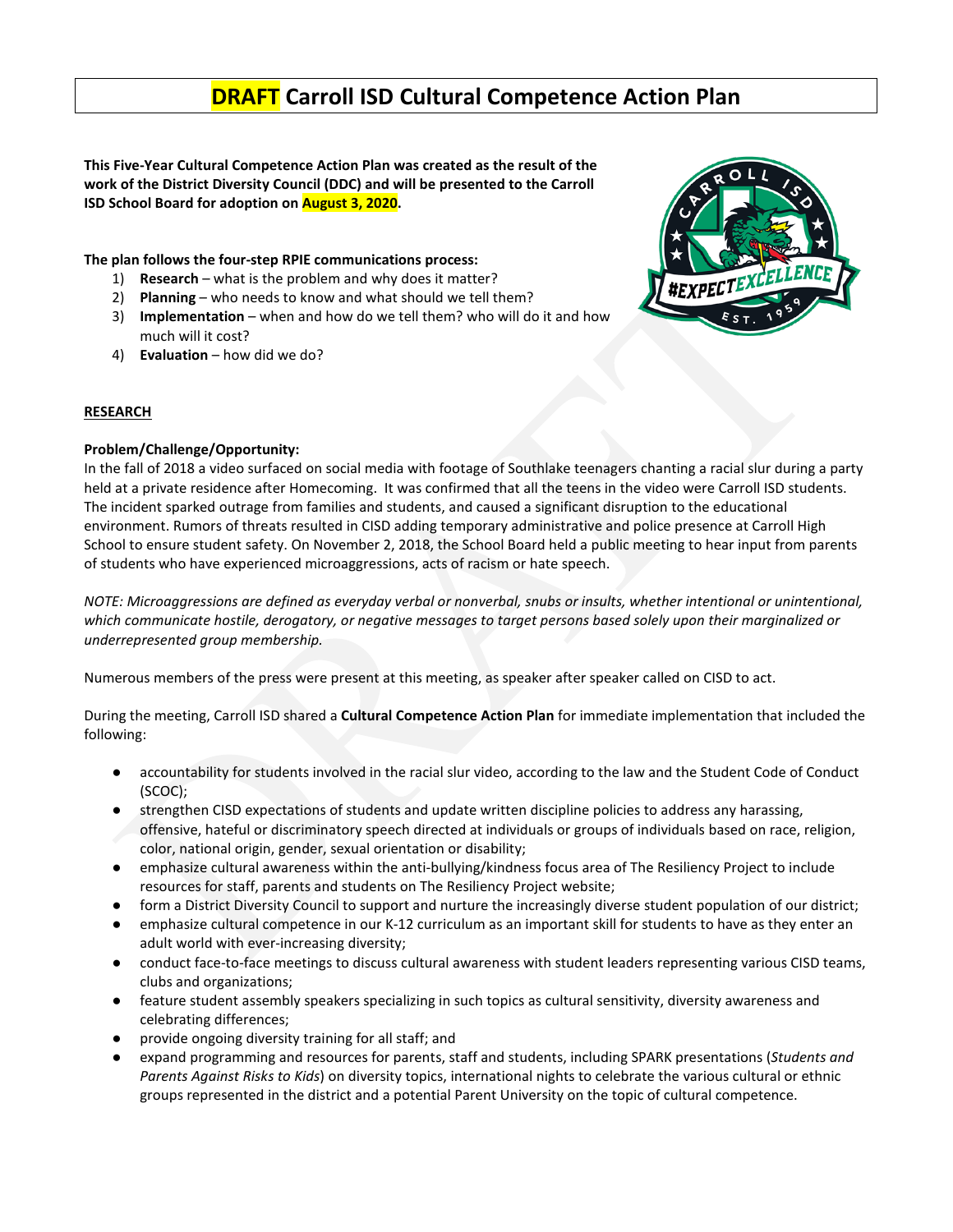Outrage over the racial slur incident also affected the City of Southlake leaders when citizens and non-citizens alike took to social media to comment and demand action. Mayor Laura Hill joined district leaders by taking a strong stance against the video. She formed the Mayor's Alliance on Unity and Culture to continue a dialogue about valuing diversity and encouraging unity. The district accepted applications in December 2018 for District and Campus Diversity Councils, and received more than 180 applications from parents, staff and students interested in serving in an advisory capacity to school district leaders. Shortly after, appointments were made in January 2019, and the 63-member District Diversity Council (DDC) held its first meeting on January 20, 2019. Another 125 individuals were invited to participate in campus-level councils during the spring of 2019.

In February 2019, a second video emerged on social media, again causing a disruption to the educational environment. This time, a student serving on the DDC brought the video to the attention of the CISD Administration. This second video included a CISD student using a racial slur with three others in the vehicle. While four teens were involved, only two were CISD students. The district consistently applied the Student Code of Conduct, disciplining the two CISD students involved and communicated the facts to the DDC.

That same month, the DDC formed six subcommittees to further develop the Cultural Competence Action Plan. These include:

- 1) Celebration of Culture, Bias Reduction & Awareness
- 2) Communications & Outreach
- 3) Teacher/Staff Recruitment
- 4) Curriculum & Instruction
- 5) Student-Led Education & Policy
- 6) Professional Development

In addition, on February 18, 2019, CISD professional employees participated in a full-day diversity training session presented by the Region XI Education Service Center.

In April 2019, the School Board held a public meeting to facilitate face-to-face Diversity Dialogues with students in grades 9- 12. This meeting was co-hosted by the Carroll Senior High Student Council. More than 100 students and staff shared ideas and concerns with individual trustees and administrators. Multiple news agencies came to this event, with positive coverage of the district's approach to giving students a voice on this important topic.

On April 15, 2019, the School Board approved a Leadership & Culture Coach position to work with the Superintendent and to deliver staff training and engage in face-to-face dialogue with students. The Superintendent assigned this role to CISD's Boys Basketball Coach and Teen Leadership teacher Eric McDade.

#### **PLANNING**

#### **Situational Analysis:**

Carroll ISD has about 8,600 students and 1,200 employees. CISD is a high-performing district located in the heart of the Dallas-Fort Worth Metroplex. The district is located in Region XI Education Service Center and is often ranked near or at the top when compared with school districts across the state and nation (using ACT/SAT scores, National Merit Scholars and college readiness indicators set forth by the Texas Education Agency and The College Board). CISD has independent boundaries and serves the greater Southlake community, as well as small portions of Grapevine, Colleyville, Keller and Westlake.

The district has only 1.8 percent of its student population that is considered low-income and/or qualify for Free and Reduced Lunch. The district serves prekindergarten students through grade 12 at 11 different campuses. Three of the district's five elementary schools serve PK-4 grades, the other two have limited space and serve K-4 populations. Two intermediate campuses serve the district's fifth and sixth grades. The district has two middle schools serving seventh and eighth grades, and a split configuration for grades 9-12. Freshmen and sophomores attend Carroll High School (9/10 campus); all juniors and seniors attend Carroll Senior High School (11/12 campus).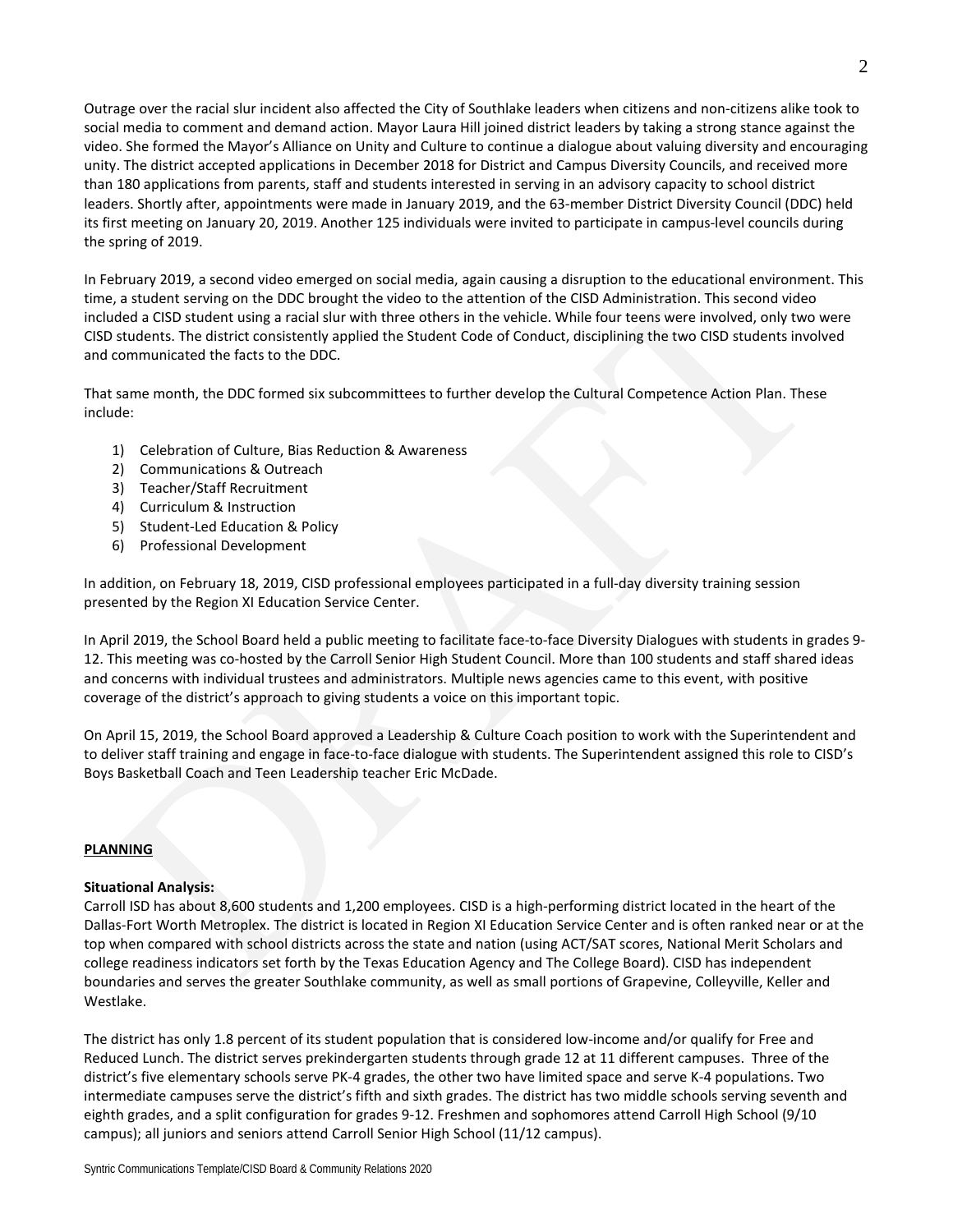The district provides bus transportation for paying riders; free bus transportation is offered to students who qualify for special education programs.

**Changing Demographics:** A review of demographics over the past 10 years in Carroll ISD reveals growth in the district's ethnic student populations and a decrease in the overall percentage of Caucasian students. Asian and Hispanic students, as well as students who identify as biracial or having two or more races, represent the biggest increase. A study of employee demographic data showed CISD is increasingly more ethnically diverse, primarily by hiring Black staff members in the teaching and administrative pay families and Hispanic staff members in the auxiliary pay family. The district lacks Asian and/or Indian representation consistent with the size of the same corresponding student groups.



# 2008-2009

2017-2018

### **Staff & Student Training:**

The district had little to no diversity or equity training for employees in place when the 2018 video was posted. Any training and/or programs that were in place lacked evaluative measures and/or consistency. Many parents at the November 2, 2018, special School Board meeting indicated that their children had experienced numerous microaggressions in the past while at school, sometimes remaining silent and/or feeling marginalized and unheard. Students shared personal experiences of racial, religious, gender and sexual orientation biases. Most of the incidents shared on November 2, 2018, involved the use of insensitive racial slurs or hate speech by Caucasian students.

**Student Achievement:** As a whole, Carroll ISD students consistently score above state and national averages on standardized tests. An academic review of student subgroup test performance reveals no statistically significant achievement gaps among the district's ethnic populations. Existing gaps do exist for some low socioeconomic students. Carroll leaders continue to make these students a priority for learning interventions and other support services to improve learning outcomes and growth.

#### **Discipline & Consequences:**

It was discovered during face-to-face discussions with students, that many students found their teachers and administrators to be indifferent to situations of microaggressions and name-calling. Many instances went unreported; some students and their parents were frustrated by the lack of follow-up and communication after consequences were applied in individual situations. It was found that CISD lacked consistency in applying consequences under the Student Code of Conduct (SCOC) and campuses didn't consistently notify the central office administration about incidents involving hate speech or racial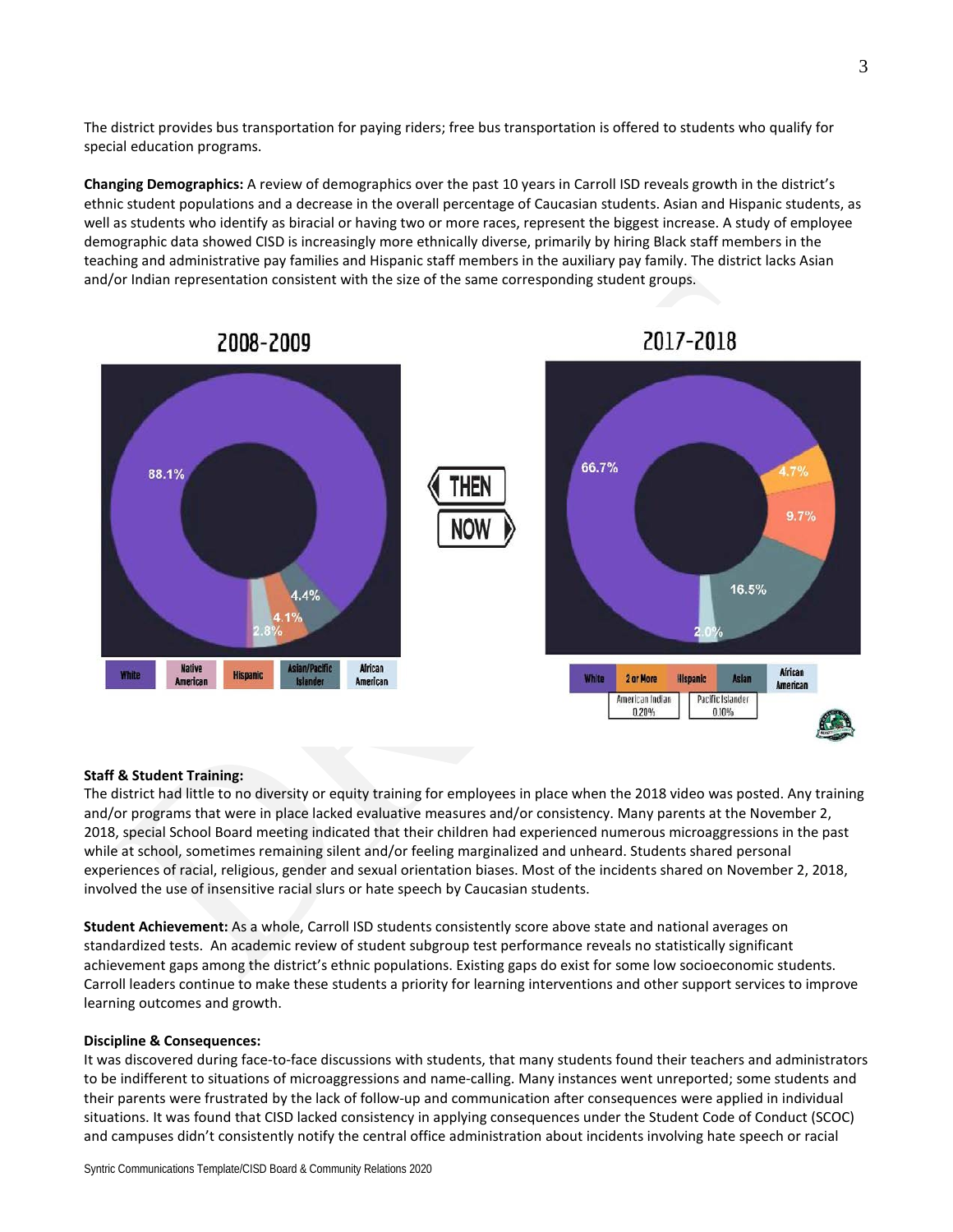slurs. Outside of the existing counseling system, there are no staff members assigned specifically to support or advocate for victims of discrimination. In addition, the incidents and consequences were not being coded and tracked on a consistent basis either. Confusion also existed within interpretation and understanding of the law and SCOC levels of offenses. CISD leaders learned that fewer district students are put in the Discipline Alternative Education Program (DAEP) than their peer districts. CISD students who are placed in DAEP are assigned to terms significantly longer than other area school districts: 45 days, 60 days and then 90 days of DAEP Placement.

#### **Overarching Goals:**

- **GOAL 1:** Promote cultural competence within Carroll ISD.
- **GOAL 2:** Facilitate communication and understanding among different stakeholders, and serve as a community resource.
- **GOAL 3:** Advocate for and support culturally competent and responsive programs and policies.
- **GOAL 4**: Engage students, staff, and faculty to collect feedback on cultural competence in CISD.
- **GOAL 5:** Propose strategies for reaching cultural competence.

#### **Target Stakeholders:**

- Administrators, Teachers & Support Staff
- Students
- Parents
- Community at-large

#### **Key Messages:**

- Carroll ISD is committed to cultivating a secure, supportive and nurturing environment where everyone feels safe and valued.
- Carroll ISD is committed to collaborating with families and the community to support the academic, physical, emotional and social well-being of each student.
- Carroll ISD is committed to identifying and defining students' unique gifts and abilities, and then developing resources and programs to support students' individual paths.
- Carroll ISD is committed to implementing a cultural competence action plan that provides ongoing training and skills for staff and continuous open dialogue opportunities for students as a means to demonstrate our commitment to understanding differences and embracing diversity.

**When evaluating the quantitative and qualitative success of various action steps or initiatives, CISD may utilize informal and formal research and feedback tools to include face-to-face focus groups, written communications, surveys, Let's Talk submissions, Dragon Tip Line submissions and ThoughtExchange engagement software.**

#### **Key Acronyms**

- BIPOC Black, Indigenous, and People of Color
- CCAP Cultural Competence Action Plan
- CCC Campus Culture Coaches
- CDC Campus Diversity Council
- CISD Carroll Independent School District
- DDC District Diversity Council
- DLT District Leadership Team
- LGBTQ+ Lesbian, Gay, Bisexual, Transgender and Queer (or Questioning)
- LOTE Languages Other Than English
- RFP Request For Proposals
- SCOC Student Code of Conduct
- TASB Texas Association of School Boards
- TBD To Be Determined
- TEA Texas Education Agency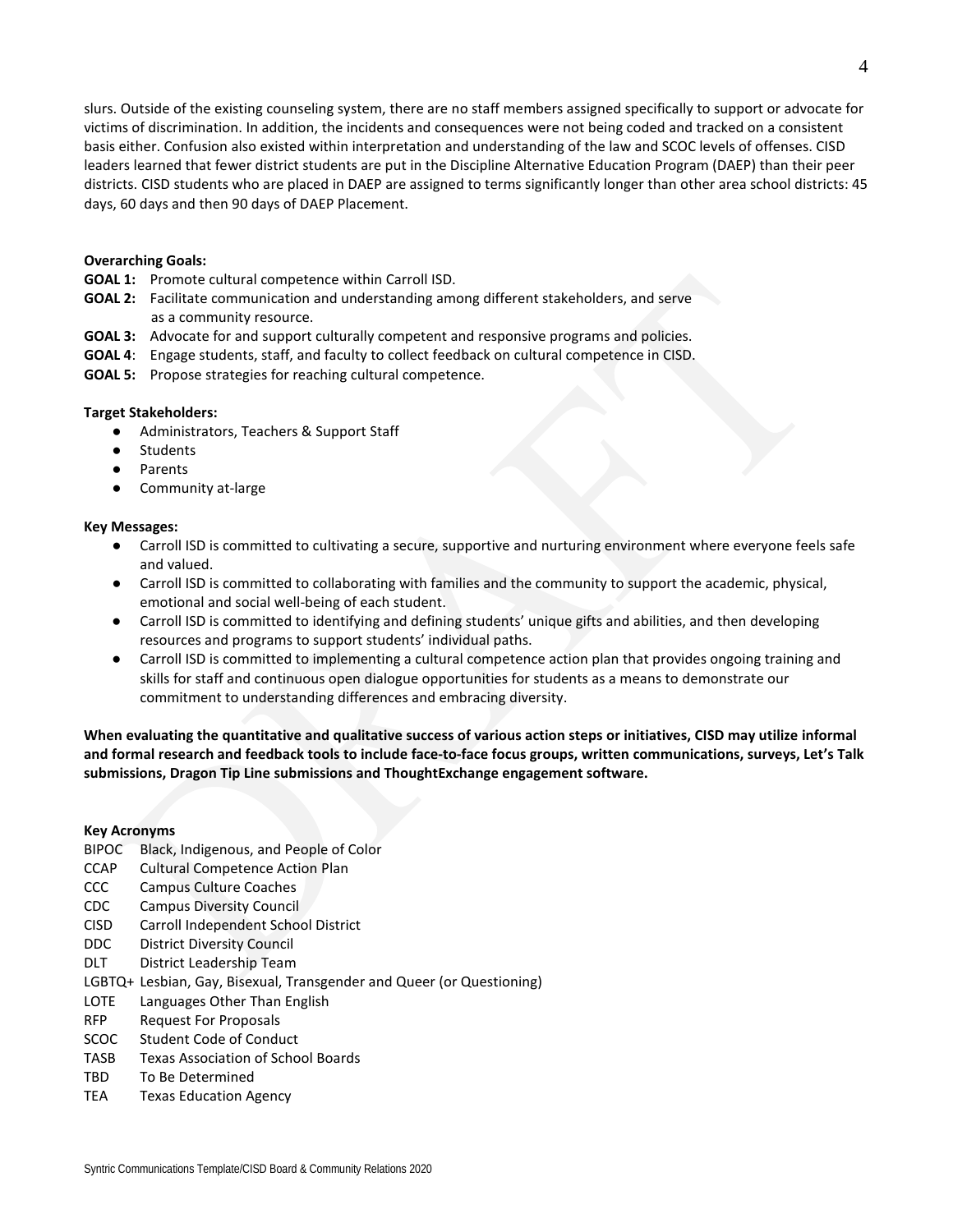#### **IMPLEMENTATION & EVALUATION**

#### **GOAL 1: Promote cultural competence within Carroll ISD.**

- **Objective 1.1:** Define and understand culture. Be able to assess one's own biases, stereotypes, and level of cultural competence. *(Student-Led Education & Policy)*
	- **Strategy 1.1.1: Develop students' cultural competence to embrace diversity at all CISD campuses, and enable a culturally safe and respectful environment for students to value and practice inclusion.**
		- Action Step 1: Hire a Director of Equity and Inclusion to oversee implementation of the CISD Cultural Competence Action Plan (CCAP).
		- Action Step 2: Embed diversity and inclusion training for students as an "enrollment to graduation" process in all grades and at all CISD campuses.
		- Action Step 3: Implement a diversity and inclusion curriculum/initiatives for each grade with different levels of age-appropriate proficiency.
		- Action Step 4: Educate students about diversity and inclusion, Student Code of Conduct and expectations for appropriate "Dragon" behavior, as well as potential consequences for violations.
	- **Strategy 1.1.2: Establish diversity and inclusion metrics-driven student education policy**
		- Action Step 1: Conduct biennial student diversity and inclusion surveys.
		- Action Step 2: Reward/recognize students who demonstrate diversity and inclusion excellence.
		- Action Step 3: Establish a student focus group or task force at each 5-12 campus (students from the Campus Diversity Councils) to work with the Director of Equity and Inclusion.
		- Action Step 4: Establish an equity and inclusion grievance process system through which students can report instances of discrimination and other events that inhibit progress toward cultural competence goals.
		- Action Step 5: Provide counseling support, resources, and advocacy for victims of discrimination.
		- Action Step 6: Expand the Dragon Tip Line/Carroll ISD Let's Talk app to include equity/inclusion as a category to communicate concerns.
		- Action Step 7: Establish a LGBTQ+ student focus group (grades 9-12) to provide dialogue and discussion on topics important to their group.
	- **Strategy 1.1.3: Identify skills and resources needed to achieve student equity and inclusion education goals.**
		- Action Step 1: Identify skills needed for students and develop curriculum trainings/initiatives.
		- Action Step 2: Educate students about bias and advantages faced and provide strategies for preventing bias from resulting in discrimination.
		- Action Step 3: Coordinate a diversity and inclusion week at each campus during the academic year and/or a districtwide "Diversity and Inclusion Matters" Day.
		- Action Step 4: Highlight and communicate to students the advantages and benefits of diversity.
		- Action Step 5: Finalize and introduce structured diversity and inclusion training and initiatives for students during the academic year to include mandatory online, self-guided training and focus group trainings.
- **Objective 1.2:** Establish a basic level of cultural competency with all teachers in the district, to include cultural sensitivity training. *(Professional Development/Teacher & Staff Recruitment)*
	- **Strategy 1.2.1: Identify basic cultural competency skills to use as a foundation for teacher training.**
		- Action Step 1: Present list of basic cultural competency skills for teachers to CISD Administration.
		- Action Step 2: Select training platform for teachers.
		- Action Step 3: Communicate expectations to all teachers and campus leaders.
		- Action Step 4: Conduct cultural competency training for all teachers and campus leaders.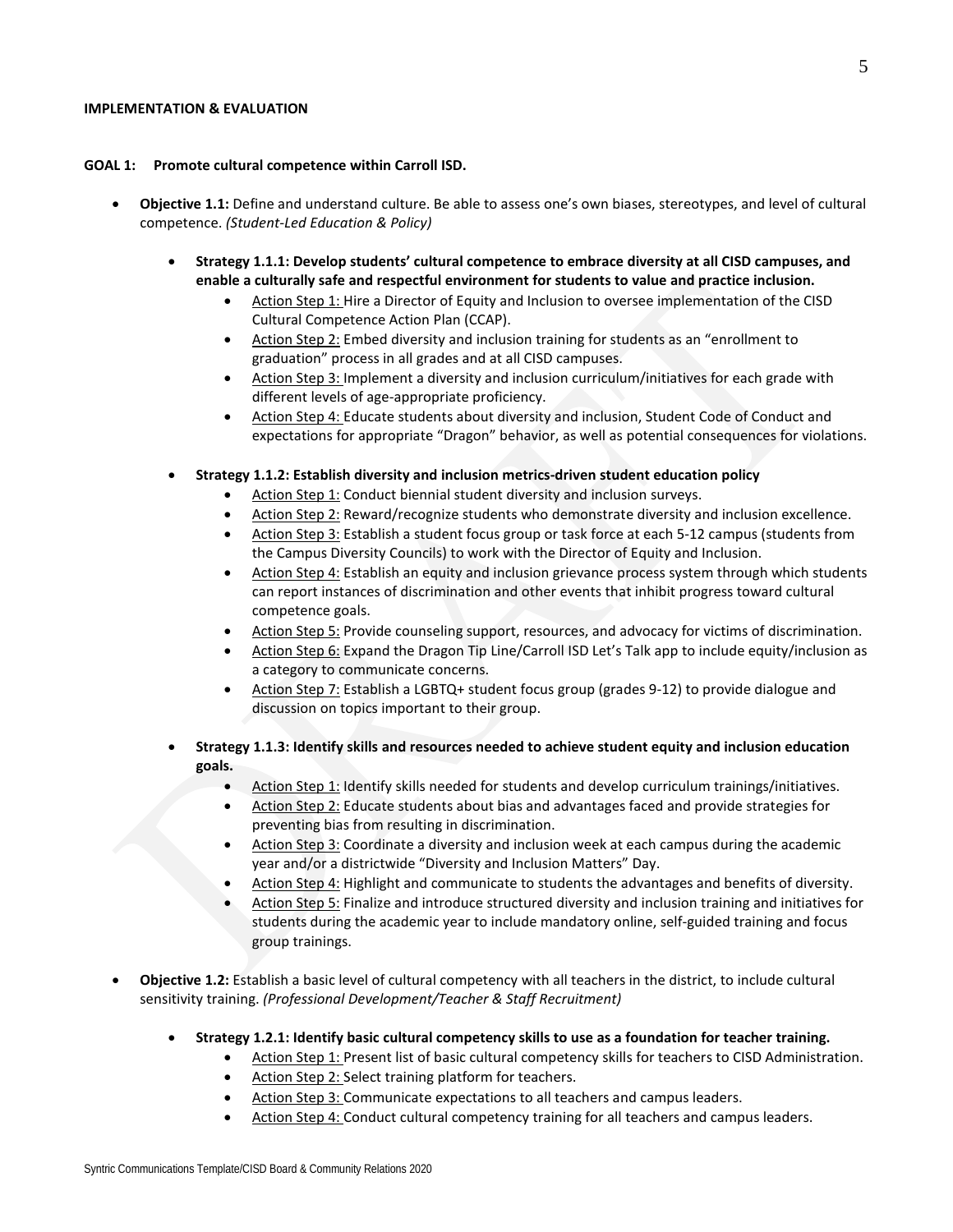- **Strategy 1.2.2: Enrich and expand the cultural competency training experience with additional professional development opportunities.**
	- Action Step 1: Offer District Day of Learning session options on the topic of cultural competency.
	- Action Step 2: Provide in-district, after-school trainings on campuses.
	- Action Step 3: Conduct small-group learning opportunities using outside consultants/trainers.
	- Action Step 4: Allow departmental field trips for teachers to area institutions.
	- Action Step 5: Offer individual training options with supervisor approval.
	- Action Step 6: Conduct regular reviews of CISD's Culture Survey results.
- **Objective 1.3:** Conduct an independent equity audit in Carroll ISD and implement recommendations. *(Administration)*
	- **Strategy 1.3.1:** Conduct an equity audit of curriculum, programs and policies in Carroll ISD.
		- Action Step 1: Create a Request For Proposals for equity audit professional services.
		- Action Step 2: Collect proposals to rank and select an equity audit consultant to work with CISD.
		- Action Step 3: Contract with equity audit consultant to conduct comprehensive audit of CISD curriculum, program and policies.
		- Action Step 4: Present equity audit proposal to School Board for approval.
		- Action Step 5: Work with consultant to conduct comprehensive equity audit.
		- Action Step 6: Present equity audit findings to DDC for input/feedback.
		- Action Step 7: Present audit findings and DDC feedback to School Board for approval.
		- Action Step 8: Implement equity audit findings into CISD's Cultural Competence Action Plan.
- **Objective 1.4:** Elevate and prioritize the district's equity and inclusion work by modeling cultural competence for all staff. *(Administration)*
	- **Strategy 1.4.1: Adopt a new equity and inclusion district policy that establishes an expectation that all students and staff will model and work towards cultural competence.**
		- Action Step 1: Research equity and inclusion policies in other school districts and universities.
		- Action Step 2: Collaborate with Policy Service writers at the Texas Association of Schools Boards to create a new equity and inclusion district policy.
		- Action Step 3: Present new equity and inclusion district policy to the District Diversity Council for feedback.
		- Action Step 4: Ask Carroll ISD School Board Trustees to consider adopting the new equity and inclusion district policy.
		- Action Step 5: Incorporate new equity and inclusion district policy into district website, handbooks and communications.
	- **Strategy 1.4.2: Present equity and inclusion policy, as well as Board-adopted Culture Competence Action Plan to the District Leadership Team (DLT) at the annual Administrative Retreat.**
		- Action Step 1: Share equity and inclusion policy and expectations to District Leadership Team prior to the beginning of the school year.
		- Action Step 2: Review Culture Competence Action Plan with District Leadership Team and set expectations for action step completion and implementation.
	- **Strategy 1.4.3: Hold staff accountable for equity and inclusion work by adding a cultural competence domain/indicator to the evaluation/appraisal process for all staff.**
		- Action Step 1: Form a Subcommittee of district leaders to work with the Personnel Services Department to study example appraisal instruments that include a domain/indicator that measures progress toward cultural competence and/or a personal commitment to equity and inclusion.
		- Action Step 2: Collect staff feedback on sample appraisal indicators.
		- Action Step 3: Adopt recommended appraisal indicator that measures employee commitment to equity/cultural competence.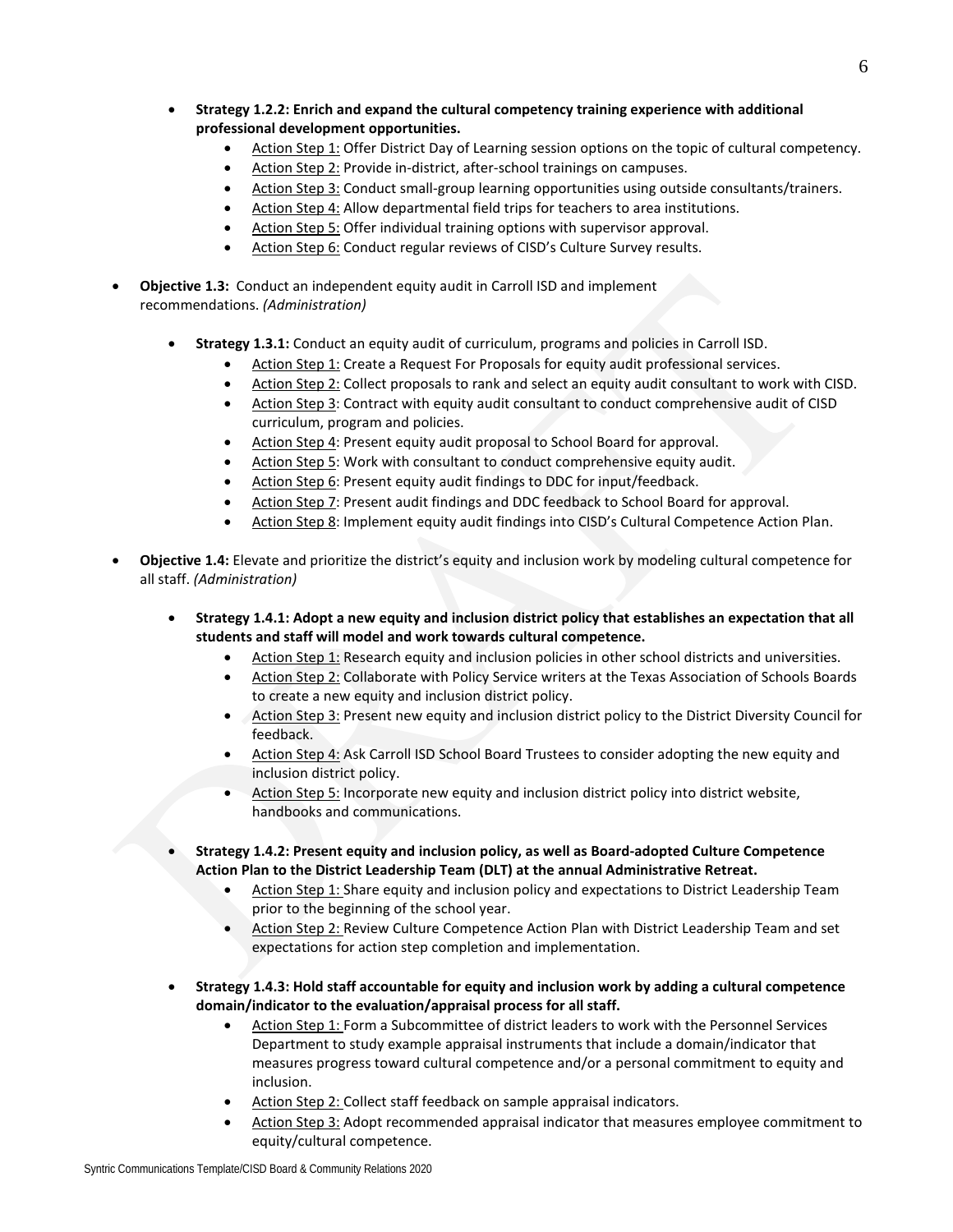- Action Step 4: Communicate appraisal indicator to staff and incorporate into staff evaluation/appraisal instrument.
- **Objective 1.5:** Launch a multi-faceted marketing and communications campaign that celebrates the uniqueness and diversity within Carroll ISD. *(Communications)*
	- **Strategy 1.5.1: Highlight and feature the diversity of Carroll ISD through a comprehensive #WeAreDragons marketing/communications campaign.**
		- Action Step 1: Incorporate #WeAreDragons diversity theme into 2021 *Inside Carroll* Magazine.
		- Action Step 2: Create a video series featuring #WeAreDragons equity messaging.
		- Action Step 3: Publish print document/ads featuring #WeAreDragons equity messaging.
		- Action Step 4: Utilize social media to share #WeAreDragons equity messaging.
- **Objective 1.6**: Work collaboratively with the Mayor's Alliance for Unity & Culture to promote cultural competence in the greater Southlake/Carroll ISD communities. *(Administration)*
	- **Strategy 1.6.1: Create liaison position for a member of Mayor's Alliance for Unity & Culture on the District Diversity Council**
		- Action Step 1: Contact City of Southlake staff to request that a member of the Mayor's Alliance also serve as a member of the District Diversity Council.
		- Action Step 2: Appoint one member of the District Diversity Council to serve as a liaison/member of the Mayor's Alliance for Unity & Culture.
		- Action Step 3: Offer opportunities on the DDC agenda for periodic updates on the work of the Mayor's Alliance.
		- Action Step 4: Ask DDC liaison to Mayor's Alliance to give periodic updates on the work of the DDC to the Mayor's Alliance.
		- Action Step 5: Look for opportunities to align/cross communicate the work of the DDC and the Mayor's Alliance.
		- Action Step 6: Collaborate on at least one joint event/special project with the Mayor's Alliance annually.

## **GOAL 2: Facilitate communication and understanding among different stakeholders, and serve as a community resource.**

- **Objective 2.1:** Increase opportunities in Carroll ISD for underrepresented groups (BIPOC, religious, LGBTQ+, etc.) to be included, provide feedback and have a voice in district equity work. *(Administration)*
	- **Strategy 2.1.1:** Create District and Campus Diversity Councils to serve in an advisory role to the School Board and Administration.
		- Action Step 1: Develop a Board-approved framework for DDC membership.
		- Action Step 2: Create and distribute online DDC application.
		- Action Step 3: Communicate DDC opportunities to CISD stakeholders.
		- Action Step 4: Conduct regular meetings of the DDC and CDCs.
		- Action Step 5: Establish staff and community co-chairs for DDC.
		- Action Step 6: Divide DDC into working subcommittees.
		- Action Step 7: Establish CDC liaisons to DDC co-chairs.
		- Action Step 8: Survey DDC and CDC members for feedback/input.
	- **Strategy 2.1.2: Create opportunities for CISD stakeholders to learn more about the various religions identified by CISD families in the Culture Survey.** 
		- Action Step 1: Host community interfaith dialogues.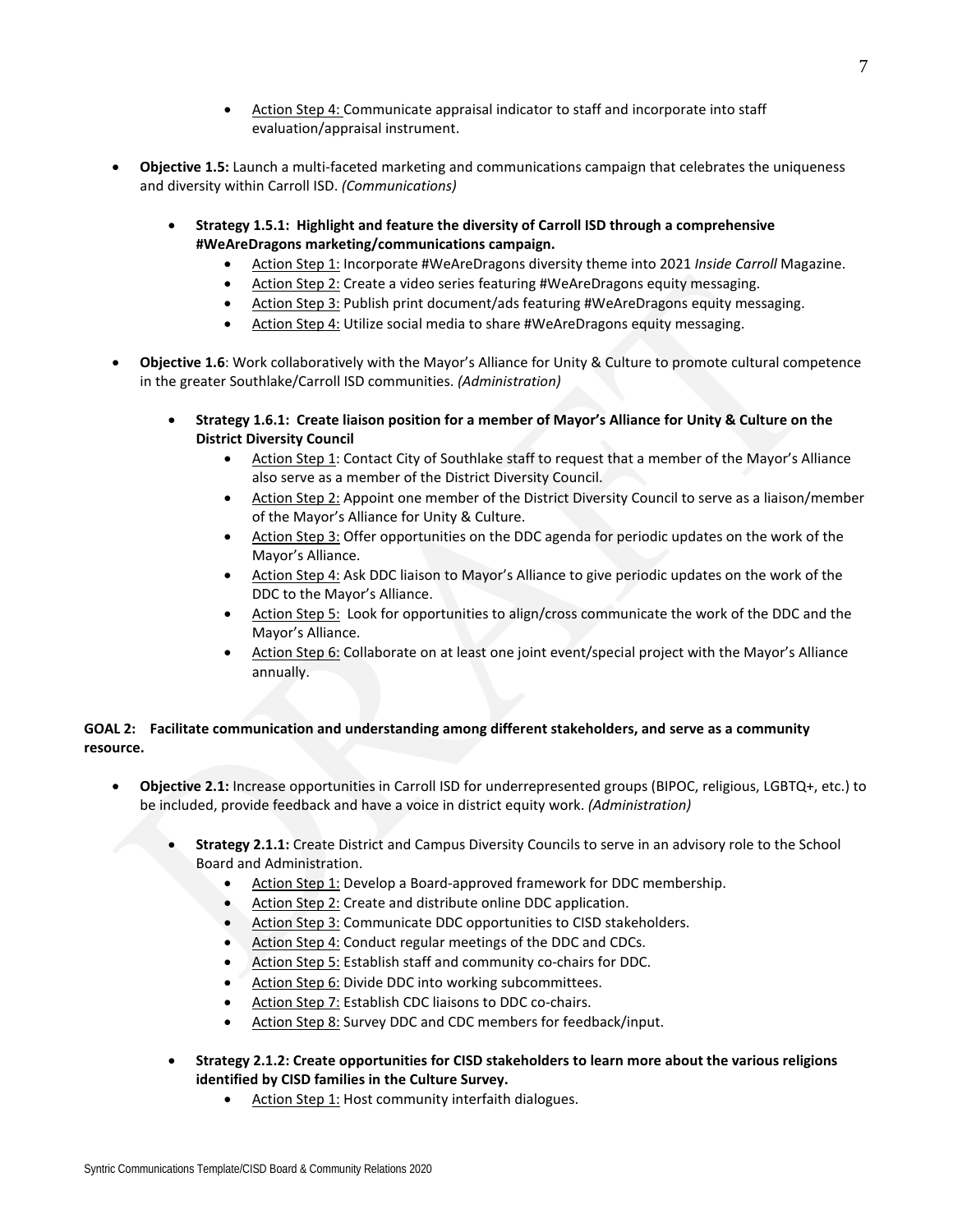- **Objective 2.2:** Create greater public awareness surrounding the work of the District Diversity Council. *(Communications)*
	- **Strategy 2.2.1: Communicate the work and objectives of the DDC to the greater Carroll ISD community.**
		- Action Step 1: Create DDC webpage to include meeting dates, agendas, summary of activities and photos of each DDC meeting.
		- Action Step 2: Establish DDC and CDC social media sites to share content, facts and upcoming events/celebrations.
		- Action Step 3: Design and publish DDC advertisement(s) in Southlake Style Magazine and CISD eBlasts.
		- Action Step 4: Create video announcing CCAP and Director of Equity and Inclusion (featuring voice of DDC members).
- **Objective 2.3:** Create new opportunities for the district and campuses to communicate and share facts about the diverse populations in Carroll ISD. *(Communications)*
	- **Strategy 2.3.1: Create greater understanding of each campus diversity/demographics.**
		- Action Step 1: Create mini diversity dashboards/infographics for campus websites/publications.
		- Action Step 2: Share diversity statistics/demographics with families at curriculum night.
		- Action Step 3: Encourage student ambassador programs whereby membership is made up of the representative student groups at the campus.
- **Objective 2.4:** Increase public awareness of the diversity demographics of Carroll ISD. *(Communications)*
	- **Strategy 2.4.1: Create a digital dashboard on the CISD website to educate the public about the diversity in Carroll ISD.**
		- Action Step 1: Research website dashboard software options.
		- Action Step 2: Select optimal website dashboard software.
		- Action Step 3: Enter Culture Survey results into dashboard software.
		- Action Step 4: Launch diversity digital dashboard for public review.
		- Action Step 5: Promote diversity dashboard to public.
		- Action Step 6: Track analytics for diversity dashboard.
	- **Strategy 2.4.2: Recognize significant holidays, monthly observances and other culturally-relevant events/people in district and campus communications throughout the school year.**
		- Action Step 1: Utilize Culture Survey results to identify top religions/cultural groups that make up the CISD population.
		- Action Step 2: Create a diversity calendar for year-round communications and event planning.
		- Action Step 3: Schedule social media posts/images to recognize culturally-relevant events and holidays.
- **Objective 2.5:** Increase opportunities for all stakeholders to learn about cultures other than their own. *(Celebration of Culture Bias & Awareness)*
	- **Strategy 2.5.1:** Educate the community about other cultures and countries to gain greater diversity awareness and appreciation.
		- Action Step 1: Host annual multicultural events at each CISD campus.

### **GOAL 3: Advocate for and support culturally competent and responsive programs and policies.**

• **Objective 3.1:** Create consistency in student discipline policies and practices. *(Administration)*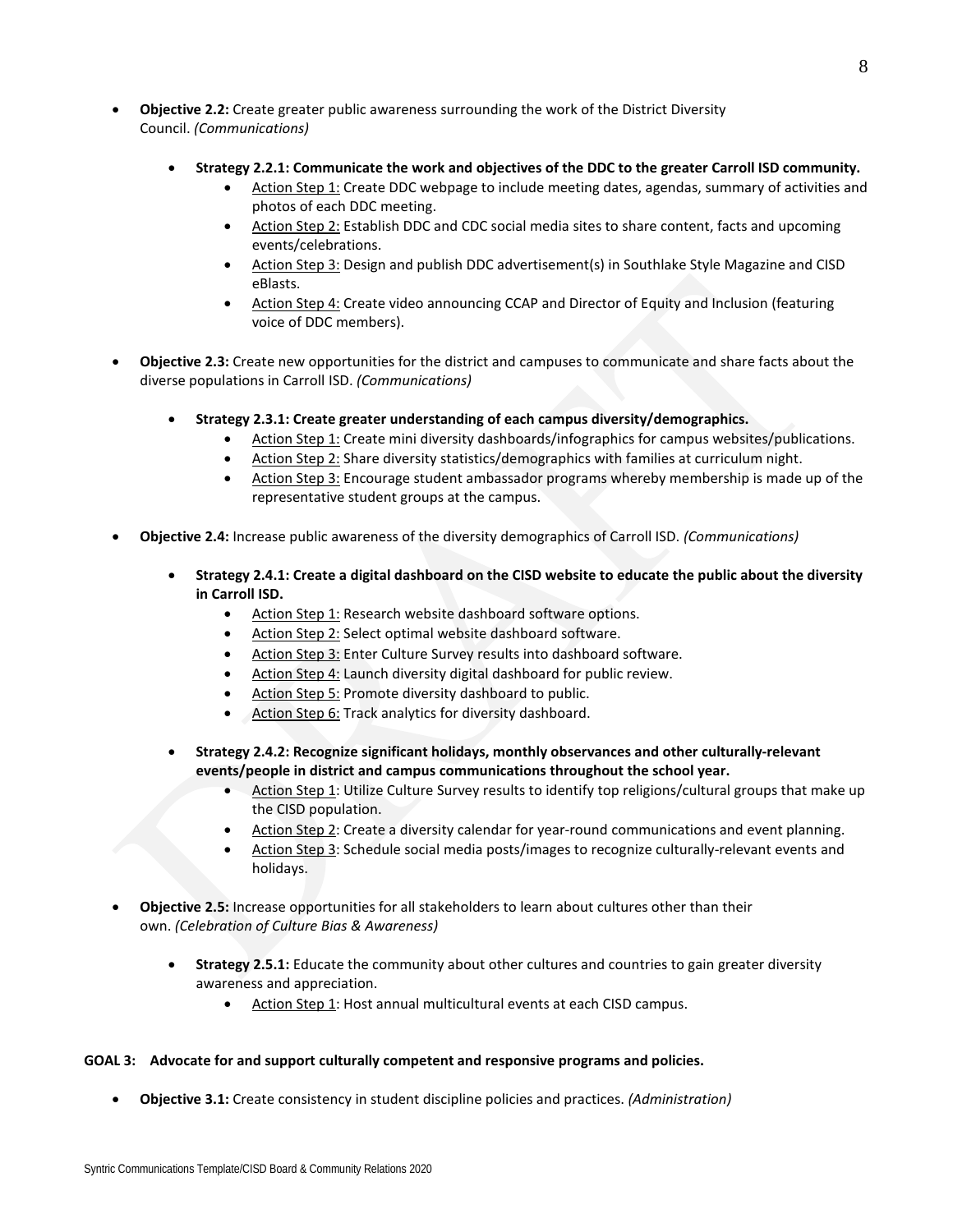- **Strategy 3.1.1:** Strengthen wording and consequences in the Student Code of Conduct (SCOC) for hate speech, racial slurs or acts against individuals or groups of individuals based on race, religion, ethnicity, gender, sex, sexual orientation or disability.
	- Action Step 1: Review SCOC wording for other area school districts.
	- Action Step 2: Consult with the school attorney for compliance with the state and federal law.
	- Action Step 3: Present SCOC legal requirements and recommendations to DDC.
	- Action Step 4: Use the DDC as a focus group for wording and consequence changes.
	- Action Step 5: Obtain School Board approval of SCOC changes.
	- Action Step 6: Publish SCOC online for parent, staff and student review.
	- Action Step 7: Conduct training for campus administrators to ensure consistent application of SCOC consequences for microaggressions and discriminatory behavior.
- **Strategy 3.1.2: Establish a process for documenting, reporting and tracking SCOC offenses.**
	- Action Step 1: Create a process for campus administrators to include incident notes to document microaggressions and discriminatory behaviors in the discipline offense history for students in the Skyward Management System.
	- Action Step 2: Establish a communication process for campus administrators to share incidents of microaggressions and discriminatory behaviors to the Student Services Department for tracking purposes.
	- Action Step 3: Report monthly SCOC discipline data to the School Board in executive session.
- **Objective 3.2:** Provide access to and incorporate diverse instructional materials throughout CISD Curriculum and Instruction. *(Curriculum & Instruction)*
	- **Strategy 3.2.1: Add diversity into teaching materials and instruction in all classrooms.**
		- Action Step 1: Reach out to PK-12 content curriculum coordinators to identify instructional material needs.
		- Action Step 2: Generate ideas with each campus staff to support diverse instructional materials in the classroom.
		- Action Step 3: Build classroom resources to include books where all students feel they are represented.
	- **Strategy 3.2.2: Introduce and improve language and cultures in Languages Other Than English (LOTE) classrooms.**
		- Action Step 1: Review the scope and sequence for LOTE classes with a focus on the cultures of each language.
		- Action Step 2: Increase the expectations for content delivery of various cultures within LOTE classes.
		- Action Step 3: Encourage student participation in projects and presentations of personal cultures during LOTE classes.
- **Objective 3.3:** Use findings of the 2019 Culture Survey to ensure our community is reflected in the instruction our students receive. *(Curriculum & Instruction)*
	- **Strategy 3.3.1: Expand and increase opportunities for students to express cultures through art, literature, and celebrations within our CISD curriculum.**
		- Action Step 1: Establish a student curriculum review committee (Grades 7-12)
		- Action Step 2: Review curriculum and provide feedback to the administration.
		- Action Step 3: Utilize Campus Culture Coaches to review student feedback and incorporate into curriculum.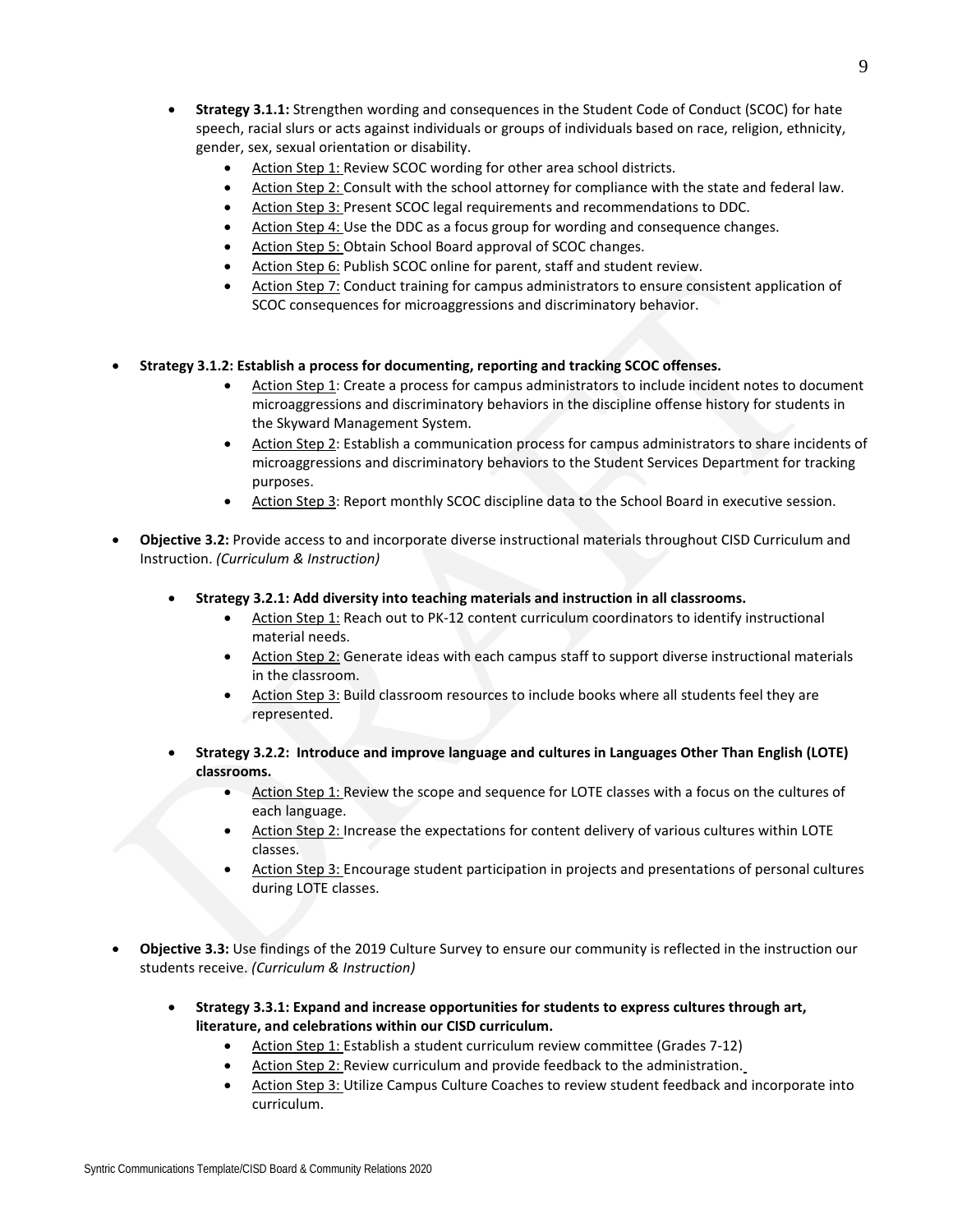- 
- **Objective 3.4:** Ensure teachers are using culturally responsive teaching practices. *(Curriculum & Instruction)*
	- **Strategy 3.4.1: Share examples of Culturally Responsive Teaching Practices with instructional staff.**
		- Action Step 1: Model Culturally Responsive Teaching Practices during monthly faculty meetings.
		- Action Step 2: Monitor implementation of practices in the classroom.
		- Action Step 3: Increase expectations for implementation of Culturally Responsive Teaching Practices throughout the year.
- **Objective 3.5:** Ensure each student organization, club and program incorporates Culturally Competent Practices. *(Administration)*
	- **Strategy 3.5.1: Conduct audit of each student organization, club and program to ensure Culturally Competent Practices that encourage and welcome participation by all student groups.**
		- Action Step 1: Establish baseline Culturally Competent Practices for student organizations, clubs and programs.
		- Action Step 2: Meet with each organization, club and program sponsor to obtain feedback on baseline Culturally Competent Practices.
		- Action Step 3: Share key findings and recommendations with program sponsors to ensure Culturally Competent Practices.
- **Objective 3.6:** Add examples of cultural competence in district messaging. *(Communications)*
	- **Strategy 3.6.1:** Conduct a communications audit of current district, campus, classroom and program messaging (audio, visual and written) to identify key areas lacking diversity so that efforts to accurately depict diversity are incorporated into district messaging.
		- Action Step 1: Identify Audit Instrument Checklist to use as an internal self-evaluation tool.
		- Action Step 2: Create audit teams to walk each campus/district facility to assess cultural competence level based on internal Audit Instrument Checklist.
		- Action Step 3: Make recommendations for changes at district, campus, classroom or program level, as needed.
		- Action Step 4: Incorporate photos, posters, artwork and other visual images across the district that accurately reflect the diversity of our student population.
		- Action Step 5: Add positive diversity messaging to all public CISD presentations (ie. State of the District, Chamber presentations, CLASS, etc.).

# **GOAL 4: Engage students, staff, and faculty to collect feedback on cultural competence in CISD.**

- **Objective 4.1:** Collect baseline demographic information and equity perceptions from key stakeholders and resurvey every two years. *(Administration)*
	- **Strategy 4.1.1:** Survey parents, staff and students to collect meaningful data for use by CISD and DDC subcommittees.
		- Action Step 1: Work with consulting company to create Culture Survey assessment instrument.
		- Action Step 2: Use District Diversity Council as a focus group to further develop Culture Survey questions.
		- Action Step 3: Conduct voluntary online Culture Survey of key stakeholders.
		- Action Step 4: Share Culture Survey results with the DDC, the School Board and general public.
		- Action Step 5: Utilize Culture Survey information to help develop Cultural Competence Action Plan.
		- Action Step 6: Resurvey stakeholders every two years to identify trends.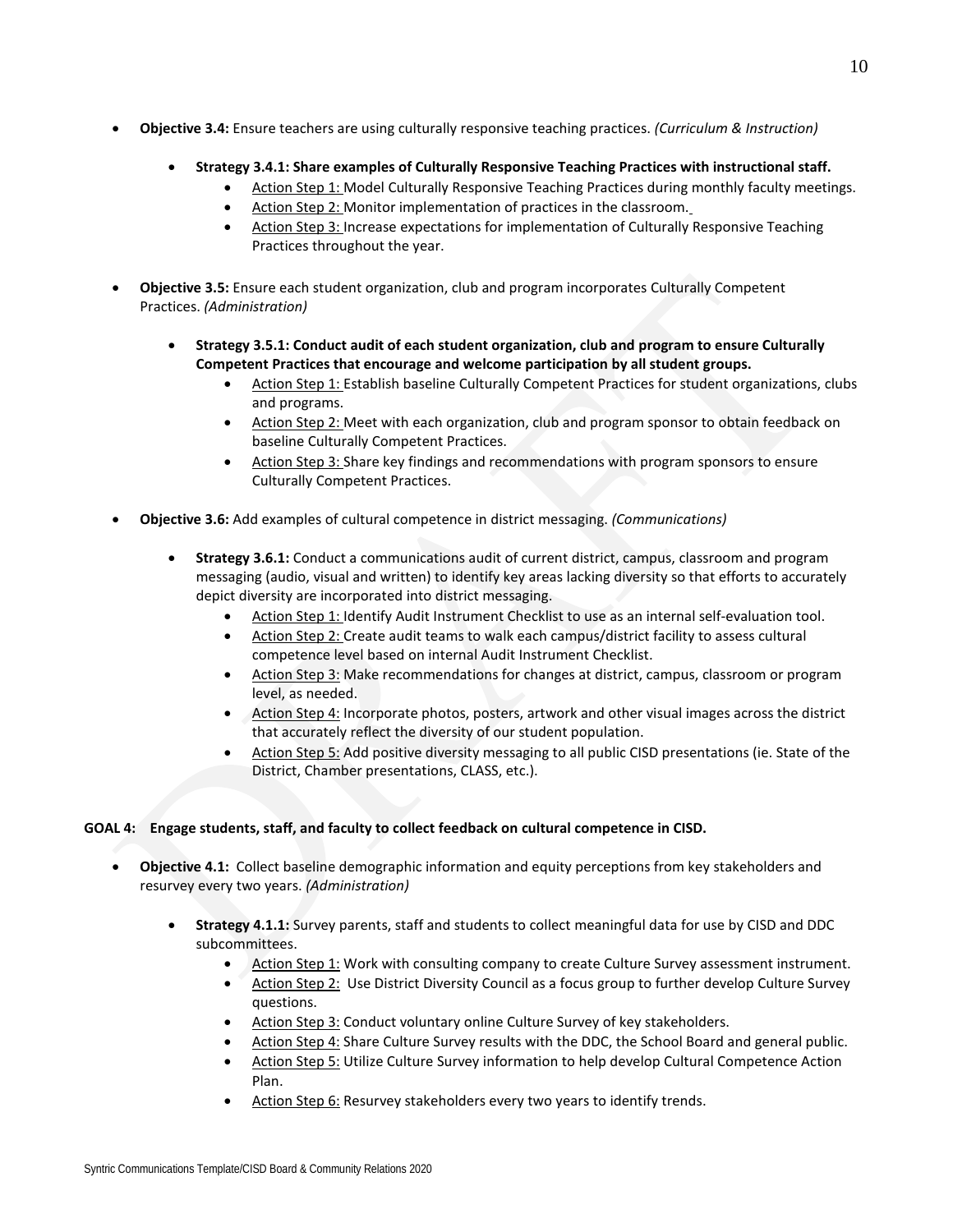- **Objective 4.2:** Increase opportunities in Carroll ISD for students to be represented, provide feedback and have a voice in district equity work. *(Student-Led Education & Policy)*
	- **Strategy 4.2.1:** Engage students in discussion about racial tension and diversity ideas.
		- Action Step 1: Host Diversity Dialogues during a publicly-posted School Board meeting between Trustees, staff and students (Grades 9-12) using written conversation prompts.
		- Action Step 2: Visit with students face-to-face at CISD campuses during the school day to talk about diversity, inclusion and their experiences with microaggressions and discriminatory behaviors by others.
		- Action Step 3: Conduct ThoughtExchange engagement to seek discussion topics from students in grades 7-12.
- **Objective 4.3:** Gain teacher input to acknowledge staff diversity and to help guide the staff development design process. *(Professional Development)*
	- **Strategy 4.3.1:** Create opportunities for teachers to provide input to the DDC Professional Development subcommittee into the staff development process.
		- Action Step 1: Develop a teacher cultural competency survey/questionnaire.
		- Action Step 2: Administer the cultural competency survey/questionnaire to faculty.
		- Action Step 3: Analyze and present data to DDC.

# **GOAL 5: Propose strategies for reaching cultural competence.**

- **Objective 5.1:** Create and execute a holistic professional development program that promotes awareness, sensitivity and inclusion for and by the entire school district, including faculty, staff and the School Board at CISD. *(Professional Development)*
	- **Strategy 5.1.1: Provide equity and inclusion professional development opportunities for all staff.**
		- Action Step 1: Ensure training includes flexible formats, options and time limits.
			- Action Step 2: Make sure training is instructional-level appropriate.
			- Action Step 3: Make training available to the public as a shared responsibility.
			- Action Step 4: Provide small-group interaction for engagement.
			- Action Step 5: Ensure that training is reflective of Culture Survey results.
			- Action Step 6: Establish expectation that training will be an extended commitment.
- **Objective 5.2**: Reduce the number of student discipline incidents involving microaggressions and discriminatory behavior. *(Administration)*
	- **Strategy 5.2.1: Create a systemic process for consistently tracking and reporting microaggressions and incidents of discrimination.**
		- Action Step 1: Research best practices to determine how other districts track and report microaggressions and incidents of discrimination.
		- Action Step 2: Adopt preferred method for tracking and reporting microaggressions and incidents of discrimination at campus level.
		- Action Step 3: Establish baseline year to quantify the number of microaggressions and incidents of discrimination at each campus.
		- Action Step 4: Conduct year-to-year analysis to reduce the total number of incidents involving microaggressions and incidents of discrimination by campus.
- **Objective 5.3:** Recruit, reward and retain qualified, diverse professional, paraprofessional and auxiliary employees. *(Administration)*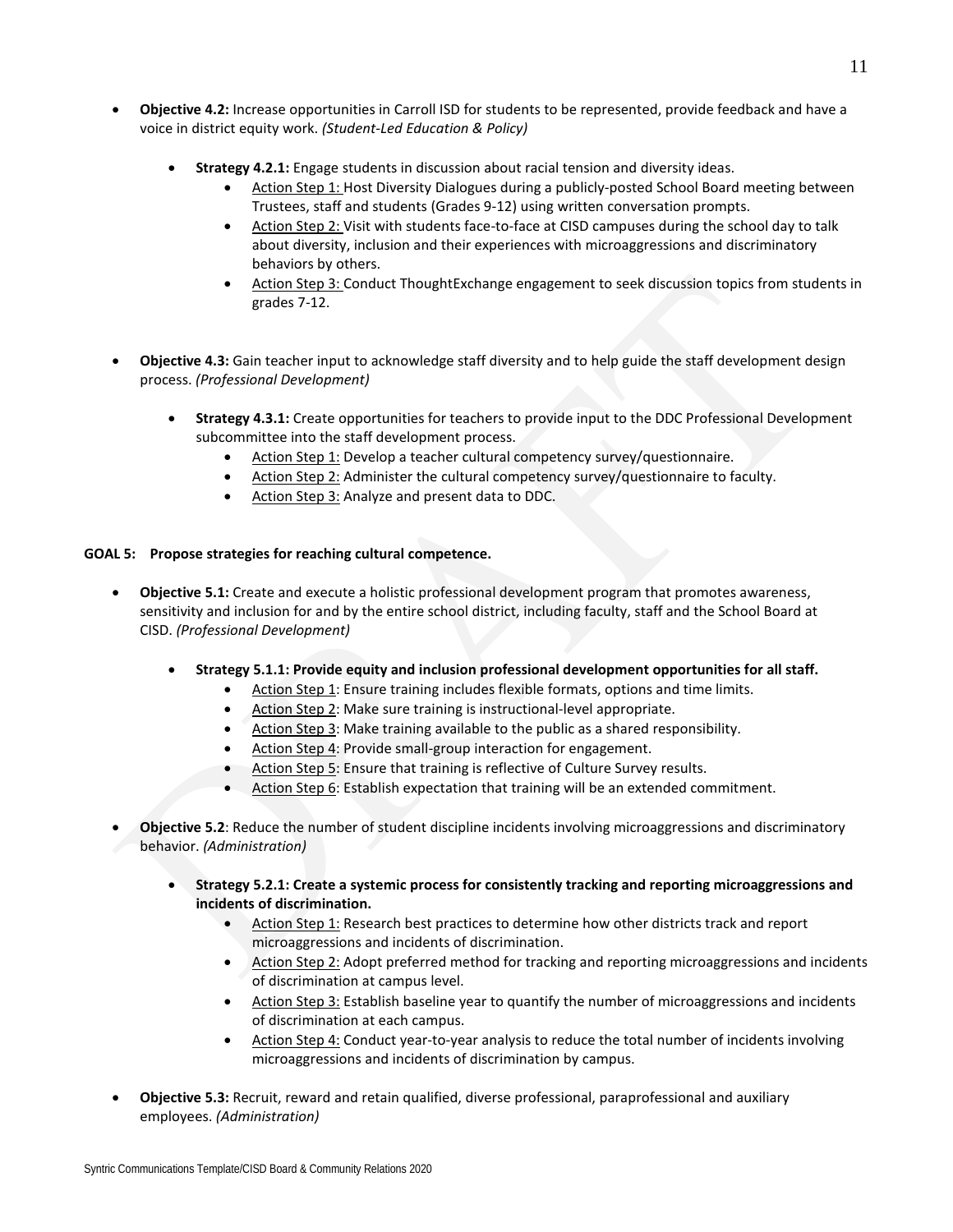- **Strategy 5.3.1: Create and implement a written HR plan with the goal of increasing the number of diverse staff hired in Carroll ISD.** 
	- Action Step 1: Research the hiring practices of other area school districts.
	- Action Step 2: Identify best practices in recruiting, rewarding and retaining qualified, diverse staff.
	- Action Step 3: Adopt written HR plan designed to recruit, reward and retain qualified, diverse employees in each category: professional, paraprofessional and auxiliary.
- **Objective 5.4:** Increase the diversity of teachers and staff with particular focus on attracting underrepresented teachers. *(Teacher & Staff Recruitment)*
	- **Strategy 5.4.1:** Identify ways to attract and recruit underrepresented teaching applicants.
		- Action Step 1: Identify the number of underrepresented applicants/hires**.**
		- Action Step 2: Compare results with other surrounding districts.
		- Action Step 3: Participate in job fairs at colleges with more diverse applicants.
		- Action Step 4: Focus on the hiring of quality applicants with an emphasis on increasing the number of underrepresented teachers employed by CISD.
- **Objective 5.5:** Increase opportunities to grow leaders who will champion equity and inclusion at their campuses in Carroll ISD. *(Administration)*
	- **Strategy 5.5.1: Create a Leadership & Culture coach position for Carroll ISD**
		- Action Step 1: Establish a job description for the Leadership & Culture Coach position using inhouse available staff.
		- Action Step 2: Have Superintendent appoint/announce Leadership & Culture Coach to community/campuses.
		- Action Step 3: Create opportunities for Leadership & Culture Coach to interact with students of all ages about topics important to students and CISD.
		- Action Step 4: Utilize Leadership & Culture Coach to work with and train district and campus staff members.
	- **Strategy 5.5.2: Establish a Campus Culture Coach Certification program in CISD.**
		- Action Step 1: Create program framework, objectives and application process.
		- Action Step 2: Communicate Campus Culture Coach opportunity at each campus.
		- Action Step 3: Establish stipend and budget for Campus Culture Coach program.
		- Action Step 4: Interview and select two Campus Culture Coaches at each CISD school.
		- Action Step 5: Utilize Carroll ISD's Leadership & Culture Coach to help train/mentor Campus Culture Coaches.
		- Action Step 6: Use Campus Culture Coaches to champion equity, inclusion and diversity work as they team up to train and work with colleagues on their respective campuses.
		- Action Step 7: Conduct end-of-year survey at each campus to collect feedback on Campus Culture Coach program/training.
		- Action Step 8: Introduce and recognize Campus Culture Coaches at public School Board meeting.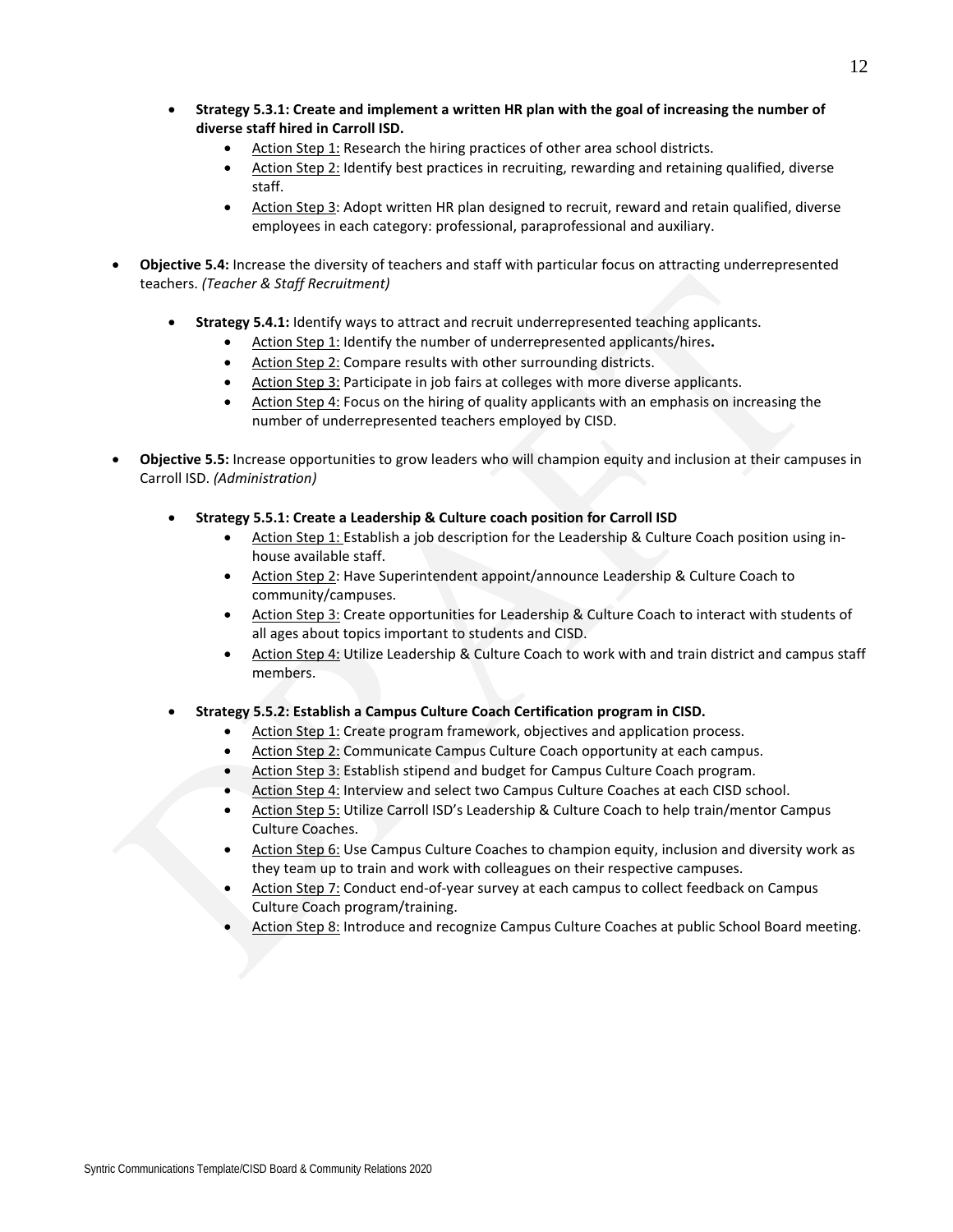| Goals/Objectives/Strategies                                                                                                                                                                                           | <b>Action Steps</b>                                                                                                                                                                                            | Owner &<br><b>Budget</b>                                                                                          | <b>Timeline &amp; Evaluation</b>                                                                                                                                                                                                            | <b>Status</b><br>Pending<br>In Progress             |
|-----------------------------------------------------------------------------------------------------------------------------------------------------------------------------------------------------------------------|----------------------------------------------------------------------------------------------------------------------------------------------------------------------------------------------------------------|-------------------------------------------------------------------------------------------------------------------|---------------------------------------------------------------------------------------------------------------------------------------------------------------------------------------------------------------------------------------------|-----------------------------------------------------|
|                                                                                                                                                                                                                       |                                                                                                                                                                                                                |                                                                                                                   |                                                                                                                                                                                                                                             | Completed                                           |
| <b>GOAL 1:</b><br><b>Promote cultural</b><br>competence within Carroll ISD.                                                                                                                                           |                                                                                                                                                                                                                |                                                                                                                   |                                                                                                                                                                                                                                             |                                                     |
| Objective 1.1: Define and understand<br>culture. Be able to assess one's own<br>biases, stereotypes, and level of<br>cultural competence. (Student-Led<br><b>Education &amp; Policy)</b>                              |                                                                                                                                                                                                                |                                                                                                                   |                                                                                                                                                                                                                                             |                                                     |
| Strategy 1.1.1: Develop students'<br>cultural competence to embrace<br>diversity at all CISD campuses, and<br>enable a culturally safe and<br>respectful environment for students<br>to value and practice inclusion. | Action Step 1: Hire a Director<br>of Equity and Inclusion to<br>oversee implementation of<br>the CISD Cultural<br>Competence Action Plan<br>(CCAP).                                                            | Superintendent's<br>Cabinet, Board of<br>Trustees<br>(\$125,000<br>annually - NOTE:<br>includes benefits<br>load) | September 2020<br>Job Description & Posting<br><b>Hiring Recommendation</b><br><b>School Board Minutes</b>                                                                                                                                  | Pending                                             |
|                                                                                                                                                                                                                       | <b>Action Step 2: Embed</b><br>diversity and inclusion<br>training for students as an<br>"enrollment to graduation"<br>process in all grades and at all<br>CISD campuses.                                      | Director of Equity<br>and Inclusion,<br>Gina Peddy &<br>Curriculum<br>Coordinators                                | Fall 2020 Research/Select<br><b>Student Training Curriculum</b>                                                                                                                                                                             | Pending                                             |
|                                                                                                                                                                                                                       | Action Step 3: Implement a<br>diversity and inclusion<br>curriculum/initiatives for<br>each grade with different<br>levels of age-appropriate<br>proficiency.                                                  | Director of Equity<br>and Inclusion,<br>Gina Peddy &<br>Curriculum<br>Coordinators<br>(cost TBD)                  | Research & Select<br>Curriculum Spring 2021<br>Implement 2021-2022<br><b>School Year</b><br>Copy of Curriculum<br>Document                                                                                                                  | Pending                                             |
|                                                                                                                                                                                                                       | Action Step 4: Educate<br>students about diversity and<br>inclusion, Student Code of<br>Conduct and expectations for<br>appropriate "Dragon"<br>behavior, as well as potential<br>consequences for violations. | Campus<br>Principals,<br>Assistant<br>Principals,<br>Tammy Pulse and<br>Campus<br>Counselors                      | <b>August Orientation 2020</b><br><b>August Orientation 2021</b><br><b>August Orientation 2022</b><br><b>August Orientation 2023</b><br><b>August Orientation 2024</b><br>Ongoing through Guidance<br>and Counseling Services<br>Department | Pending<br>Pending<br>Pending<br>Pending<br>Pending |
| Strategy 1.1.2: Establish diversity and<br>inclusion metrics-driven student<br>education policy.                                                                                                                      | Action Step 1: Conduct a<br>biennial student diversity and<br>inclusion survey.                                                                                                                                | Julie Thannum &<br>Survey<br>Consultant<br>(cost included in<br>#WeAreDragons<br>Survey Budget)                   | 2019-2020 Culture Survey<br>2021-2022 Culture Survey<br>2023-2024 Culture Survey                                                                                                                                                            | Completed<br>Pending<br>Pending                     |
|                                                                                                                                                                                                                       | Action Step 2: Reward and<br>recognize students who<br>demonstrate diversity and<br>inclusion excellence.                                                                                                      | Director of Equity<br>and Inclusion and<br>Campus<br>Principals                                                   | 2021-2022 School Year<br>Reward/Recognition<br>Program Criteria                                                                                                                                                                             | Pending                                             |
|                                                                                                                                                                                                                       | Action Step 3: Establish a<br>student focus group or task                                                                                                                                                      | Campus<br>Principals                                                                                              | 2021-2022 School Year<br>Membership Framework                                                                                                                                                                                               | Pending                                             |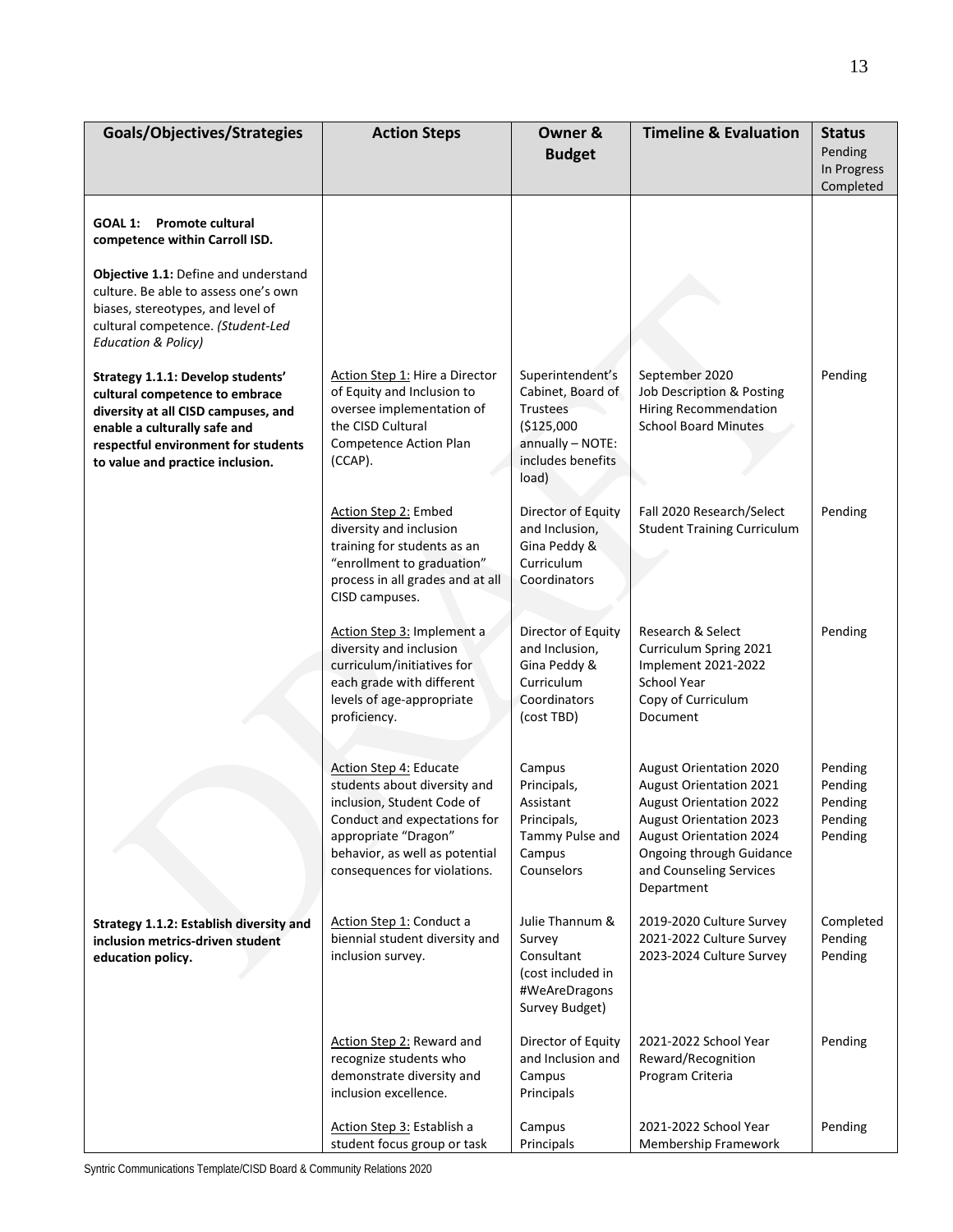| Goals/Objectives/Strategies                                                                                         | <b>Action Steps</b>                                                                                                                                                                                                                      | Owner &<br><b>Budget</b>                                                                         | <b>Timeline &amp; Evaluation</b>                                                                                                                              | <b>Status</b><br>Pending<br>In Progress<br>Completed |
|---------------------------------------------------------------------------------------------------------------------|------------------------------------------------------------------------------------------------------------------------------------------------------------------------------------------------------------------------------------------|--------------------------------------------------------------------------------------------------|---------------------------------------------------------------------------------------------------------------------------------------------------------------|------------------------------------------------------|
|                                                                                                                     | force at each 5-12 campus<br>(students from the Campus<br>Diversity Councils or CDCs) to<br>work with the Director of<br>Equity and Inclusion.                                                                                           |                                                                                                  | <b>Meeting Agendas</b><br>Focus Group Feedback and<br>ThoughtExchange Results                                                                                 |                                                      |
|                                                                                                                     | Action Step 4: Establish an<br>equity and inclusion<br>grievance process system<br>through which students can<br>report instances of<br>discrimination and other<br>events that inhibit progress<br>toward cultural competence<br>goals. | Director of Equity<br>and Inclusion w/<br>school attorney                                        | October 2020<br><b>Grievance Policy Adoption</b><br>Copy of SCOC and Employee<br>Handbook<br>Documentation of<br>Grievances Filed                             | Pending                                              |
|                                                                                                                     | <b>Action Step 5: Provide</b><br>counseling support,<br>resources, and advocacy for<br>victims of discrimination.                                                                                                                        | Tammy Pulse &<br><b>CISD Counselors</b><br>(two victim<br>advocates per<br>grant<br>application) | October 2020<br><b>Grant Application</b><br>Victim Advocate Job<br>Description                                                                                | Pending                                              |
|                                                                                                                     | Action Step 6: Expand the<br>Dragon Tip Line/Carroll ISD<br>Let's Talk app to include<br>equity and inclusion as a<br>category to communicate<br>concerns.                                                                               | Hayley Herring,<br>Board &<br>Community<br><b>Relations Staff</b>                                | August 2020<br>Copy of Dragon Tip Line and<br>Let's Talk categories<br>Equity/Inclusion<br>Submissions                                                        | Pending                                              |
|                                                                                                                     | Action Step 7: Establish a<br>LGBTQ student focus groups<br>(grades 9-12) to provide<br>dialogue and discussion on<br>topics important to their<br>group.                                                                                | Shawn Duhon &<br>PJ Giamanco                                                                     | Established September 2020<br><b>Quarterly Meetings</b><br>Documentation of Feedback<br>Recommendations & Action                                              | Pending                                              |
| Strategy 1.1.3: Identify skills and<br>resources needed to achieve student<br>equity and inclusion education goals. | Action Step 1: Identify skills<br>needed for students and<br>develop curriculum<br>trainings/initiatives.                                                                                                                                | Director of Equity<br>and Inclusion,<br>Eric McDade                                              | September 2020<br>Equity and Inclusion Student<br>Profile                                                                                                     | Pending                                              |
|                                                                                                                     | <b>Action Step 2: Educate</b><br>students about bias and<br>advantages faced and provide<br>strategies for preventing bias<br>from resulting in<br>discrimination.                                                                       | Campus<br>Principals,<br>Classroom<br>Teachers and<br>Counselors                                 | 2020-2021 School Year<br>Copies of Curriculum and<br>Lesson Plans<br>Assembly Speaker Schedule<br>Counseling Lessons and<br><b>Newsletters</b>                | Pending                                              |
|                                                                                                                     | Action Step 3: Coordinate a<br>diversity and inclusion week<br>at each campus during the<br>academic year and/or a<br>districtwide "Diversity and<br>Inclusion Matters" Day.                                                             | Student Services,<br>Campus<br>Principals and<br>CDCs                                            | February 1-5, 2021<br>February 7-11, 2022<br>February 6-10, 2023<br>February 5-9, 2024<br>Promotional Fliers and<br>Communications<br><b>Student Feedback</b> | Pending<br>Pending<br>Pending<br>Pending             |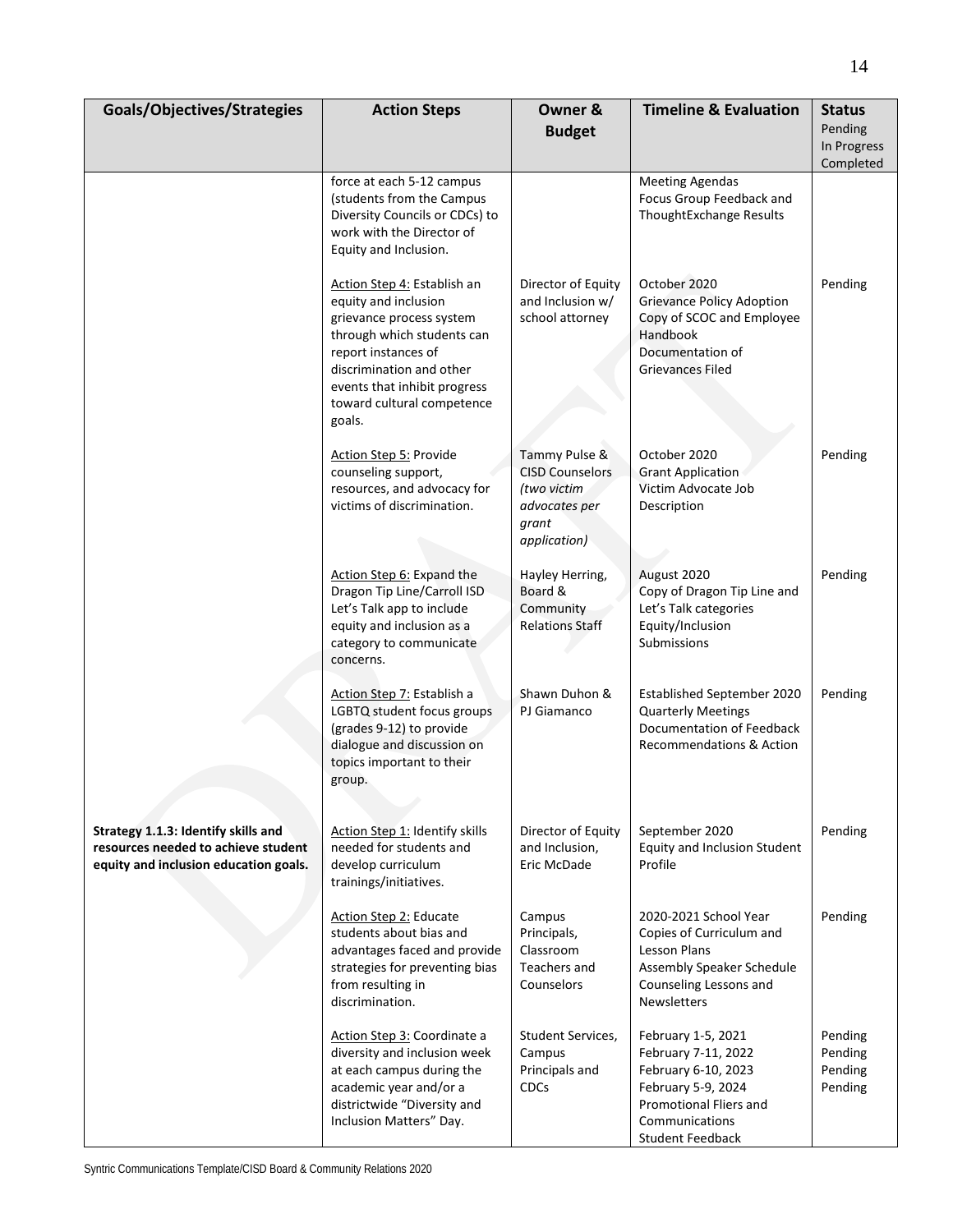| Goals/Objectives/Strategies                                                                                                                                                                                         | <b>Action Steps</b>                                                                                                                                                                                                                       | Owner &<br><b>Budget</b>                                                                                                | <b>Timeline &amp; Evaluation</b>                                                                                                              | <b>Status</b><br>Pending<br>In Progress<br>Completed |
|---------------------------------------------------------------------------------------------------------------------------------------------------------------------------------------------------------------------|-------------------------------------------------------------------------------------------------------------------------------------------------------------------------------------------------------------------------------------------|-------------------------------------------------------------------------------------------------------------------------|-----------------------------------------------------------------------------------------------------------------------------------------------|------------------------------------------------------|
|                                                                                                                                                                                                                     | Action Step 4: Highlight and<br>communicate to students the<br>advantages and benefits of<br>diversity.                                                                                                                                   | Eric McDade,<br>Campus Culture<br>Coaches,<br>Classroom<br>Teachers and<br>Counselors                                   | Annually<br>Leadership & Culture Coach<br><b>Calendar of Student</b><br>Engagement<br>Copies of Curriculum and<br>Lesson Plans & Feedback     | Pending                                              |
|                                                                                                                                                                                                                     | Action Step 5: Finalize and<br>introduce structured diversity<br>and inclusion training and<br>initiatives for students during<br>the academic year to include<br>mandatory online, self-guided<br>training and focus group<br>trainings. | Director of Equity<br>and Inclusion,<br>Gina Peddy &<br>Curriculum<br>Coordinators<br>(cost TBD)                        | 2021-2022 School Year<br>Training Certificates of<br>Completion<br><b>Student Feedback</b>                                                    | Pending                                              |
| Objective 1.2: Establish a basic level<br>of cultural competency with all<br>teachers in the district, to include<br>cultural sensitivity<br>training. (Professional<br>Development/Teacher & Staff<br>Recruitment) |                                                                                                                                                                                                                                           |                                                                                                                         |                                                                                                                                               |                                                      |
| Strategy 1.2.1: Identify basic cultural<br>competency skills to use as a<br>foundation for teacher training.                                                                                                        | Action Step 1: Present list of<br>basic cultural competency<br>skills for teachers to CISD<br>Administration.                                                                                                                             | Janet McDade,<br>Tyisha Nelson &<br>Julie Thannum                                                                       | July/August 2020<br><b>Cultural Competency</b><br><b>Teacher Profile</b><br>Copy of Presentation to DLT                                       | Pending                                              |
|                                                                                                                                                                                                                     | <b>Action Step 2: Select training</b><br>platform for teachers.                                                                                                                                                                           | Director of Equity<br>and Inclusion,<br>Gina Peddy,<br>Curriculum &<br><b>Instruction Staff</b><br>(Cost TBD)           | October 2020<br><b>Training Platform/Software</b>                                                                                             | Pending                                              |
|                                                                                                                                                                                                                     | <b>Action Step 3: Communicate</b><br>expectations to all teachers<br>and campus leaders.                                                                                                                                                  | David Faltys,<br>Janet McDade<br>and Director of<br>Equity and<br>Inclusion                                             | January 2021<br>Copy of Profile and<br>Presentation                                                                                           | Pending                                              |
|                                                                                                                                                                                                                     | Action Step 4: Conduct<br>cultural competency training<br>for all teachers and campus<br>leaders.                                                                                                                                         | Student Services,<br>Director of Equity<br>and Inclusion,<br>and Curriculum &<br><b>Instruction Staff</b><br>(Cost TBD) | February 2021<br><b>Training Schedule</b><br>Training Sign-up Sheet<br><b>Training Completion</b><br>Certificates<br><b>Training Feedback</b> | Pending                                              |
| Strategy 1.2.2: Enrich and expand the<br>cultural competency training<br>experience with additional                                                                                                                 | Action Step 1: Offer District<br>Day of Learning session<br>options on the topic of<br>cultural competency.                                                                                                                               | Director of Equity<br>and Inclusion<br>(Speaker/Trainer<br>Budget)                                                      | October 2020<br>District Day of Learning<br>Schedule                                                                                          | Pending                                              |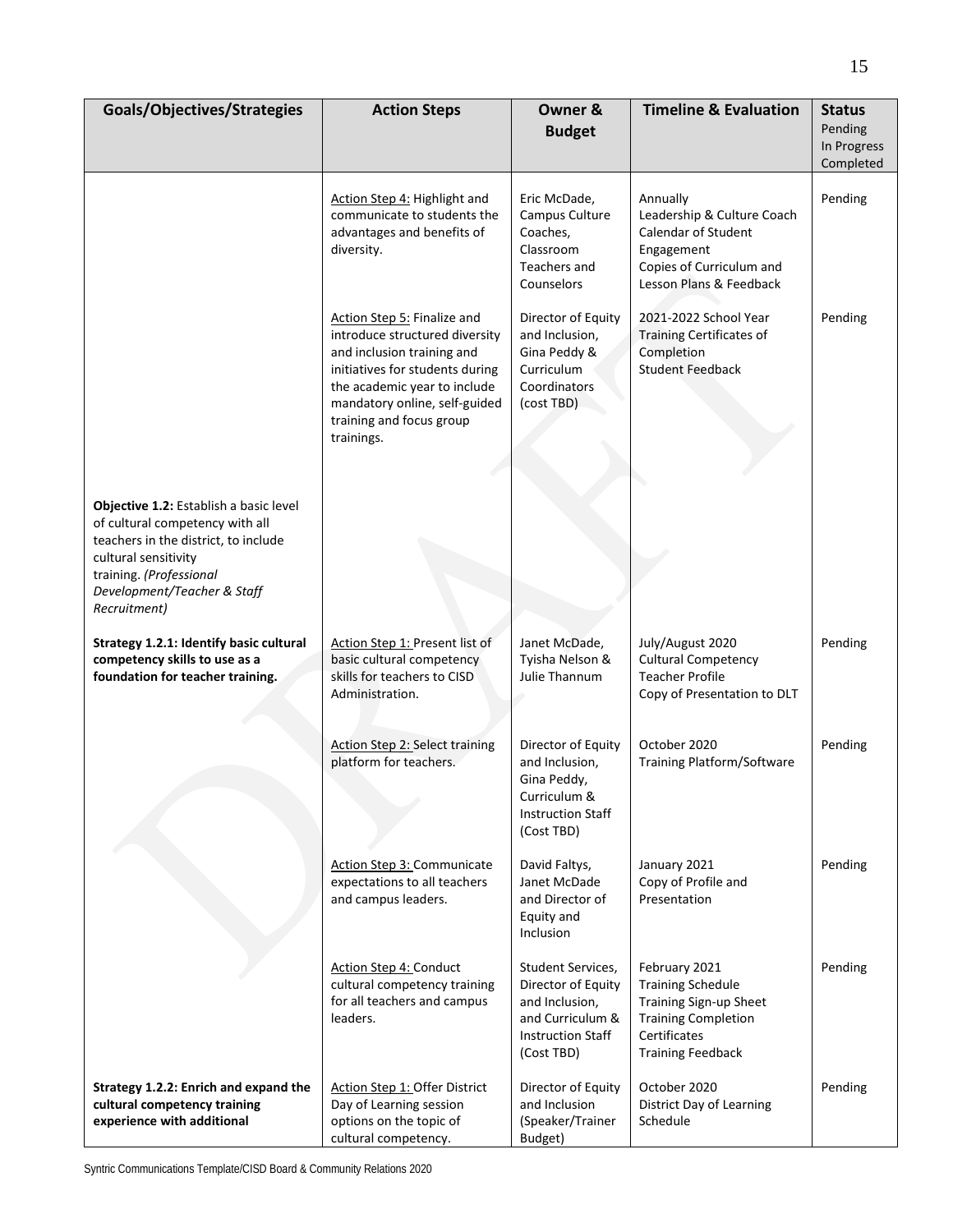| Goals/Objectives/Strategies                                                                                                       | <b>Action Steps</b>                                                                                                                       | Owner &<br><b>Budget</b>                                                                                          | <b>Timeline &amp; Evaluation</b>                                                                                                                  | <b>Status</b><br>Pending<br>In Progress<br>Completed |
|-----------------------------------------------------------------------------------------------------------------------------------|-------------------------------------------------------------------------------------------------------------------------------------------|-------------------------------------------------------------------------------------------------------------------|---------------------------------------------------------------------------------------------------------------------------------------------------|------------------------------------------------------|
| professional development<br>opportunities.                                                                                        |                                                                                                                                           |                                                                                                                   | <b>Cultural Competency</b><br>Presentation<br>Session Sign-in Sheets<br>Session Feedback                                                          |                                                      |
|                                                                                                                                   | Action Step 2: Provide in-<br>district, after-school trainings<br>on campuses.                                                            | Director of Equity<br>and Inclusion,<br>Eric McDade,<br>Campus Culture<br>Coaches,<br>Curriculum &<br>Instruction | 2020-2021 School Year<br><b>Schedule of Trainings</b><br>Session Sign-in Sheets<br><b>Session Feedback</b>                                        | Pending                                              |
|                                                                                                                                   | Action Step 3: Conduct small-<br>group learning opportunities<br>using outside<br>consultants/trainers.                                   | <b>Student Services</b><br>& Campus<br>Principals<br>(Speaker/Trainer<br>Budget)                                  | Beginning Spring 2021<br>Schedule of Small-Group<br>Sessions<br>Session Sign-in Sheets<br>Session Feedback                                        | Pending                                              |
|                                                                                                                                   | Action Step 4: Allow<br>departmental field trips for<br>teachers to area institutions.                                                    | Campus<br>Principals<br>(Costs TBD)                                                                               | Beginning 2020-2021 School<br>Year<br>Schedule of field trips                                                                                     | Pending                                              |
|                                                                                                                                   | Action Step 5: Offer individual<br>training options with<br>supervisor approval.                                                          | District<br>Leadership Team<br>(Campus & PTO<br>Funds)                                                            | Beginning 2020-2021 School<br>Year<br><b>Training Schedule</b><br><b>Staff Feedback</b>                                                           | Pending                                              |
|                                                                                                                                   | Action Step 6: Conduct<br>regular reviews of CISD's<br>Culture Survey results.                                                            | Director of Equity<br>and Inclusion,<br>Janet McDade,<br>Tyisha Nelson &<br>Julie Thannum<br>(DDC)                | Spring 2020<br>Spring 2022<br>Spring 2024<br>Survey Results & Executive<br>Summary/Trends Charts<br><b>Presentation PPT</b><br>DDC Agenda/Minutes | Pending<br>Pending<br>Pending                        |
| <b>Objective 1.3: Conduct an</b><br>independent equity audit in Carroll<br>ISD and implement<br>recommendations. (Administration) |                                                                                                                                           |                                                                                                                   |                                                                                                                                                   |                                                      |
| Strategy 1.3.1: Conduct an equity<br>audit of curriculum, programs and<br>policies in Carroll ISD.                                | Action Step 1: Create a<br>Request For Proposals (RFP)<br>for equity audit professional<br>services.                                      | Julie Thannum,<br><b>Financial Services</b><br>Staff                                                              | <b>July 2020</b><br>Copy of RFP Packet<br>List of Equity Auditors                                                                                 | In Progress                                          |
|                                                                                                                                   | <b>Action Step 2: Collect</b><br>proposals to rank and select<br>an equity audit consultant to<br>work with CISD.                         | Superintendent's<br>Cabinet                                                                                       | August 2020<br>Copy of Proposals<br>Selection Rubric                                                                                              | Pending                                              |
|                                                                                                                                   | Action Step 3: Contract with<br>equity audit consultant to<br>conduct comprehensive audit<br>of CISD curriculum, program<br>and policies. | Superintendent's<br>Cabinet<br>(est. \$80,000)                                                                    | September 2020<br>Copy of Contract and Scope<br>of Work<br><b>Schedule for Audit</b>                                                              | Pending                                              |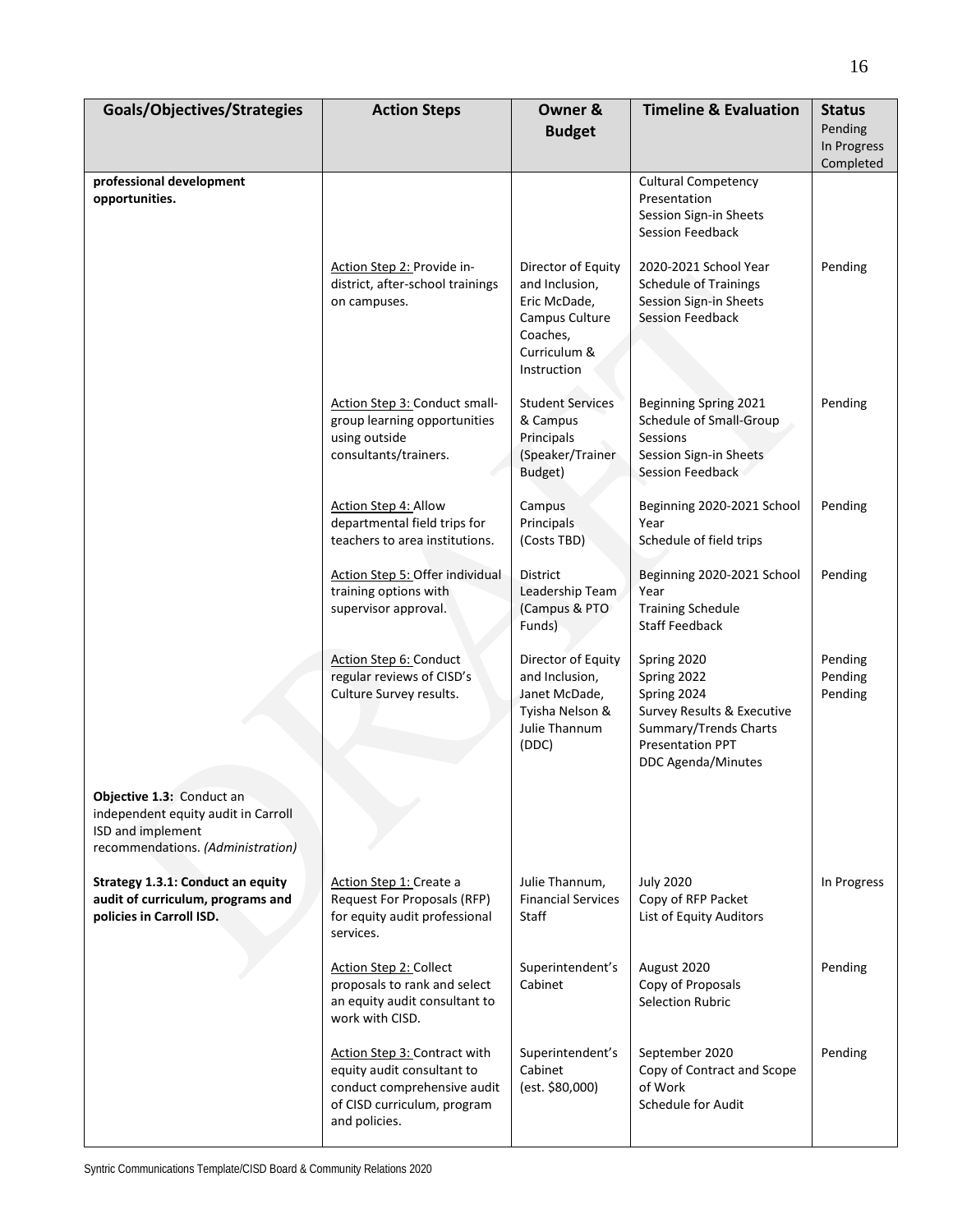| Goals/Objectives/Strategies                                                                                                                                                               | <b>Action Steps</b>                                                                                                                                                           | Owner &<br><b>Budget</b>                                                                                 | <b>Timeline &amp; Evaluation</b>                                                                                                                     | <b>Status</b><br>Pending |
|-------------------------------------------------------------------------------------------------------------------------------------------------------------------------------------------|-------------------------------------------------------------------------------------------------------------------------------------------------------------------------------|----------------------------------------------------------------------------------------------------------|------------------------------------------------------------------------------------------------------------------------------------------------------|--------------------------|
|                                                                                                                                                                                           |                                                                                                                                                                               |                                                                                                          |                                                                                                                                                      | In Progress<br>Completed |
|                                                                                                                                                                                           | Action Step 4: Present Equity<br>Audit Proposal to School<br>Board for Approval.                                                                                              | Superintendent<br>David Faltys                                                                           | September 2020<br>School Board Agenda,<br>Synopsis and Meeting<br><b>Minutes</b>                                                                     | Pending                  |
|                                                                                                                                                                                           | Action Step 5: Work with<br><b>Consultant to Conduct</b><br>Comprehensive Equity Audit                                                                                        | <b>Student Services</b><br>Director of Equity<br>and Inclusion                                           | September-December 2020<br>Copy of Audit Schedule,<br>Scope and Sequence and<br>Overall Findings and<br>Recommendations                              | Pending                  |
|                                                                                                                                                                                           | Action Step 6: Present equity<br>audit findings to DDC for<br>input/feedback.                                                                                                 | <b>Equity Consultant</b><br>Janet McDade,<br>Tyisha Nelson<br>and Director of<br>Equity and<br>Inclusion | December 2020<br><b>Equity Audit Report and</b><br>Recommendations                                                                                   | Pending                  |
|                                                                                                                                                                                           | <b>Action Step 7: Present equity</b><br>audit findings and DDC<br>feedback to School Board for<br>approval.                                                                   | Equity<br>Consultant, Janet<br>McDade, Tyisha<br>Nelson and<br>Director of Equity<br>and Inclusion       | January 2021<br><b>Equity Audit Report and</b><br>Recommendations<br>DDC Feedback and<br>Recommendations<br>Board Meeting Agenda &<br><b>Minutes</b> | Pending                  |
|                                                                                                                                                                                           | Action Step 8: Integrate<br>equity audit findings into<br>CISD's Cultural Competence<br>Action Plan.                                                                          | Director of Equity<br>and Inclusion,<br>Janet McDade,<br>Tyisha Nelson &<br>Julie Thannum<br>(Costs TBD) | February 2021<br><b>Updated Copy of CCAP</b>                                                                                                         | Pending                  |
| Objective 1.4: Elevate and prioritize<br>the district's equity and inclusion work<br>by modeling cultural competence for<br>all staff. (Administration)                                   |                                                                                                                                                                               |                                                                                                          |                                                                                                                                                      |                          |
| Strategy 1.4.1: Adopt a new equity<br>and inclusion district policy that<br>establishes an expectation that all<br>students and staff will model and<br>work towards cultural competence. | <b>Action Step 1: Research</b><br>equity and inclusion policies<br>in other school districts and<br>universities.                                                             | Janet McDade,<br>Tyisha Nelson &<br>Julie Thannum                                                        | June 2020<br>Sample Equity Policies                                                                                                                  | In Progress              |
|                                                                                                                                                                                           | <b>Action Step 2: Collaborate</b><br>with Policy Service writers at<br>the Texas Association of<br>Schools Boards to create a<br>new equity and inclusion<br>district policy. | Julie Thannum &<br><b>TASB Policy</b><br>Consultant Amy<br>Kadlecek                                      | <b>July 2020</b><br><b>DRAFT TASB Equity Policy</b><br>Recommendation                                                                                | Pending                  |
|                                                                                                                                                                                           | Action Step 3: Present new<br>equity and inclusion district<br>policy to the District Diversity<br>Council for feedback.                                                      | Julie Thannum                                                                                            | <b>July 2020</b><br><b>Email Communication</b><br>Sharing Copy of Draft Equity<br>Policy with DDC<br><b>DDC Feedback</b>                             | Pending                  |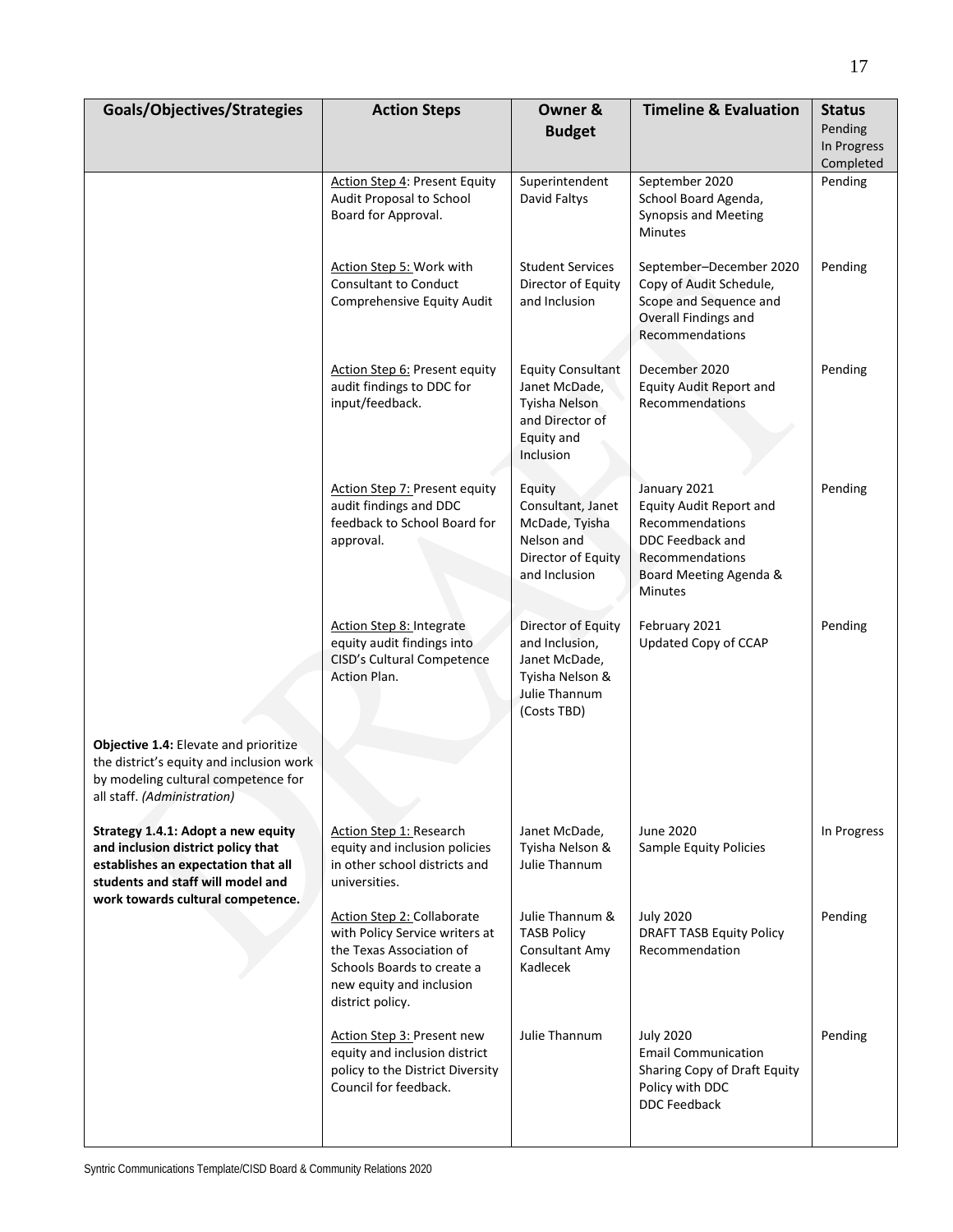| Goals/Objectives/Strategies                                                                                                                                                                  | <b>Action Steps</b>                                                                                                                                                                                                                                                                                                          | Owner &<br><b>Budget</b>                                                         | <b>Timeline &amp; Evaluation</b>                                                                                                             | <b>Status</b><br>Pending<br>In Progress<br>Completed |
|----------------------------------------------------------------------------------------------------------------------------------------------------------------------------------------------|------------------------------------------------------------------------------------------------------------------------------------------------------------------------------------------------------------------------------------------------------------------------------------------------------------------------------|----------------------------------------------------------------------------------|----------------------------------------------------------------------------------------------------------------------------------------------|------------------------------------------------------|
|                                                                                                                                                                                              | Action Step 4: Ask Carroll ISD<br>School Board Trustees to<br>consider adopting the new<br>equity and inclusion district<br>policy.                                                                                                                                                                                          | Julie Thannum                                                                    | <b>July 2020</b><br>Copy of DRAFT Policy<br>CISD School Board Agenda &<br>Minutes                                                            | Pending                                              |
|                                                                                                                                                                                              | Action Step 5: Incorporate<br>new equity and inclusion<br>district policy into district<br>website, handbooks and<br>communications.                                                                                                                                                                                         | Julie Thannum<br>Board &<br>Community<br><b>Relations Staff</b>                  | August 2020<br><b>Copies of Communications</b><br>Equity Policy in SCOC and<br>Employee Handbook<br>Copy of Equity Policy on<br>CISD website | Pending                                              |
| Strategy 1.4.2: Present equity and<br>inclusion policy, as well as Board-<br>adopted Culture Competence Action<br>Plan to the District Leadership Team<br>(DLT) at the annual Administrative | Action Step 1: Share equity<br>and inclusion policy and<br>expectations to District<br>Leadership Team prior to the<br>beginning of the school year.                                                                                                                                                                         | Superintendent<br>David Faltys                                                   | July/August 2020<br>DLT Agenda/Admin Retreat                                                                                                 | Pending                                              |
| Retreat.                                                                                                                                                                                     | Action Step 2: Review Culture<br>Competence Action Plan with<br>District Leadership Team and<br>set expectations for action<br>step completion and<br>implementation.                                                                                                                                                        | David Faltys,<br>Janet McDade,<br>Tyisha Nelson &<br>Julie Thannum               | June/July/August 2020<br>June DLT Meeting Agenda<br>Admin Retreat Agenda<br>Copy of CCAP Presentation                                        | Pending                                              |
| Strategy 1.4.3: Hold staff accountable<br>for equity and inclusion work by<br>adding a cultural competence<br>domain/indicator to the<br>evaluation/appraisal process for all<br>staff.      | Action Step 1: Form a<br>Subcommittee of district<br>leaders to work with the<br><b>Personnel Services</b><br>Department to study example<br>appraisal instruments that<br>include a domain/indicator<br>that measures progress<br>toward cultural competence<br>and/or a personal<br>commitment to equity and<br>inclusion. | Director of Equity<br>and Inclusion &<br>Gina Peddy and<br>Lauren Wurman         | January 2021<br>Subcommittee Framework<br>Meeting Agenda & Minutes<br>Sample Appraisal<br>Instruments                                        | Pending                                              |
|                                                                                                                                                                                              | Action Step 2: Collect staff<br>feedback on sample appraisal<br>indicators.                                                                                                                                                                                                                                                  | Director of Equity<br>and Inclusion,<br>Gina Peddy, and<br>Lauren Wurman         | February 2021<br><b>Staff Feedback</b>                                                                                                       | Pending                                              |
|                                                                                                                                                                                              | Action Step 3: Adopt<br>recommended appraisal<br>indicator that measures<br>employee commitment to<br>equity/cultural competence.                                                                                                                                                                                            | Director of Equity<br>and Inclusion,<br>Janet McDade<br>and CISD School<br>Board | March 2021<br>School Board Agenda,<br>Synopsis and Minutes<br>Approval appraisal<br>indicator/instrument                                     | Pending                                              |
|                                                                                                                                                                                              | Action Step 4: Communicate<br>appraisal indicator to staff<br>and incorporate into staff<br>evaluation/appraisal<br>instrument.                                                                                                                                                                                              | Director of Equity<br>and Inclusion,<br>Janet McDade<br>and Campus<br>Principals | April 2021<br><b>Appraisal Communications</b><br>and Presentations<br>Copy of Appraisal<br>Instrument for use                                | Pending                                              |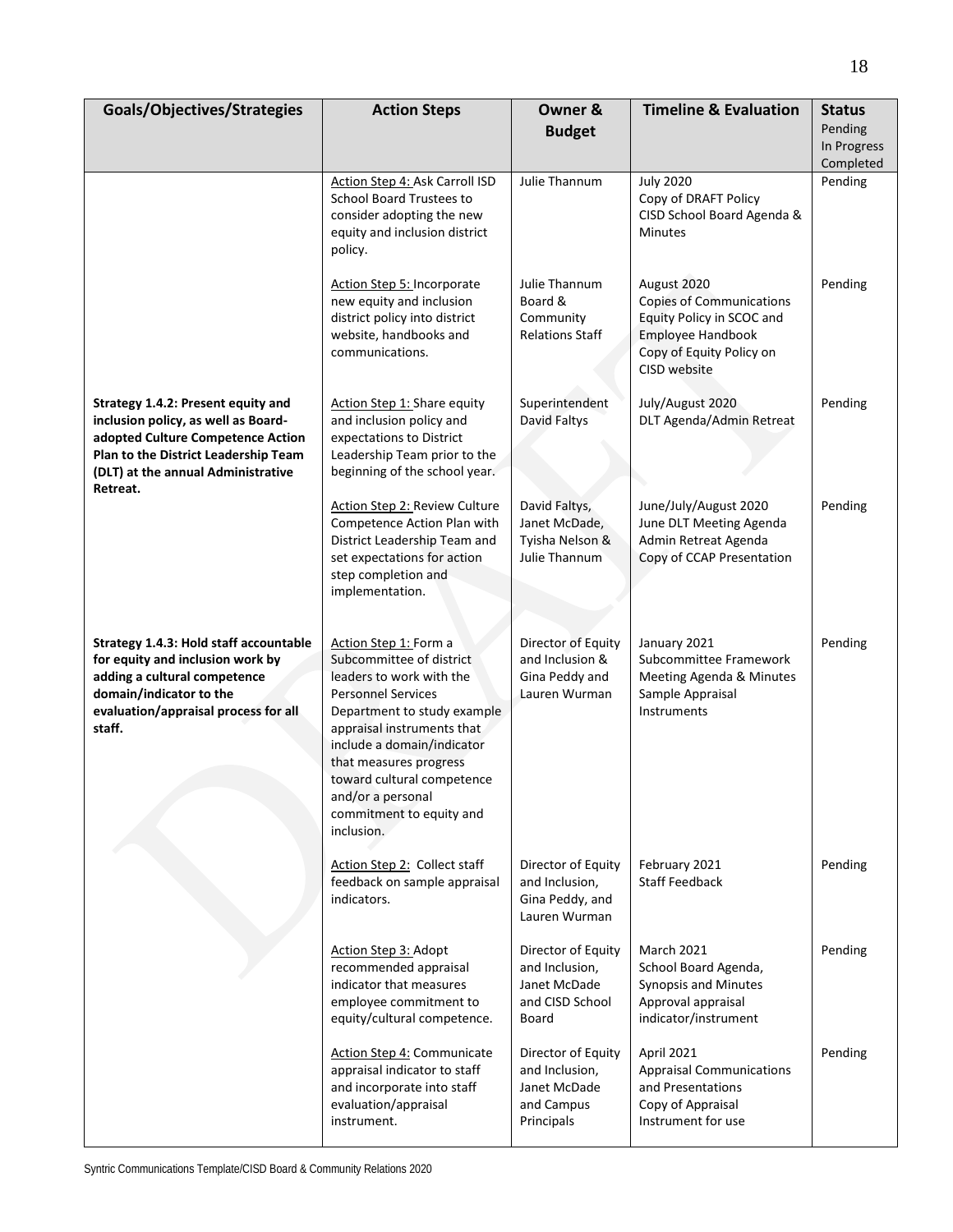| Goals/Objectives/Strategies                                                                                                                                                                        | <b>Action Steps</b>                                                                                                                                                      | Owner &<br><b>Budget</b>                                                                                   | <b>Timeline &amp; Evaluation</b>                                                                               | <b>Status</b><br>Pending<br>In Progress<br>Completed |
|----------------------------------------------------------------------------------------------------------------------------------------------------------------------------------------------------|--------------------------------------------------------------------------------------------------------------------------------------------------------------------------|------------------------------------------------------------------------------------------------------------|----------------------------------------------------------------------------------------------------------------|------------------------------------------------------|
|                                                                                                                                                                                                    |                                                                                                                                                                          |                                                                                                            | beginning with 2021-2022<br>School Year                                                                        |                                                      |
| Objective 1.5: Launch a multi-faceted<br>marketing and communications<br>campaign that celebrates the<br>uniqueness and diversity within<br>Carroll ISD. (Communications)                          |                                                                                                                                                                          |                                                                                                            |                                                                                                                |                                                      |
| Strategy 1.5.1: Highlight and feature<br>the diversity of Carroll ISD through a<br>comprehensive #WeAreDragons<br>marketing/communications<br>campaign.                                            | Action Step 1: Incorporate<br>#WeAreDragons diversity<br>theme into 2021 Inside<br>Carroll Magazine.                                                                     | Julie Thannum,<br>Board &<br>Community<br><b>Relations Staff</b><br>and Southlake<br><b>Style Magazine</b> | June/July 2021<br><b>Editorial Plan</b><br>Copy of Inside Carroll<br>Magazine (August 2021)<br>Reader Feedback | Pending                                              |
|                                                                                                                                                                                                    | Action Step 2: Create a video<br>series featuring<br>#WeAreDragons equity<br>messaging.                                                                                  | <b>Justin Dearing</b>                                                                                      | 2021-2022 School Year<br>Ongoing series<br>Copy of Videos<br>Audience Feedback                                 | Pending                                              |
|                                                                                                                                                                                                    | Action Step 3: Publish print<br>document/ads featuring<br>#WeAreDragons equity<br>messaging.                                                                             | Jill Webb and<br>Board &<br>Community<br><b>Relations Staff</b>                                            | August 2021<br>Copy of #WeAreDragons<br><b>Brochure and Ads</b><br>Feedback                                    | Pending                                              |
|                                                                                                                                                                                                    | Action Step 4: Utilize social<br>media to share<br>#WeAreDragons equity<br>messaging.                                                                                    | Board &<br>Community<br>Relations Staff &<br>DDC/CDC social<br>media teams.                                | 2021-2022 School Year<br>Ongoing series<br>Copy of Posts                                                       | Pending                                              |
| Objective 1.6: Work collaboratively<br>with the Mayor's Alliance for Unity &<br>Culture to promote cultural<br>competence in the greater<br>Southlake/Carroll ISD<br>communities. (Administration) |                                                                                                                                                                          |                                                                                                            |                                                                                                                |                                                      |
| Strategy 1.6.1: Create liaison<br>position for a member of Mayor's<br>Alliance for Unity & Culture on the<br><b>District Diversity Council</b>                                                     | Action Step 1: Contact City of<br>Southlake staff to request<br>that a member of the<br>Mayor's Alliance also serve as<br>a member of the District<br>Diversity Council. | Janet McDade &<br>Tyisha Nelson                                                                            | 2019-2020 School Year<br>Name of City Liaison for DDC                                                          | Completed                                            |
|                                                                                                                                                                                                    | Action Step 2: Appoint one<br>member of the District<br>Diversity Council to serve as a<br>liaison/member of the<br>Mayor's Alliance for Unity &<br>Culture.             | Janet McDade &<br>Tyisha Nelson                                                                            | 2019-2020 School Year<br>Name of DDC Liaison to<br>Mayor's Alliance                                            | Completed                                            |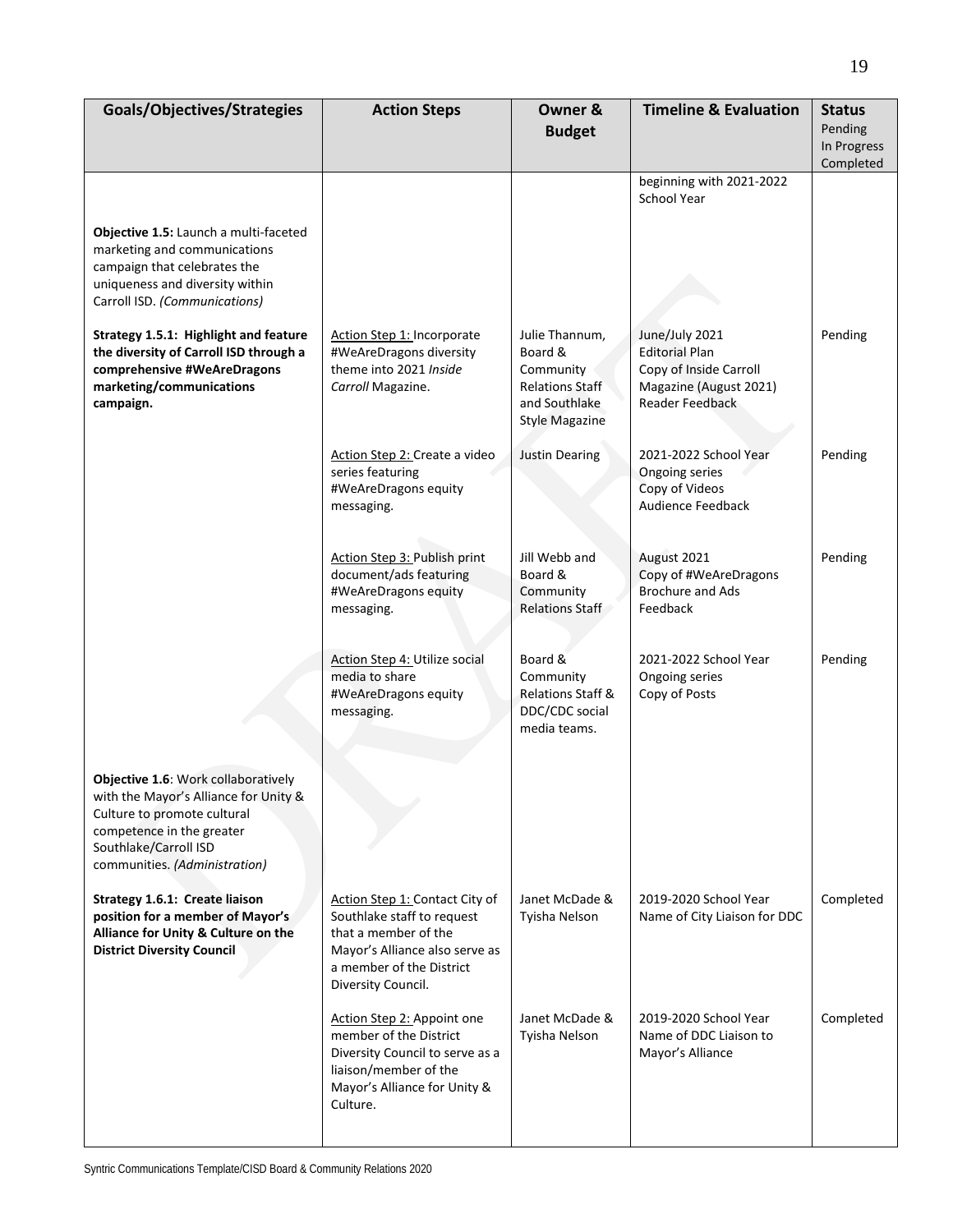| Goals/Objectives/Strategies                                                                                                                                                              | <b>Action Steps</b>                                                                                                                     | Owner &                                                             | <b>Timeline &amp; Evaluation</b>                                                                                     | <b>Status</b><br>Pending |
|------------------------------------------------------------------------------------------------------------------------------------------------------------------------------------------|-----------------------------------------------------------------------------------------------------------------------------------------|---------------------------------------------------------------------|----------------------------------------------------------------------------------------------------------------------|--------------------------|
|                                                                                                                                                                                          |                                                                                                                                         | <b>Budget</b>                                                       |                                                                                                                      | In Progress<br>Completed |
|                                                                                                                                                                                          | Action Step 3: Offer<br>opportunities on the DDC<br>agenda for periodic updates<br>on the work of the Mayor's<br>Alliance.              | Janet McDade &<br>Tyisha Nelson                                     | Ongoing<br>DDC Meeting Agendas &<br>Reports                                                                          | In Progress              |
|                                                                                                                                                                                          | Action Step 4: Ask DDC liaison<br>to Mayor's Alliance to give<br>periodic updates on the work<br>of the DDC to the Mayor's<br>Alliance. | Janet McDade &<br>Tyisha Nelson                                     | Ongoing<br>Mayor's Alliance Agendas &<br>Reports                                                                     | In Progress              |
|                                                                                                                                                                                          | Action Step 5: Look for<br>opportunities to align/cross<br>communicate the work of the<br>DDC and the Mayor's<br>Alliance.              | DDC Liaison &<br>Julie Thannum                                      | Ongoing<br>Coordination and<br>Communications with<br>Mayor and City Staff                                           | In Progress              |
|                                                                                                                                                                                          | Action Step 6: Collaborate on<br>at least one joint<br>event/special project with the<br>Mayor's Alliance annually.                     | DDC Co-Chairs &<br><b>City Liaison</b>                              | 2020-2021 School Year<br><b>Project Details</b><br>Participants' Feedback                                            | Pending                  |
| <b>GOAL 2: Facilitate communication</b><br>and understanding among different<br>stakeholders, and serve as a<br>community resource.                                                      |                                                                                                                                         |                                                                     |                                                                                                                      |                          |
| Objective 2.1: Increase opportunities<br>in Carroll ISD for underrepresented<br>groups to be included, provide<br>feedback and have a voice in district<br>equity work. (Administration) |                                                                                                                                         |                                                                     |                                                                                                                      |                          |
| <b>Strategy 2.1.1: Create District and</b><br><b>Campus Diversity Councils to serve in</b><br>an advisory role to the School Board<br>and Administration.                                | Action Step 1: Develop a<br>Board-approved framework<br>for DDC membership.                                                             | Superintendent's<br>Cabinet                                         | December 2018<br>Copy of DDC Framework<br>School Board Agenda &<br><b>Meeting Minutes</b>                            | Completed                |
|                                                                                                                                                                                          | Action Step 2: Create and<br>distribute online DDC<br>application.                                                                      | Julie Thannum<br>and Board &<br>Community<br><b>Relations Staff</b> | December 2018<br>Copy of DDC Application<br>School Board Agenda &<br><b>Meeting Minutes</b>                          | Completed                |
|                                                                                                                                                                                          | Action Step 3: Communicate<br>DDC opportunities to CISD<br>stakeholders.                                                                | Julie Thannum<br>and Board &<br>Community<br><b>Relations Staff</b> | December 2018<br>Superintendent's Email<br>Copies of eBlasts<br>Copies of DDC Applications<br>Copy of DDC Membership | Completed                |
|                                                                                                                                                                                          | Action Step 4: Conduct<br>regular meetings of the DDC<br>and CDCs.                                                                      | Janet McDade &<br>Tyisha Nelson                                     | January 2019 to Present<br>Meeting Agendas and<br><b>Minutes</b>                                                     | In Progress              |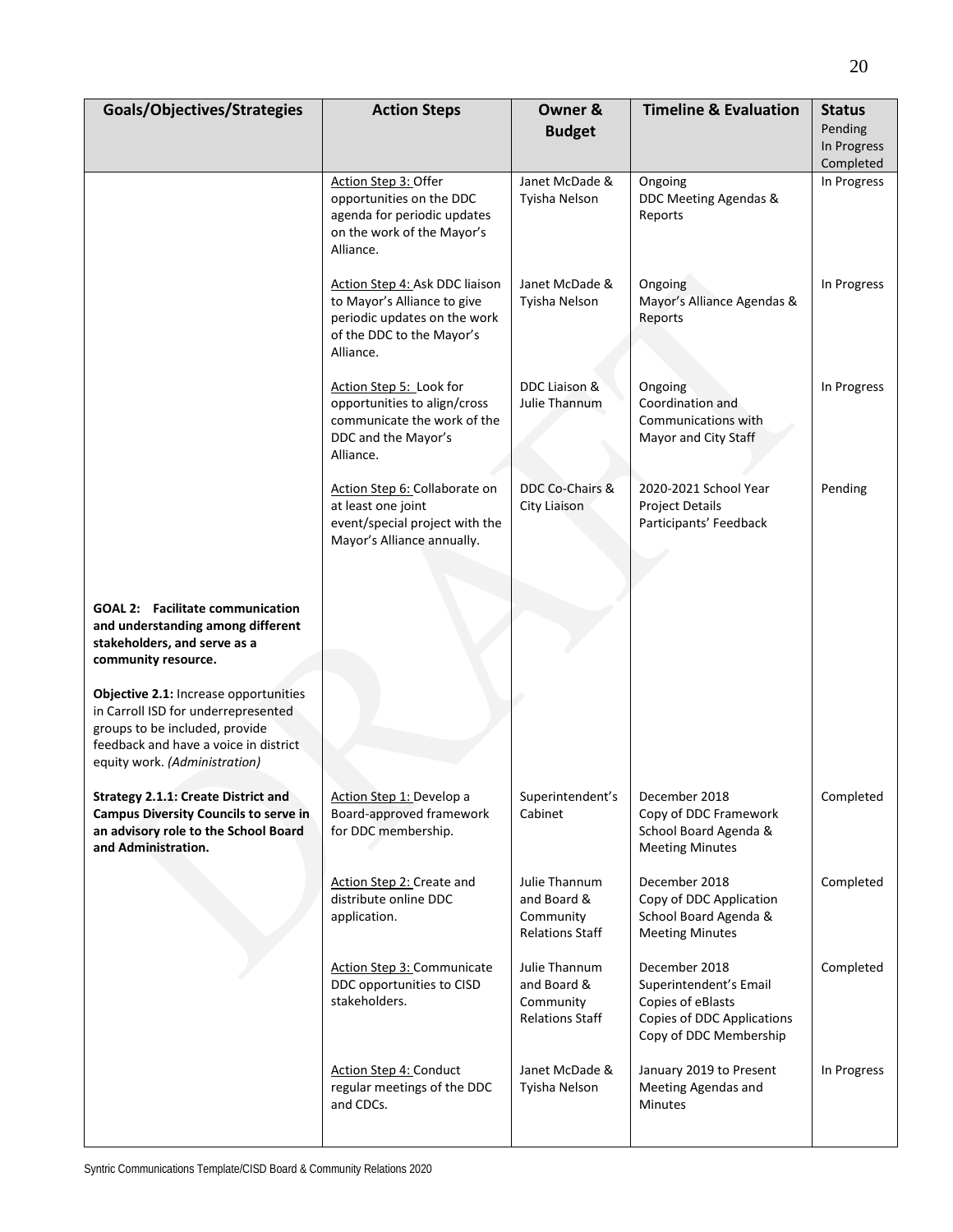| Goals/Objectives/Strategies                                                                                                                                                | <b>Action Steps</b>                                                                                                                    | Owner &<br><b>Budget</b>                                                                   | <b>Timeline &amp; Evaluation</b>                                                                                          | <b>Status</b><br>Pending |
|----------------------------------------------------------------------------------------------------------------------------------------------------------------------------|----------------------------------------------------------------------------------------------------------------------------------------|--------------------------------------------------------------------------------------------|---------------------------------------------------------------------------------------------------------------------------|--------------------------|
|                                                                                                                                                                            |                                                                                                                                        |                                                                                            |                                                                                                                           | In Progress<br>Completed |
|                                                                                                                                                                            | Action Step 5: Establish staff<br>and community co-chairs for<br>DDC.                                                                  | Superintendent<br>& Board<br>President                                                     | February 2019<br>DDC Agenda and Minutes<br>Pam Francis and Eric<br>Ransom announced as co-<br>chairs of DDC               | Completed                |
|                                                                                                                                                                            | Action Step 6: Divide DDC<br>into working subcommittees.                                                                               | Janet McDade &<br>Tyisha Nelson                                                            | March/April 2019<br>Lists of Six DDC<br>Subcommittees and<br><b>Members</b>                                               | Completed                |
|                                                                                                                                                                            | Action Step 7: Establish CDC<br>liaisons to DDC co-chairs.                                                                             | DDC Co-chairs                                                                              | October 2019<br>DDC Agenda and Summary<br><b>CDC Liaison Reports</b>                                                      | Completed                |
|                                                                                                                                                                            | Action Step 8: Survey DDC<br>and CDC members for<br>feedback/input.                                                                    | Janet McDade,<br>Tyisha Nelson &<br>Julie Thannum                                          | Ongoing<br>ThoughtExchange Results<br><b>DDC Feedback</b>                                                                 | In-Progress              |
| <b>Strategy 2.1.2: Create opportunities</b><br>for CISD stakeholders to learn more<br>about the various religions identified<br>by CISD families in the Culture<br>Survey. | Action Step 1: Host<br>community interfaith<br>dialogues.                                                                              | Student Services,<br>Director of Equity<br>and Inclusion and<br><b>DDC</b>                 | November 2021                                                                                                             | Pending                  |
| Objective 2.2: Create greater public<br>awareness surrounding the work of<br>the District Diversity<br>Council. (Communications)                                           |                                                                                                                                        |                                                                                            |                                                                                                                           |                          |
| Strategy 2.2.1: Communicate the<br>work and objectives of the DDC to<br>the greater Carroll community.                                                                     | Action Step 1: Create DDC<br>webpage to include meeting<br>dates, agendas, summary of<br>activities and photos of each<br>DDC meeting. | Hayley Herring,<br>Janet McDade,<br>Tyisha Nelson &<br>Julie Thannum                       | Spring 2019<br>Copy of DDC Webpage<br><b>Ongoing Postings of Meeting</b><br>Agendas, Summaries and<br>Presentations       | Completed                |
|                                                                                                                                                                            | Action Step 2: Establish DDC<br>and CDC social media sites to<br>share content, facts and<br>upcoming<br>events/celebrations.          | <b>DDC Co-chairs</b><br>Justin Dearing &<br>Board &<br>Community<br><b>Relations Staff</b> | August 2020<br>DDC and CDC Facebook,<br>Twitter and Instagram<br><b>Accounts</b><br>Social Media Plan & Posts<br>Feedback | Pending                  |
|                                                                                                                                                                            | Action Step 3: Design and<br>publish DDC advertisement(s)<br>in Southlake Style Magazine<br>and CISD eBlasts.                          | Jill Webb & Julie<br>Thannum                                                               | 2020-2021 School Year<br>Copies of DDC<br>Ads/Messaging for<br>Southlake Style Magazine<br>and eBlasts<br>Feedback        | Pending                  |
|                                                                                                                                                                            | Action Step 4: Create video<br>announcing CCAP and<br>Director of Equity and                                                           | Justin Dearing,<br>Janet McDade,                                                           | September 2020<br>Copy of Video<br>Social Media Analytics                                                                 | Pending                  |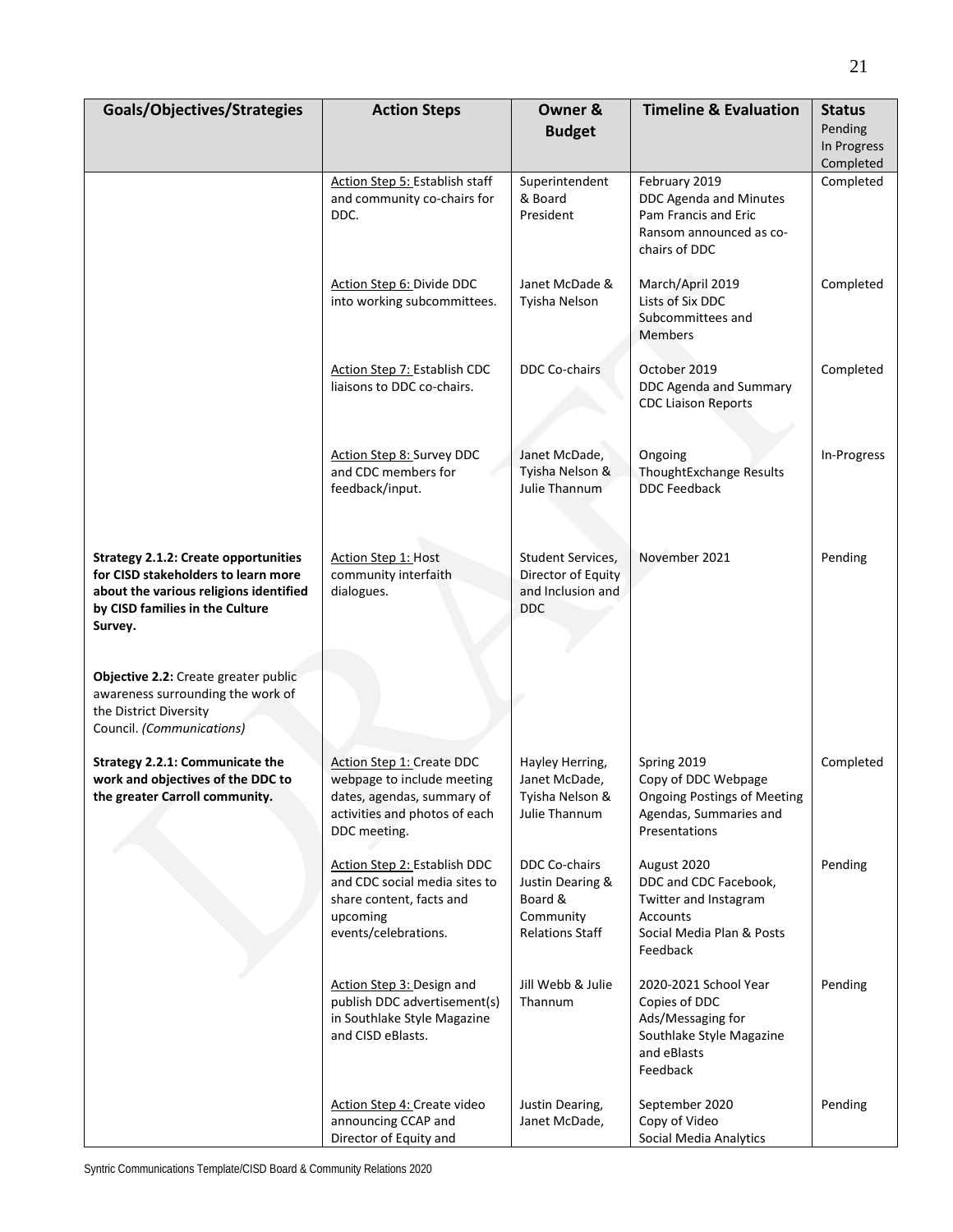| Goals/Objectives/Strategies                                                                                                                                                     | <b>Action Steps</b>                                                                                                                                   | Owner &<br><b>Budget</b>                            | <b>Timeline &amp; Evaluation</b>                                                                            | <b>Status</b><br>Pending<br>In Progress<br>Completed |
|---------------------------------------------------------------------------------------------------------------------------------------------------------------------------------|-------------------------------------------------------------------------------------------------------------------------------------------------------|-----------------------------------------------------|-------------------------------------------------------------------------------------------------------------|------------------------------------------------------|
|                                                                                                                                                                                 | Inclusion (featuring voice of<br>DDC members).                                                                                                        | Tyisha Nelson<br>and DDC                            | Feedback                                                                                                    |                                                      |
| Objective 2.3: Create new<br>opportunities for the district and<br>campuses to communicate and share<br>facts about the diverse populations in<br>Carroll ISD. (Communications) |                                                                                                                                                       |                                                     |                                                                                                             |                                                      |
| Strategy 2.3.1: Create greater<br>understanding of each campus<br>diversity/demographics.                                                                                       | Action Step 1: Create mini<br>diversity dashboards or<br>infographics for campus<br>websites/publications.                                            | Hayley Herring &<br>Campus Web<br>Managers          | <b>Fall 2020</b><br>Copy of Diversity Dashboard<br>Website Visits/Analytics<br><b>Site Visitor Feedback</b> | Pending                                              |
|                                                                                                                                                                                 | <b>Action Step 2: Share diversity</b><br>statistics/demographics with<br>families at curriculum night.                                                | Campus<br>Principals &<br>Classroom<br>Teachers     | August/September 2020<br>Curriculum Night Schedule<br>Copy of Presentation<br>Feedback                      | Pending                                              |
|                                                                                                                                                                                 | Action Step 3: Encourage<br>student ambassador<br>programs whereby<br>membership is made up of<br>the representative student<br>groups at the campus. | Campus<br>Principals                                | 2020-2021 School Year<br>Ongoing<br>Ambassador Membership                                                   | Pending                                              |
| Objective 2.4: Increase public<br>awareness of the diversity<br>demographics of Carroll<br>ISD. (Communications)                                                                |                                                                                                                                                       |                                                     |                                                                                                             |                                                      |
| Strategy 2.4.1: Create a digital<br>dashboard on the CISD website to<br>educate the public about the<br>diversity in Carroll ISD.                                               | <b>Action Step 1: Research</b><br>website dashboard software<br>options.                                                                              | <b>Hayley Herring</b>                               | June/July 2020<br>Report of software options<br><b>Create Selection Rubric</b>                              | Pending                                              |
|                                                                                                                                                                                 | Action Step 2: Select optimal<br>website dashboard software.                                                                                          | Julie Thannum,<br>Board &<br>Community<br>Relations | <b>July 2020</b><br>Rubric Results<br>Software Selection                                                    | Pending                                              |
|                                                                                                                                                                                 | Action Step 3: Enter Culture<br>Survey results into dashboard<br>software.                                                                            | <b>Hayley Herring</b>                               | <b>July 2020</b><br>Copy of Dashboard                                                                       | Pending                                              |
|                                                                                                                                                                                 | <b>Action Step 4: Launch</b><br>diversity digital dashboard for<br>public review.                                                                     | <b>Hayley Herring</b>                               | August 2020<br>Copy of Diversity Dashboard<br>Site Visitor/Analytics<br>Feedback                            | Pending                                              |
|                                                                                                                                                                                 | Action Step 5: Promote<br>diversity dashboard to public.                                                                                              | Board &<br>Community<br><b>Relations Staff</b>      | August/September 2020<br>eBlasts<br>Social Media Posts<br><b>Email Communications</b>                       | Pending                                              |
|                                                                                                                                                                                 | <b>Action Step 6: Track analytics</b><br>for diversity dashboard.                                                                                     | <b>Hayley Herring</b>                               | August/September 2020<br><b>Website Analytics &amp; Reports</b><br>Site Visitor Feedback                    | Pending                                              |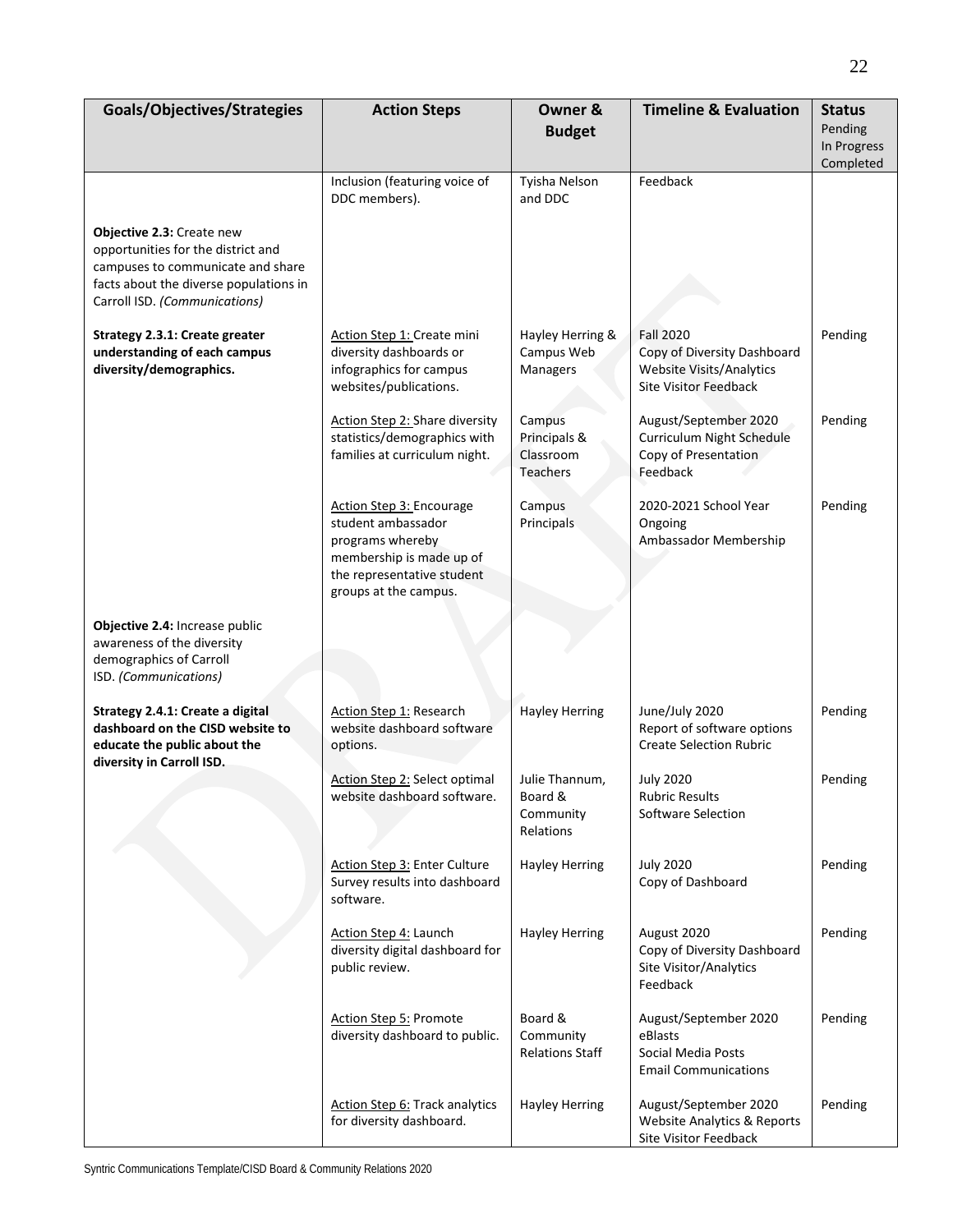| Goals/Objectives/Strategies                                                                                                                                                                             | <b>Action Steps</b>                                                                                                                       | Owner &<br><b>Budget</b>                                                    | <b>Timeline &amp; Evaluation</b>                                                                                            | <b>Status</b><br>Pending<br>In Progress<br>Completed |
|---------------------------------------------------------------------------------------------------------------------------------------------------------------------------------------------------------|-------------------------------------------------------------------------------------------------------------------------------------------|-----------------------------------------------------------------------------|-----------------------------------------------------------------------------------------------------------------------------|------------------------------------------------------|
| <b>Strategy 2.4.2: Recognize significant</b><br>holidays, monthly observances and<br>other culturally-relevant<br>events/people in district and campus<br>communications throughout the<br>school year. | <b>Action Step 1: Utilize Culture</b><br>Survey results to identify top<br>religions/cultural groups that<br>make up the CISD population. | DDC, Julie<br>Thannum and<br>Board &<br>Community<br><b>Relations Staff</b> | Spring 2020<br>Survey Results (K-12 Insight)<br>List of Top Religions (<1%)                                                 | In Progress                                          |
|                                                                                                                                                                                                         | Action Step 2: Create a<br>diversity calendar for year-<br>round communications and<br>event planning.                                    | <b>Justin Dearing</b><br>and Board &<br>Community<br><b>Relations Staff</b> | <b>July 2020</b><br>Copy of Diversity Calendar                                                                              | In Progress                                          |
|                                                                                                                                                                                                         | Action Step 3: Schedule social<br>media posts/images to<br>recognize culturally-relevant<br>events and holidays.                          | Justin Dearing<br>and Board &<br>Community<br><b>Relations Staff</b>        | August 2020<br>Copy of Social Media Plan<br>Social Media Images & Posts<br>Feedback                                         | Pending                                              |
| Objective 2.5: Increase opportunities<br>for all stakeholders to learn about<br>cultures other than their<br>own. (Celebration of Culture Bias &<br>Awareness)                                          |                                                                                                                                           |                                                                             |                                                                                                                             |                                                      |
| Strategy 2.5.1: Educate the<br>community about other cultures and<br>countries to gain greater diversity<br>awareness and appreciation.                                                                 | Action Step 1: Host annual<br>multicultural events at each<br>CISD campus.                                                                | Campus<br>Principals & CDCs<br>(Existing Campus<br>Budgets)                 | Ongoing Beginning with<br>2019-2020 School Year<br>Schedule of Events<br>Attendance at Multi-cultural<br>Events<br>Feedback | In Progress                                          |
| GOAL 3: Advocate for and support<br>culturally competent and responsive<br>programs and policies.                                                                                                       |                                                                                                                                           |                                                                             |                                                                                                                             |                                                      |
| <b>Objective 3.1:</b> Create consistency in<br>student discipline policies and<br>practices. (Administration)                                                                                           |                                                                                                                                           |                                                                             |                                                                                                                             |                                                      |
| Strategy 3.1.1: Strengthen wording<br>and consequences in the Student<br>Code of Conduct (SCOC) for hate<br>speech, racial slurs or acts against                                                        | Action Step 1: Review SCOC<br>wording for other area school<br>districts.                                                                 | Janet McDade<br><b>Student Services</b>                                     | January 2019<br>Sample SCOC Wording                                                                                         | Completed                                            |
| individuals or groups of individuals<br>based on race, religion, ethnicity,<br>gender, sex, sexual orientation or<br>disability.                                                                        | Action Step 2: Consult with<br>the school attorney for<br>compliance with the state<br>and federal law.                                   | Janet McDade &<br>Leah Wingerson                                            | February 2019<br>Meetings and<br>Recommendations from<br>School Attorney                                                    | Completed                                            |
|                                                                                                                                                                                                         | Action Step 3: Present SCOC<br>legal requirements and<br>recommendations to DDC.                                                          | Janet McDade &<br>Tyisha Nelson                                             | February 2019<br>DDC Meeting Agenda &<br><b>Minutes</b><br><b>Attorney SCOC Presentation</b>                                | Completed                                            |
|                                                                                                                                                                                                         | Action Step 4: Use the DDC as<br>a focus group for wording<br>and consequence changes.                                                    | Janet McDade &<br>Tyisha Nelson                                             | April 2019<br>DDC Meeting Agenda &<br>Minutes                                                                               | Completed                                            |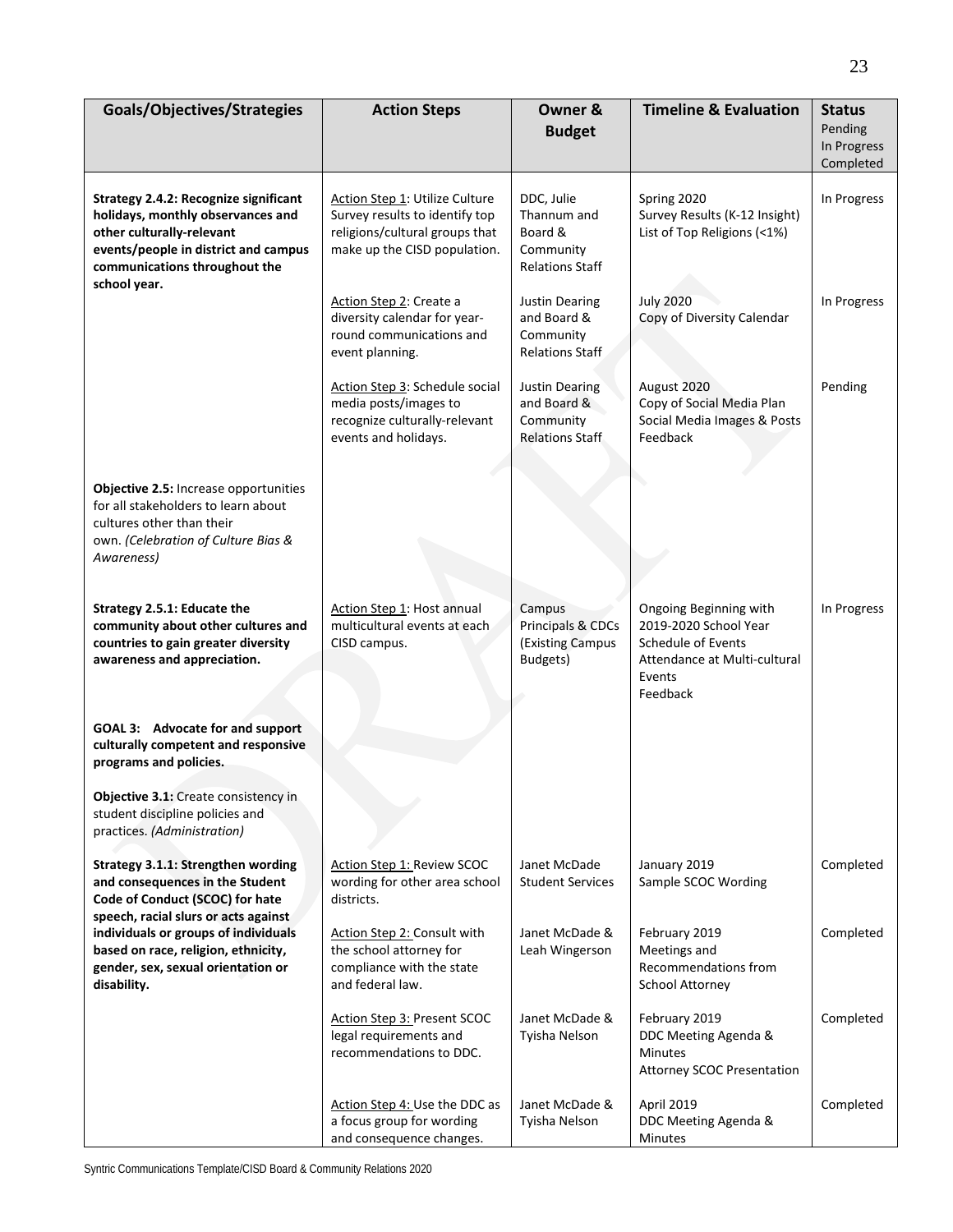| Goals/Objectives/Strategies                                                                             | <b>Action Steps</b>                                                                                                                                                                                                                                    | Owner &<br><b>Budget</b>                                                      | <b>Timeline &amp; Evaluation</b>                                                                                                                                     | <b>Status</b><br>Pending |
|---------------------------------------------------------------------------------------------------------|--------------------------------------------------------------------------------------------------------------------------------------------------------------------------------------------------------------------------------------------------------|-------------------------------------------------------------------------------|----------------------------------------------------------------------------------------------------------------------------------------------------------------------|--------------------------|
|                                                                                                         |                                                                                                                                                                                                                                                        |                                                                               |                                                                                                                                                                      | In Progress<br>Completed |
|                                                                                                         |                                                                                                                                                                                                                                                        |                                                                               | Proposed Changes SCOC<br>Feedback and DDC<br>Recommendations                                                                                                         |                          |
|                                                                                                         | Action Step 5: Obtain School<br>Board approval of SCOC<br>changes.                                                                                                                                                                                     | Janet McDade                                                                  | August 2019<br>School Board Agenda &<br><b>Minutes</b><br>Copy of approved SCOC                                                                                      | Completed                |
|                                                                                                         | Action Step 6: Publish SCOC<br>online for parent, staff and<br>student review.                                                                                                                                                                         | <b>Student Services</b><br>and Board &<br>Community<br><b>Relations Staff</b> | August 2019<br>Copy of SCOC<br><b>Website Posting</b>                                                                                                                | Completed                |
|                                                                                                         | <b>Action Step 7: Conduct</b><br>training for campus<br>administrators to ensure<br>consistent application of<br>SCOC consequences for<br>microaggressions and<br>discriminatory behavior.                                                             | Janet McDade<br><b>Student Services</b>                                       | August/September 2019<br><b>Principal Meeting Agenda</b><br><b>SCOC Presentation</b><br>Principal Feedback                                                           | Completed                |
|                                                                                                         |                                                                                                                                                                                                                                                        |                                                                               |                                                                                                                                                                      |                          |
| Strategy 3.1.2: Establish a process for<br>documenting, reporting and tracking<br><b>SCOC</b> offenses. | Action Step 1: Create a<br>process for campus<br>administrators to include<br>incident notes to document<br>microaggressions and<br>discriminatory behaviors in<br>the discipline offense history<br>for students in the Skyward<br>Management System. | Janet McDade<br><b>Student Services</b>                                       | September 2019<br>Principal Meeting Agenda                                                                                                                           | Completed                |
|                                                                                                         | Action Step 2: Establish a<br>communication process for<br>campus administrators to<br>share incidents of<br>microaggressions and<br>discriminatory behaviors to<br>the Student Services<br>Department for tracking<br>purposes.                       | Janet McDade<br><b>Student Services</b>                                       | Spring 2019<br>Principal Meeting Agenda                                                                                                                              | Completed                |
|                                                                                                         | Action Step 3: Report<br>monthly SCOC discipline data<br>to the School Board in<br>executive session.                                                                                                                                                  | Janet McDade<br><b>Student Services</b>                                       | 2019-2020 School Year<br>Executive Session - Student<br><b>Information Updates</b><br><b>Confidential PEIMS Reports</b><br>from Skyward Student<br>Management System | In Progress              |
|                                                                                                         |                                                                                                                                                                                                                                                        |                                                                               |                                                                                                                                                                      |                          |
| Objective 3.2: Provide access to and<br>incorporate diverse instructional                               |                                                                                                                                                                                                                                                        |                                                                               |                                                                                                                                                                      |                          |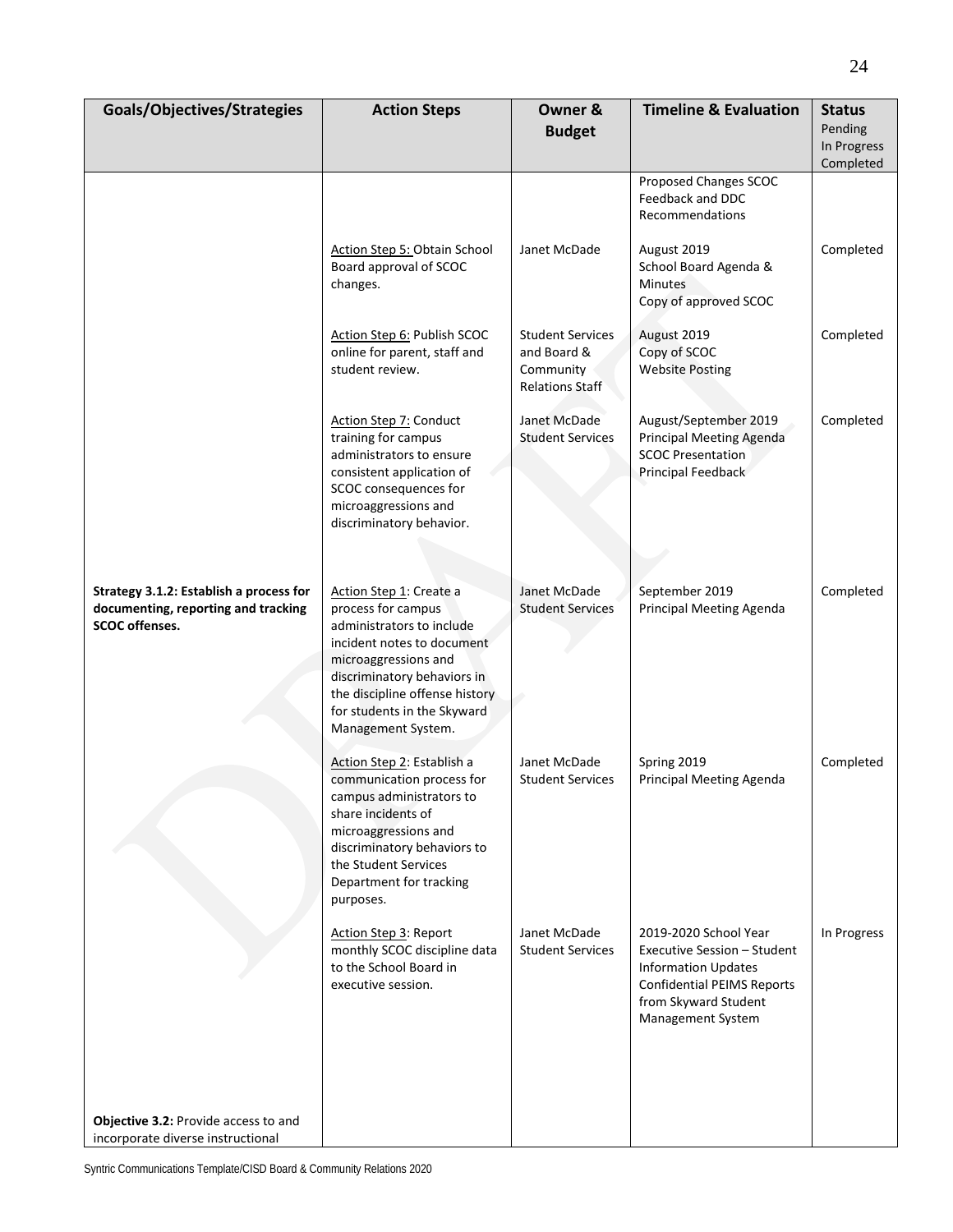| Goals/Objectives/Strategies                                                                                                                                                                  | <b>Action Steps</b>                                                                                                                       | Owner &                                                                                                 | <b>Timeline &amp; Evaluation</b>                                                                                      | <b>Status</b><br>Pending |
|----------------------------------------------------------------------------------------------------------------------------------------------------------------------------------------------|-------------------------------------------------------------------------------------------------------------------------------------------|---------------------------------------------------------------------------------------------------------|-----------------------------------------------------------------------------------------------------------------------|--------------------------|
|                                                                                                                                                                                              |                                                                                                                                           | <b>Budget</b>                                                                                           |                                                                                                                       | In Progress<br>Completed |
| materials throughout CISD Curriculum<br>and Instruction. (Curriculum &<br>Instruction)                                                                                                       |                                                                                                                                           |                                                                                                         |                                                                                                                       |                          |
| Strategy 3.2.1: Add diversity into<br>teaching materials and instruction in<br>all classrooms.                                                                                               | Action Step 1: Reach out to<br>PK-12 content curriculum<br>coordinators to identify<br>instructional material needs.                      | Director of Equity<br>and Inclusion,<br>Gina Peddy &<br>Curriculum<br>Coordinators                      | October 2020<br><b>Needs Assessment Results</b>                                                                       | Pending                  |
|                                                                                                                                                                                              | Action Step 2: Generate ideas<br>with each campus staff to<br>support diverse instructional<br>materials in the classroom.                | Director of Equity<br>and Inclusion<br>Gina Peddy &<br>Curriculum<br>Coordinators                       | November 2020<br>Campus Grade Level/PLC<br><b>Meetings</b><br><b>Staff Feedback</b>                                   | Pending                  |
|                                                                                                                                                                                              | Action Step 3: Build<br>classroom resources to<br>include books where all<br>students feel they are<br>represented.                       | Director of Equity<br>and Inclusion,<br>Gina Peddy &<br>Curriculum<br><b>Coordinators</b><br>(Cost TBD) | January 2021<br><b>List of Recommended Books</b><br>& Resources<br>Purchase Orders for Books &<br>Resources           | Pending                  |
| Strategy 3.2.2: Introduce and<br>improve language and cultures in<br>Languages Other Than English (LOTE)<br>classrooms.                                                                      | Action Step 1: Review the<br>scope and sequence for LOTE<br>classes with a focus on the<br>cultures of each language.                     | Gina Peddy &<br>Curriculum<br>Coordinators                                                              | September 2020<br>Copies of LOTE Scope and<br>Sequence<br>Curriculum Review Rubric<br><b>Proposed Recommendations</b> | Pending                  |
|                                                                                                                                                                                              | Action Step 2: Increase the<br>expectations for content<br>delivery of various cultures<br>within LOTE classes.                           | Gina Peddy &<br>Curriculum<br>Coordinators                                                              | November 2020<br><b>Communications to LOTE</b><br>Teachers<br>Copies of Newly Revised<br>LOTE Score and Sequence      | Pending                  |
|                                                                                                                                                                                              | <b>Action Step 3: Encourage</b><br>student participation in<br>projects and presentations of<br>personal cultures during LOTE<br>classes. | Classroom<br>Teachers                                                                                   | Ongoing Beginning 2020-<br>2021 School Year<br>Copies of Student Projects<br>and Presentations                        | Pending                  |
| Objective 3.3: Use findings of the<br>2019 Culture Survey to ensure our<br>community is reflected in the<br>instruction our students                                                         |                                                                                                                                           |                                                                                                         |                                                                                                                       |                          |
| receive. (Curriculum & Instruction)<br>Strategy 3.3.1: Expand and increase<br>opportunities for students to express<br>cultures through art, literature, and<br>celebrations within our CISD | Action Step 1: Establish a<br>student curriculum review<br>committee (Grades 7-12).                                                       | Equity Auditor,<br>Director of Equity<br>and Inclusion,<br>Gina Peddy                                   | Fall 2020 (in tandem with<br>districtwide Equity Audit)<br>Copy of CRC Framework,<br>Meetings & Membership            | Pending                  |
| curriculum.                                                                                                                                                                                  | Action Step 2: Review<br>curriculum and provide<br>feedback to the<br>administration.                                                     | Equity Auditor,<br>Director of Equity<br>and Inclusion,                                                 | Fall 2020 (in tandem with<br>districtwide Equity Audit)<br>CRC Meeting Agendas &<br>Feedback                          | Pending                  |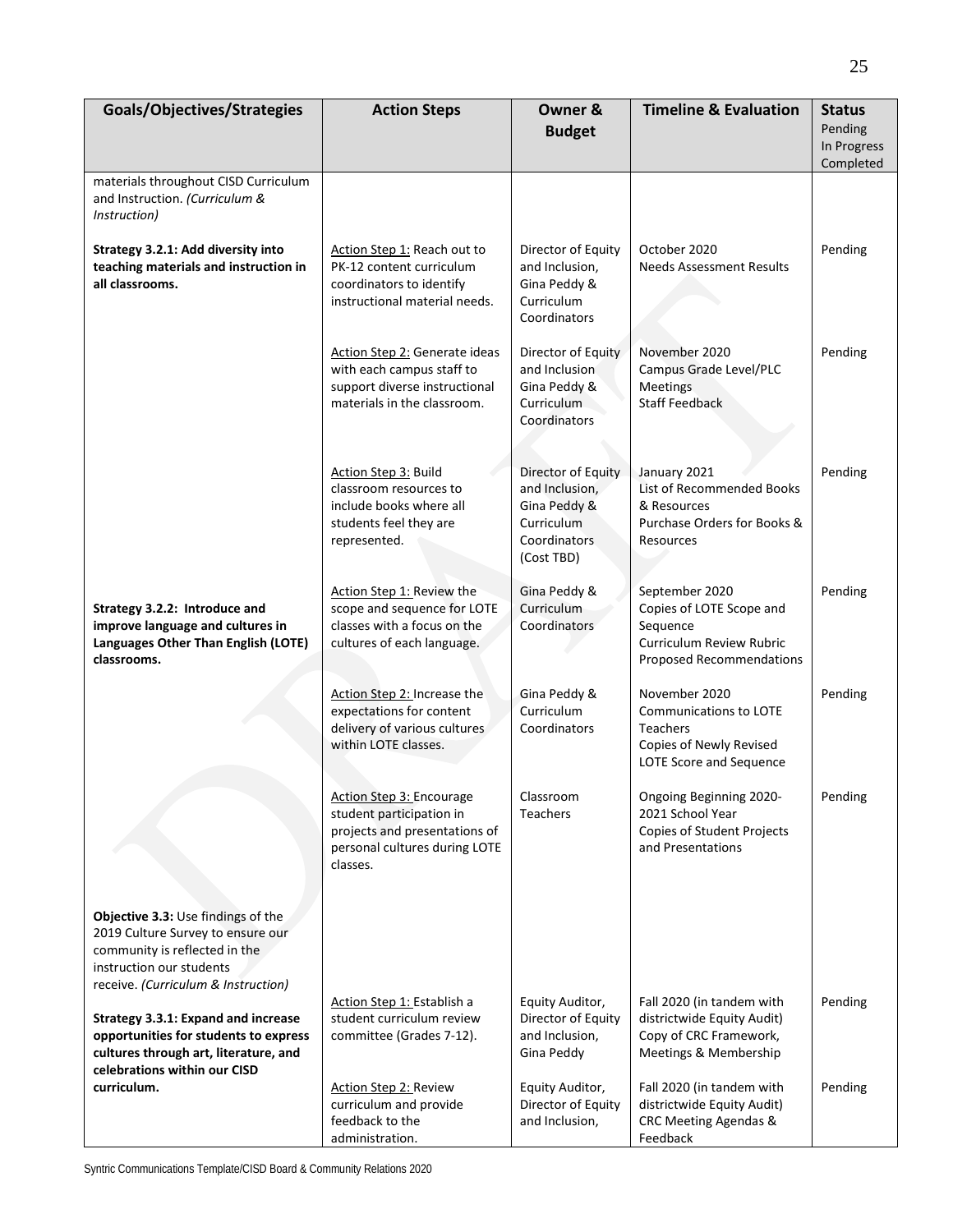| Goals/Objectives/Strategies                                                                                                                                                                                 | <b>Action Steps</b>                                                                                                                                                        | Owner &<br><b>Budget</b>                                            | <b>Timeline &amp; Evaluation</b>                                                                                                         | <b>Status</b><br>Pending<br>In Progress<br>Completed |
|-------------------------------------------------------------------------------------------------------------------------------------------------------------------------------------------------------------|----------------------------------------------------------------------------------------------------------------------------------------------------------------------------|---------------------------------------------------------------------|------------------------------------------------------------------------------------------------------------------------------------------|------------------------------------------------------|
|                                                                                                                                                                                                             |                                                                                                                                                                            | Gina Peddy &<br><b>Student CRC</b>                                  |                                                                                                                                          |                                                      |
|                                                                                                                                                                                                             | <b>Action Step 3: Utilize Campus</b><br>Culture Coaches to review<br>student feedback and<br>incorporate into curriculum.                                                  | Gina Peddy, Eric<br>McDade & CCCs                                   | Spring 2021<br>Evidence of student<br>feedback incorporated into<br>curriculum/student projects                                          | Pending                                              |
| Objective 3.4: Ensure teachers are<br>using culturally responsive teaching<br>practices. (Curriculum & Instruction)                                                                                         |                                                                                                                                                                            |                                                                     |                                                                                                                                          |                                                      |
| Strategy 3.4.1: Share examples of<br><b>Culturally Responsive Teaching</b><br>Practices with instructional staff.                                                                                           | Action Step 1: Model<br><b>Culturally Responsive</b><br><b>Teaching Practices during</b><br>monthly faculty meetings.                                                      | Campus<br>Principals & CCCs                                         | Ongoing beginning in 2020-<br>2021 School Year<br>Faculty Meeting Agendas,<br><b>Presentations and Handouts</b><br><b>Staff Feedback</b> | Pending                                              |
|                                                                                                                                                                                                             | Action Step 2: Monitor<br>implementation of practices<br>in the classroom.                                                                                                 | Campus<br>Principals & CCCs                                         | Ongoing beginning in 2020-<br>2021 School Year<br>Confidential Walkthrough<br><b>Feedback Forms</b>                                      | Pending                                              |
|                                                                                                                                                                                                             | Action Step 3: Phase in<br>incremental increases in<br>expectations for<br>implementation of Culturally<br><b>Responsive Teaching</b><br>Practices throughout the<br>year. | Gina Peddy &<br>Campus<br>Principals                                | Ongoing beginning in 2020-<br>2021 School Year<br>Confidential Walkthrough<br>Feedback Forms and Formal<br><b>Observation Rubric</b>     | Pending                                              |
| Objective 3.5: Ensure each student<br>organization, club and program<br>incorporates culturally competent<br>practices. (Administration)                                                                    |                                                                                                                                                                            |                                                                     |                                                                                                                                          |                                                      |
| Strategy 3.5.1: Conduct audit of each<br>student organization, club and<br>program to ensure Culturally<br><b>Competent Practices that encourage</b><br>and welcome participation by all<br>student groups. | <b>Action Step 1: Establish</b><br>baseline Culturally<br><b>Competent Practices for</b><br>student organizations, clubs<br>and programs.                                  | <b>Equity Auditor</b><br>and Director of<br>Equity and<br>Inclusion | October 2020<br><b>Cultural Competence</b><br>Program Evaluation Tool                                                                    | Pending                                              |
|                                                                                                                                                                                                             | Action Step 2: Meet with<br>each organization, club and<br>program sponsor to obtain<br>feedback on baseline<br><b>Culturally Competent</b><br>Practices.                  | <b>Equity Auditor</b><br>and Director of<br>Equity and<br>Inclusion | November/December 2020<br><b>Meeting Schedule</b><br><b>Completed Program</b><br><b>Evaluation Tool and</b><br>Sponsor Feedback          | Pending                                              |
|                                                                                                                                                                                                             | Action Step 3: Share key<br>findings and<br>recommendations with<br>program sponsors to ensure                                                                             | <b>Equity Auditor</b><br>and Director of<br>Equity and<br>Inclusion | January 2021<br>Copy of Program Report and<br>Recommendations                                                                            | Pending                                              |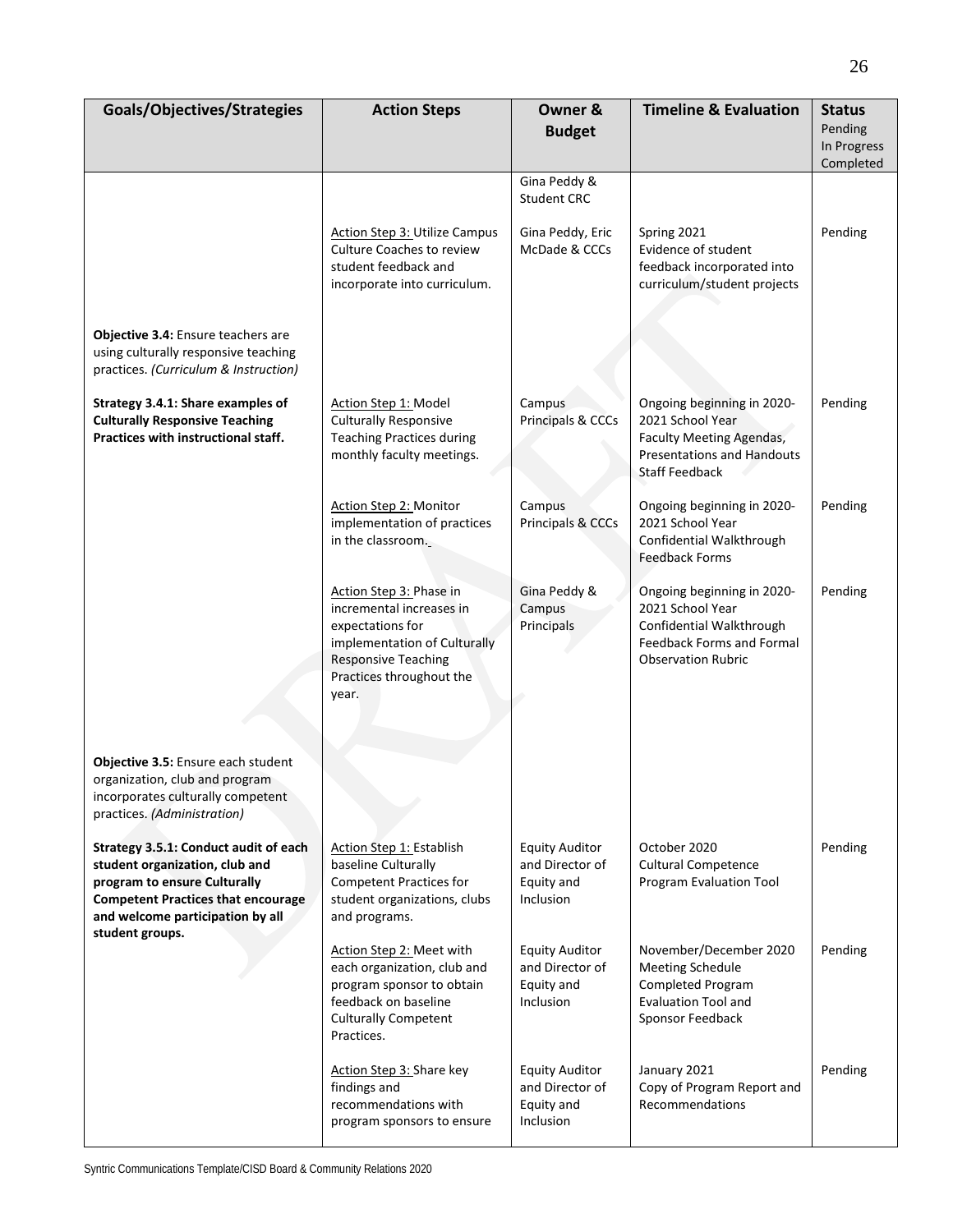| Goals/Objectives/Strategies                                                                                                                                                                                                                                            | <b>Action Steps</b>                                                                                                                                                             | Owner &<br><b>Budget</b>                                                                         | <b>Timeline &amp; Evaluation</b>                                                                                                                                               | <b>Status</b><br>Pending |
|------------------------------------------------------------------------------------------------------------------------------------------------------------------------------------------------------------------------------------------------------------------------|---------------------------------------------------------------------------------------------------------------------------------------------------------------------------------|--------------------------------------------------------------------------------------------------|--------------------------------------------------------------------------------------------------------------------------------------------------------------------------------|--------------------------|
|                                                                                                                                                                                                                                                                        |                                                                                                                                                                                 |                                                                                                  |                                                                                                                                                                                | In Progress<br>Completed |
| Objective 3.6: Add examples of<br>cultural competence in district                                                                                                                                                                                                      | <b>Culturally Competent</b><br>Practices.                                                                                                                                       |                                                                                                  |                                                                                                                                                                                |                          |
| messaging. (Communications)                                                                                                                                                                                                                                            |                                                                                                                                                                                 |                                                                                                  |                                                                                                                                                                                |                          |
| Strategy 3.6.1: Conduct a<br>communications audit of current<br>district, campus, classroom and<br>program messaging (audio, visual and<br>written) to identify key areas lacking<br>diversity so that efforts to accurately<br>depict diversity are incorporated into | Action Step 1: Identify Audit<br>Instrument Checklist to use as<br>an internal self-evaluation<br>tool.                                                                         | Director of Equity<br>and Inclusion,<br>Campus<br>Principals and<br>Classroom<br><b>Teachers</b> | Spring 2021<br><b>Audit Checklist</b>                                                                                                                                          | Pending                  |
| district messaging.                                                                                                                                                                                                                                                    | Action Step 2: Create audit<br>teams to walk each<br>campus/district facility to<br>assess cultural competence<br>level based on internal Audit<br>Instrument Checklist.        | Director of Equity<br>and Inclusion,<br>Campus<br>Principals and<br>Classroom<br>Teachers        | Spring 2021<br>Internal Audit Team Lists for<br>Each Campus                                                                                                                    | Pending                  |
|                                                                                                                                                                                                                                                                        | Action Step 3: Make<br>recommendations for<br>changes at district, campus,<br>classroom or program level,<br>as needed.                                                         | Campus Audit<br>Teams, Janet<br>McDade & Julie<br>Thannum                                        | Spring 2021<br>List of Internal Audit<br>Recommendations                                                                                                                       | Pending                  |
|                                                                                                                                                                                                                                                                        | Action Step 4: Incorporate<br>photos, posters, artwork and<br>other visual images across<br>the district that accurately<br>reflect the diversity of our<br>student population. | Campus<br>Principals                                                                             | Ongoing But At Least By The<br>Start of the 2021-2022<br><b>School Year</b><br>Completed Checklist With<br>Dates of Completion for<br><b>Internal Audit</b><br>Recommendations | Pending                  |
|                                                                                                                                                                                                                                                                        | <u> Action Step 5: Add positive</u><br>diversity messaging to all<br>public CISD presentations (ie.<br>State of the District, Chamber<br>presentations, CLASS, etc.).           | Board &<br>Community<br><b>Relations Staff</b>                                                   | Ongoing<br>Schedule of Presentations<br>Copies of Presentations and<br>Handouts                                                                                                | Pending                  |
| GOAL 4: Engage students, staff, and<br>faculty to collect feedback on cultural<br>competence in CISD.                                                                                                                                                                  |                                                                                                                                                                                 |                                                                                                  |                                                                                                                                                                                |                          |
| Objective 4.1: Collect baseline<br>demographic information and equity<br>perceptions from key stakeholders<br>and resurvey every two<br>years. (Administration)                                                                                                        |                                                                                                                                                                                 |                                                                                                  |                                                                                                                                                                                |                          |
| Strategy 4.1.1: Survey parents, staff<br>and students to collect meaningful<br>data for use by CISD and DDC<br>subcommittees.                                                                                                                                          | Action Step 1: Work with<br>consulting company to create<br>Culture Survey assessment<br>instrument.                                                                            | Julie Thannum &<br>Survey<br>Consultant                                                          | October 2019<br>Copy of Contract With K-12<br>Insight<br><b>Draft Survey Questions</b>                                                                                         | Completed                |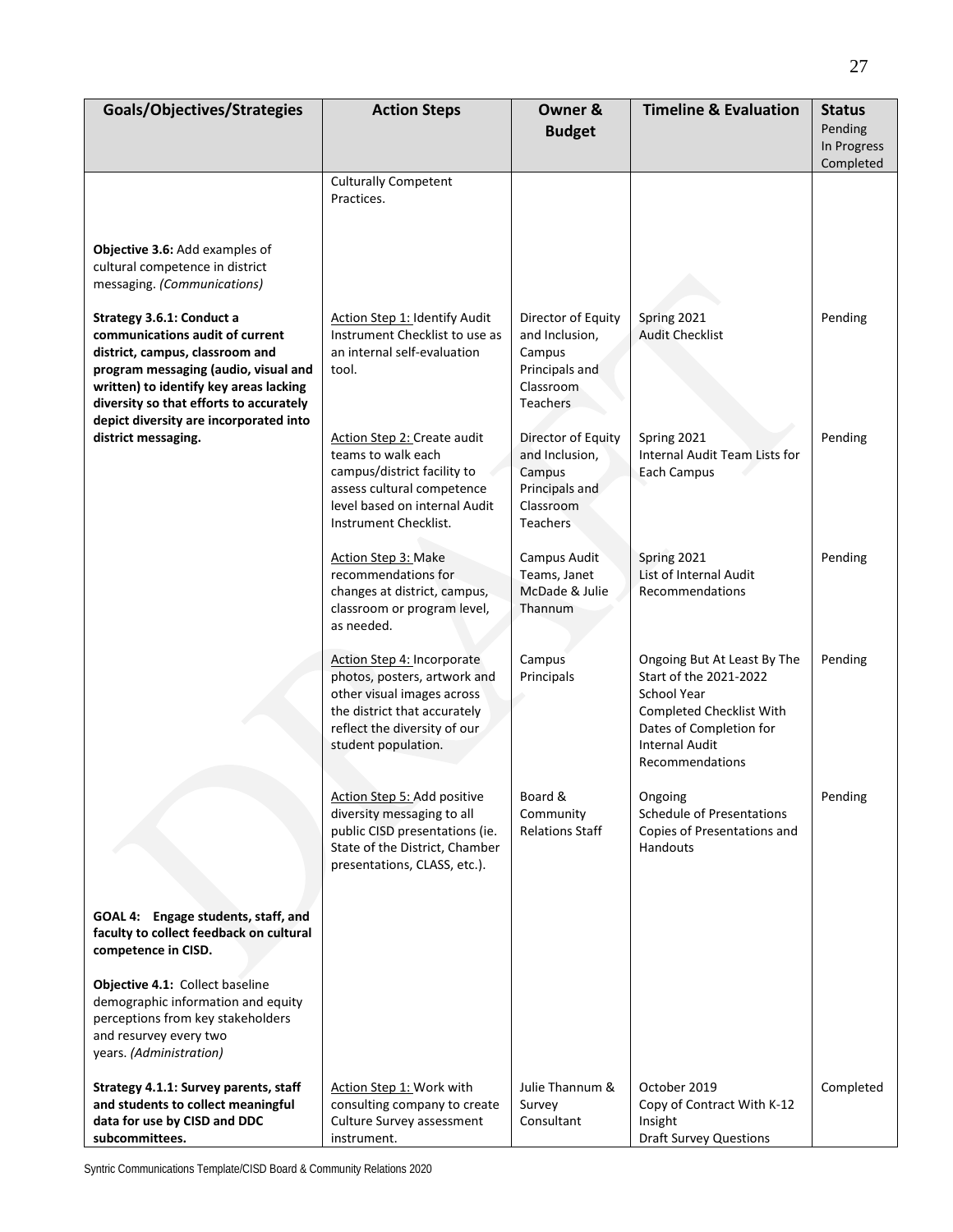| Goals/Objectives/Strategies                                                                                                                                                                     | <b>Action Steps</b>                                                                                                                                                                                    | Owner &<br><b>Budget</b>                                                                 | <b>Timeline &amp; Evaluation</b>                                                                                                                                                                                 | <b>Status</b><br>Pending<br>In Progress<br>Completed |
|-------------------------------------------------------------------------------------------------------------------------------------------------------------------------------------------------|--------------------------------------------------------------------------------------------------------------------------------------------------------------------------------------------------------|------------------------------------------------------------------------------------------|------------------------------------------------------------------------------------------------------------------------------------------------------------------------------------------------------------------|------------------------------------------------------|
|                                                                                                                                                                                                 | Action Step 2: Use District<br>Diversity Council as a focus<br>group to further develop<br>Culture Survey questions.                                                                                   | Julie Thannum &<br>Survey<br>Consultant                                                  | October/November 2019<br>Consultant's Presentation to<br>DDC and DDC Agenda &<br><b>Meeting Summary</b><br>Copy of DDC Feedback on<br><b>Survey Questions</b>                                                    | Completed                                            |
|                                                                                                                                                                                                 | Action Step 3: Conduct<br>voluntary online Culture<br>Survey of key stakeholders.                                                                                                                      | Julie Thannum &<br>Survey<br>Consultant                                                  | December 2019<br>Copy of Final Culture Survey<br>and Survey Communications                                                                                                                                       | Completed                                            |
|                                                                                                                                                                                                 | Action Step 4: Share Culture<br>Survey results with the DDC,<br>the School Board and general<br>public.                                                                                                | Julie Thannum &<br>Survey<br>Consultant                                                  | January 2020 to DDC<br>Copy of K-12 Insight Survey<br>Results, DDC Agenda &<br>Meeting Summary<br>February 2020 to School<br>Board<br>Copy of K-12 Insight Survey<br>Results, Board Agenda &<br>Meeting Minutes. | Completed                                            |
|                                                                                                                                                                                                 | <b>Action Step 5: Utilize Culture</b><br>Survey information to help<br>develop Cultural Competence<br>Action Plan.                                                                                     | Janet McDade,<br>Tyisha Nelson &<br>Julie Thannum                                        | February 2020 to June 2020<br>Copy of Draft Culture Survey<br>Results & Draft CCAP                                                                                                                               | Completed                                            |
|                                                                                                                                                                                                 | <b>Action Step 6: Resurvey</b><br>stakeholders every two years<br>to identify trends.                                                                                                                  | Board &<br>Community<br>Relations Staff &<br>Survey<br>Consultant<br>(est. \$15,000 X 2) | December 2021<br>December 2023<br><b>Survey Consultant Contract</b><br><b>Survey Questions &amp; Results</b>                                                                                                     | Pending<br>Pending                                   |
| Objective 4.2: Increase opportunities<br>in Carroll ISD for students to be<br>represented, provide feedback and<br>have a voice in district equity<br>work. (Student-Led Education &<br>Policy) |                                                                                                                                                                                                        |                                                                                          |                                                                                                                                                                                                                  |                                                      |
| Strategy 4.2.1: Engage students in<br>discussion about racial tension and<br>diversity ideas.                                                                                                   | <b>Action Step 1: Host Diversity</b><br>Dialogues during a publicly-<br>posted School Board meeting<br>between Trustees, staff and<br>students (Grades 9-12) using<br>written conversation<br>prompts. | Superintendent's<br>Cabinet & School<br>Board<br><b>Existing Dept.</b><br><b>Budgets</b> | January 2019 for Grades 9-<br>12 at Public Board Meeting<br><b>Posted School Board</b><br>Meeting Agenda, Meeting<br>Minutes, Video, Media<br>Coverage & Student<br>Feedback                                     | Completed                                            |
|                                                                                                                                                                                                 |                                                                                                                                                                                                        | Julie Thannum &<br>Eric McDade                                                           | September 2019 at Student<br>University for Grades 5-12<br><b>Student University Schedule</b><br>Student U Video<br>Student/Board Feedback                                                                       | Completed                                            |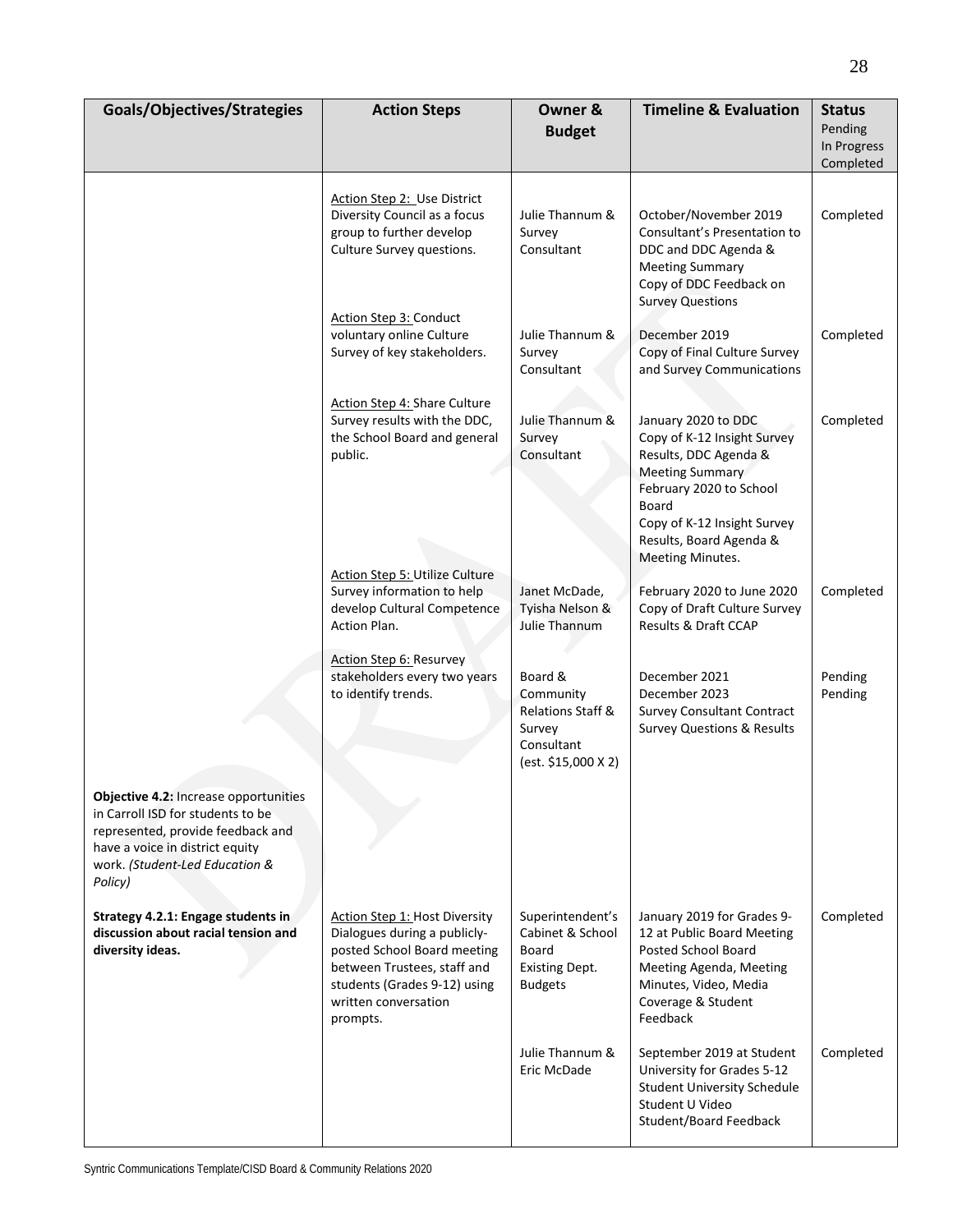| Goals/Objectives/Strategies                                                                                                                                                                                                                                                 | <b>Action Steps</b>                                                                                                                                                 | Owner &<br><b>Budget</b>                                               | <b>Timeline &amp; Evaluation</b>                                                                    | <b>Status</b><br>Pending<br>In Progress<br>Completed |
|-----------------------------------------------------------------------------------------------------------------------------------------------------------------------------------------------------------------------------------------------------------------------------|---------------------------------------------------------------------------------------------------------------------------------------------------------------------|------------------------------------------------------------------------|-----------------------------------------------------------------------------------------------------|------------------------------------------------------|
|                                                                                                                                                                                                                                                                             | Action Step 2: Visit with<br>students face-to-face at CISD<br>campuses during the school<br>day to talk about diversity,<br>inclusion and their<br>experiences with | David Faltys &<br>Eric McDade                                          | October 2018 to March<br>2019<br>Schedule of Student<br><b>Meetings</b><br><b>Informal Feedback</b> | Completed                                            |
|                                                                                                                                                                                                                                                                             | microaggressions and<br>discriminatory behaviors by<br>others.                                                                                                      |                                                                        | 2019-2020 School Year<br>Schedule of Student<br>Meetings and Informal<br>Feedback                   | Completed                                            |
|                                                                                                                                                                                                                                                                             | Action Step 3: Conduct<br>ThoughtExchange<br>engagement to seek<br>discussion topics from<br>students in grades 7-12.                                               | David Faltys &<br>Eric McDade                                          | September 2019<br>ThoughtExchange<br>Announcements & Results                                        | Completed                                            |
| Objective 4.3: Gain teacher input to<br>acknowledge staff diversity and to<br>help guide the staff development<br>design process. (Professional<br>Development)                                                                                                             |                                                                                                                                                                     |                                                                        |                                                                                                     |                                                      |
| <b>Strategy 4.3.1: Create opportunities</b><br>for teachers to provide input to the<br><b>DDC Professional Development</b><br>subcommittee into the staff<br>development process.                                                                                           | Action Step 1: Develop a<br>teacher cultural competency<br>survey/questionnaire.                                                                                    | Gina Peddy &<br><b>DDC Professional</b><br>Development<br>Subcommittee | January 2020<br>Copy of Survey<br>Questionnaire                                                     | Completed                                            |
|                                                                                                                                                                                                                                                                             | Action Step 2: Administer the<br>cultural competency<br>survey/questionnaire to<br>faculty.                                                                         | Gina Peddy &<br><b>DDC Professional</b><br>Development<br>Subcommittee | February 2020<br>PD Survey Results                                                                  | Completed                                            |
|                                                                                                                                                                                                                                                                             | Action Step 3: Analyze and<br>present data to DDC.                                                                                                                  | Gina Peddy &<br><b>DDC Professional</b><br>Development<br>Subcommittee | February 2020<br>Survey Results &<br>Presentation to DDC                                            | Completed                                            |
| GOAL 5: Propose strategies for<br>reaching cultural competence.                                                                                                                                                                                                             |                                                                                                                                                                     |                                                                        |                                                                                                     |                                                      |
| Objective 5.1: Create and execute a<br>holistic professional development<br>program that promotes awareness,<br>sensitivity and inclusion for and by the<br>entire school district, including<br>faculty, staff and the School Board at<br>CISD. (Professional Development) |                                                                                                                                                                     |                                                                        |                                                                                                     |                                                      |
| Strategy 5.1.1: Provide equity and<br>inclusion professional development<br>opportunities for all staff.                                                                                                                                                                    | <b>Action Step 1: Ensure training</b><br>includes flexible formats,<br>options and time limits.                                                                     | Gina Peddy &<br>Curriculum<br>Coordinators                             | 2020-2021 School Year<br>List of Training Options for<br><b>Teachers</b>                            | Pending                                              |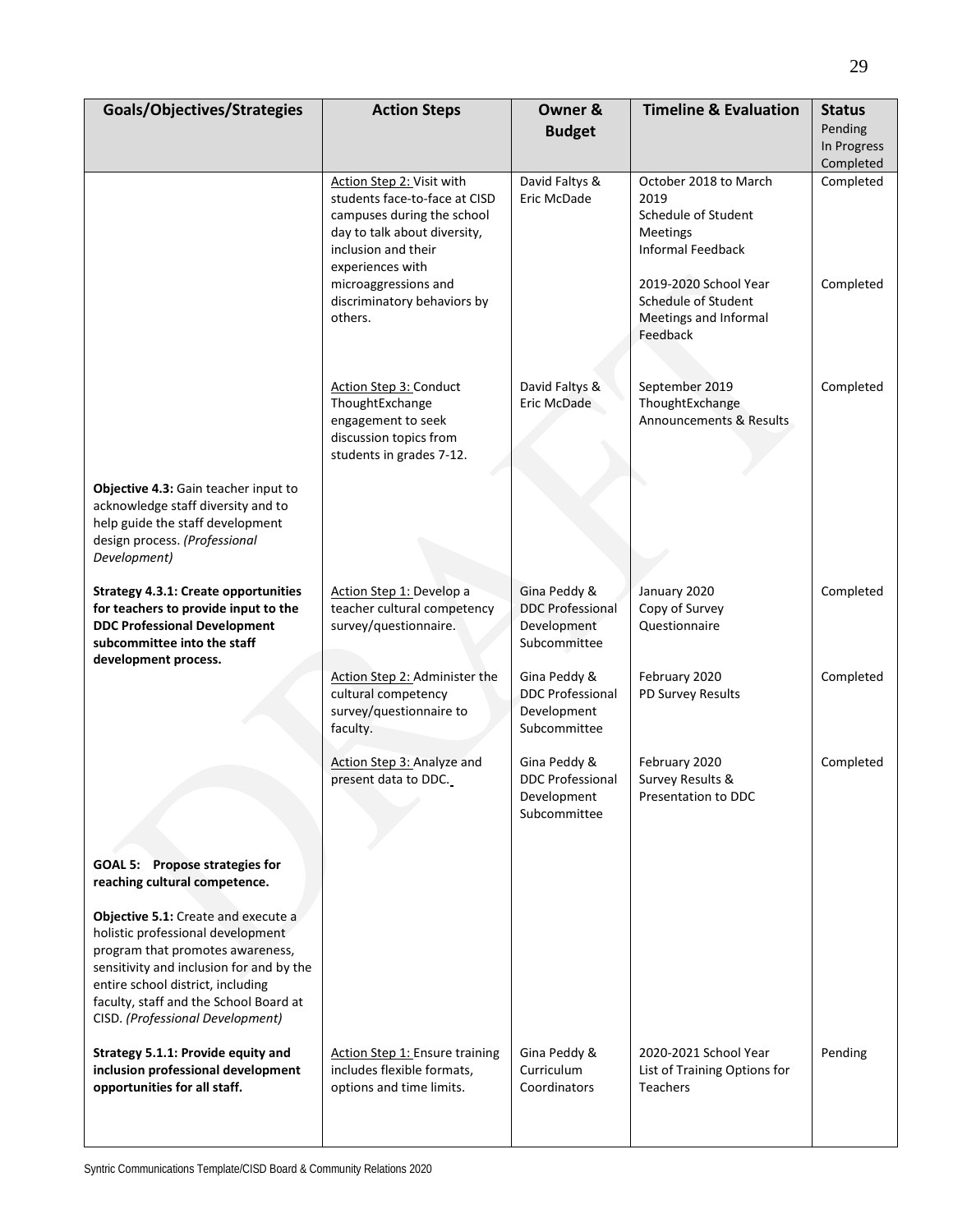| Goals/Objectives/Strategies                                                                                                                               | <b>Action Steps</b>                                                                                                                                    | Owner &<br><b>Budget</b>                                                      | <b>Timeline &amp; Evaluation</b>                                                                                                                   | <b>Status</b><br>Pending<br>In Progress<br>Completed |
|-----------------------------------------------------------------------------------------------------------------------------------------------------------|--------------------------------------------------------------------------------------------------------------------------------------------------------|-------------------------------------------------------------------------------|----------------------------------------------------------------------------------------------------------------------------------------------------|------------------------------------------------------|
|                                                                                                                                                           | Action Step 2: Make sure<br>training is instructional-level<br>appropriate.                                                                            | Janet McDade &<br>Gina Peddy                                                  | Ongoing Beginning With<br>2020-2021 School Year<br>Schedule of Meeting(s) to<br><b>Document Review</b>                                             | Pending                                              |
|                                                                                                                                                           | <b>Action Step 3: Make training</b><br>available to the public as a<br>shared responsibility.                                                          | Janet McDade &<br>Gina Peddy                                                  | Ongoing Beginning With<br>2020-2021 School Year<br><b>Public Training Options &amp;</b><br>Event<br>Schedule/Announcements<br>Participant Feedback | Pending                                              |
|                                                                                                                                                           | Action Step 4: Provide small-<br>group interaction for<br>engagement.                                                                                  | Gina Peddy &<br>Campus<br>Principals                                          | <b>Ongoing Beginning With</b><br>2020-2021 School Year<br>List of Small-Group<br>Opportunities for PD                                              | Pending                                              |
|                                                                                                                                                           | Action Step 5: Ensure that<br>training is reflective of<br>Culture Survey results.                                                                     | Janet McDade,<br>Tyisha Nelson &<br>Gina Peddy                                | Ongoing<br>Schedule of Meeting(s) to<br><b>Review Culture Survey</b><br>Results & Training(s)                                                      | Pending                                              |
|                                                                                                                                                           | Action Step 6: Establish<br>expectation that training will<br>be an extended commitment.                                                               | Janet McDade,<br>Gina Peddy &<br>Campus<br>Principals                         | Ongoing<br>Copy of Teacher<br><b>Expectations in Handbooks</b><br>& Training Communications                                                        | Pending                                              |
| <b>Objective 5.2: Reduce the number of</b><br>student discipline incidents involving<br>microaggressions and discriminatory<br>behavior. (Administration) |                                                                                                                                                        |                                                                               |                                                                                                                                                    |                                                      |
| Strategy 5.2.1: Create a systemic<br>process for consistently tracking and<br>reporting microaggressions and<br>incidents of discrimination.              | Action Step 1: Research best<br>practices to determine how<br>other districts track and<br>report microaggressions and<br>incidents of discrimination. | Director of Equity<br>and Inclusion                                           | October 2020<br>Research Documentation &<br>Findings                                                                                               | Pending                                              |
|                                                                                                                                                           | Action Step 2: Adopt<br>preferred method for<br>tracking and reporting<br>microaggressions and<br>incidents of discrimination at<br>campus level.      | Janet McDade<br>Director of Equity<br>and Inclusion &<br>Campus<br>Principals | November 2020<br>Meeting Agenda & Final<br>Reporting and Tracking<br>System                                                                        | Pending                                              |
|                                                                                                                                                           | Action Step 3: Establish<br>baseline year to quantify the<br>number of microaggressions<br>and incidents of<br>discrimination at each<br>campus.       | Janet McDade<br>with Director of<br>Equity and<br>Inclusion                   | Spring Semester Pilot<br>Program<br><b>Baseline Reporting System</b><br>by August 2021                                                             | Pending                                              |
|                                                                                                                                                           | Action Step 4: Conduct year-<br>to-year analysis to reduce the<br>total number of incidents<br>involving microaggressions                              | Janet McDade<br>with Director of<br>Equity and<br>Inclusion                   | <b>Review Incident Reports</b><br>Monthly and Compare<br>Trends Annually in May                                                                    | Pending                                              |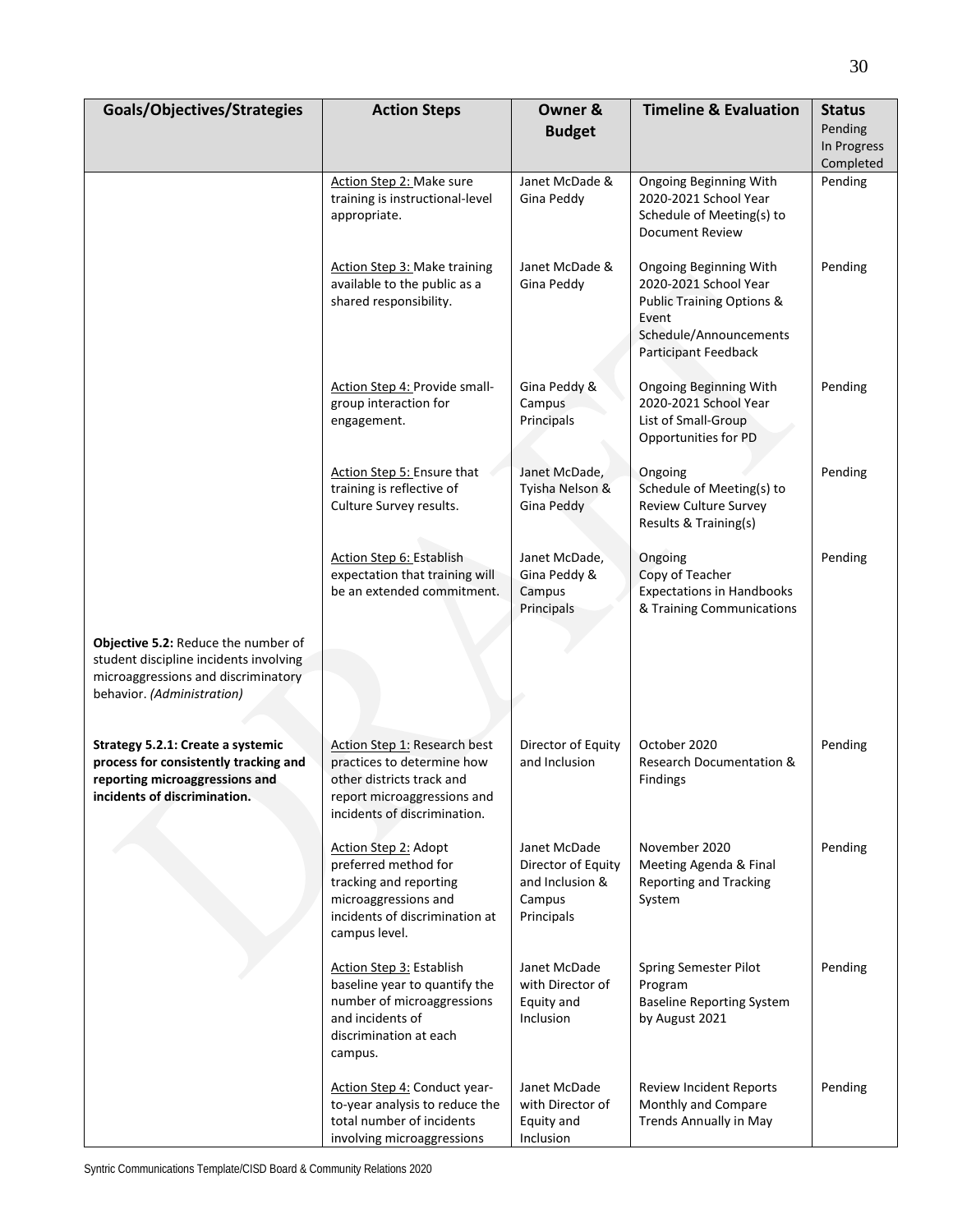| Goals/Objectives/Strategies                                                                                                                                          | <b>Action Steps</b>                                                                                                                                                                        | Owner &<br><b>Budget</b>                                                            | <b>Timeline &amp; Evaluation</b>                                                 | <b>Status</b><br>Pending |
|----------------------------------------------------------------------------------------------------------------------------------------------------------------------|--------------------------------------------------------------------------------------------------------------------------------------------------------------------------------------------|-------------------------------------------------------------------------------------|----------------------------------------------------------------------------------|--------------------------|
|                                                                                                                                                                      |                                                                                                                                                                                            |                                                                                     |                                                                                  | In Progress<br>Completed |
| Objective 5.3: Recruit, reward and<br>retain qualified, diverse professional,<br>paraprofessional and auxiliary<br>employees. (Administration)                       | and incidents of<br>discrimination by campus.                                                                                                                                              |                                                                                     | Copies of Monthly Incident<br>Reports<br>Annual Presentation of<br><b>Trends</b> |                          |
| <b>Strategy 5.3.1: Create and implement</b><br>a written HR plan with the goal of<br>increasing the number of diverse<br>staff hired in Carroll ISD.                 | Action Step 1: Research the<br>hiring practices of other area<br>school districts.                                                                                                         | Director of Equity<br>and Inclusion,<br>Lauren Wurman<br>& Personnel<br>Dept. Staff | <b>Fall 2020</b><br><b>Research Documentation</b><br>and Findings                | Pending                  |
|                                                                                                                                                                      | Action Step 2: Identify best<br>practices in recruiting,<br>rewarding and retaining<br>qualified, diverse staff.                                                                           | Director of Equity<br>and Inclusion,<br>Lauren Wurman<br>& Personnel<br>Dept. Staff | <b>Fall 2020</b><br>Research Presentation of<br><b>Best Practices</b>            | Pending                  |
|                                                                                                                                                                      | Action Step 3: Adopt written<br>HR plan designed to recruit,<br>reward and retain qualified,<br>diverse employees in each<br>category: professional,<br>paraprofessional and<br>auxiliary. | Director of Equity<br>and Inclusion,<br>Lauren Wurman<br>& Personnel<br>Dept. Staff | January 2021<br>Copy of Written HR Plan                                          | Pending                  |
| Objective 5.4: Increase the diversity<br>of teachers and staff with particular<br>focus on attracting underrepresented<br>teachers. (Teacher & Staff<br>Recruitment) |                                                                                                                                                                                            |                                                                                     |                                                                                  |                          |
| Strategy 5.4.1: Identify ways to<br>attract and recruit underrepresented<br>teaching applicants.                                                                     | Action Step 1: Identify the<br>number of underrepresented<br>applicants/hires.                                                                                                             | Lauren Wurman<br>& Personnel<br>Dept. Staff                                         | Spring 2021 Hiring Season<br><b>Historical Hiring Data</b>                       | Pending                  |
|                                                                                                                                                                      | <b>Action Step 2: Compare</b><br>results with other<br>surrounding districts.                                                                                                              | Lauren Wurman<br>& Personnel<br>Dept. Staff                                         | May 2021<br><b>Hiring Data Comparisons</b>                                       | Pending                  |
|                                                                                                                                                                      | Action Step 3: Participate in<br>job fairs at colleges with<br>more diverse applicants.                                                                                                    | Lauren Wurman,<br>Director of Equity<br>and Inclusion &<br>Campus<br>Administrators | Spring 2021 Hiring Season<br>Recruitment Schedule                                | Pending                  |
|                                                                                                                                                                      | Action Step 4: Focus on the<br>hiring of applicants with an<br>emphasis on increasing the<br>number of underrepresented<br>teachers employed by CISD.                                      | <b>District</b><br>Leadership Team                                                  | Ongoing<br>Hiring Data, DLT and<br><b>Applicant Feedback</b>                     | In-Progress              |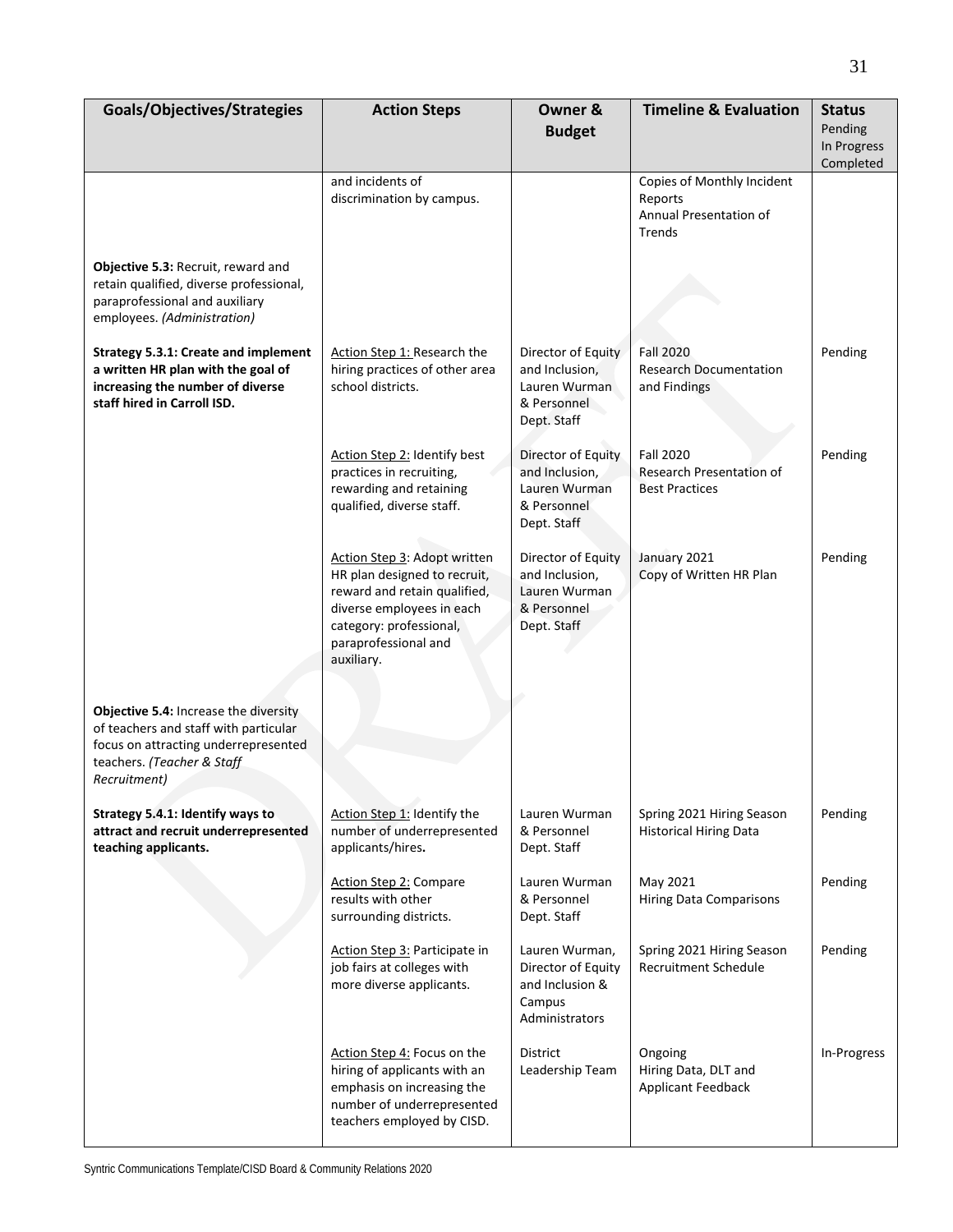| Goals/Objectives/Strategies                                                                                                                                     | <b>Action Steps</b>                                                                                                                                                         | Owner &<br><b>Budget</b>                                                                                                                                        | <b>Timeline &amp; Evaluation</b>                                                                                               | <b>Status</b><br>Pending<br>In Progress |
|-----------------------------------------------------------------------------------------------------------------------------------------------------------------|-----------------------------------------------------------------------------------------------------------------------------------------------------------------------------|-----------------------------------------------------------------------------------------------------------------------------------------------------------------|--------------------------------------------------------------------------------------------------------------------------------|-----------------------------------------|
|                                                                                                                                                                 |                                                                                                                                                                             |                                                                                                                                                                 |                                                                                                                                | Completed                               |
| <b>Objective 5.5: Increase opportunities</b><br>to grow leaders who will champion<br>equity and inclusion at their campuses<br>in Carroll ISD. (Administration) |                                                                                                                                                                             |                                                                                                                                                                 |                                                                                                                                |                                         |
|                                                                                                                                                                 | Action Step 1: Establish a job                                                                                                                                              |                                                                                                                                                                 |                                                                                                                                |                                         |
| Strategy 5.5.1: Create a Leadership &<br>Culture coach position for Carroll ISD.                                                                                | description for the Leadership<br>& Culture Coach position<br>using inhouse available staff.                                                                                | Superintendent<br>David Faltys and<br>Personnel Dept.<br>Staff                                                                                                  | <b>March 2019</b><br>Copy of Job Description                                                                                   | Completed                               |
|                                                                                                                                                                 | Action Step 2: Have<br>Superintendent<br>appoint/announce<br>Leadership & Culture Coach<br>to community/campuses.                                                           | Superintendent<br>David Faltys                                                                                                                                  | April 2019<br>Copy of School Board<br>Meeting Agenda & Notes<br>Copies of Staff & Parent<br>Communications                     | Completed                               |
|                                                                                                                                                                 | <b>Action Step 3: Create</b><br>opportunities for Leadership<br>& Culture Coach to interact<br>with students of all ages<br>about topics important to<br>students and CISD. | David Faltys, Eric<br>McDade &<br>Campus<br>Principals                                                                                                          | Ongoing<br>Schedule of Student<br>Meetings, Kindness Rallies &<br><b>Special Events</b><br><b>Feedback from Participants</b>   | In-Progress                             |
|                                                                                                                                                                 | Action Step 4: Utilize<br>Leadership & Culture Coach<br>to work with and train district<br>and campus staff members.                                                        | David Faltys, Eric<br>McDade &<br>Campus<br>Principals                                                                                                          | Ongoing<br>Schedule of Faculty<br>Meetings & Professional<br>Development Events<br><b>Feedback from Participants</b>           | In-Progress                             |
| <b>Strategy 5.5.2: Establish a Campus</b><br><b>Culture Coach Certification program</b><br>in CISD.                                                             | Action Step 1: Create<br>program framework,<br>objectives and application<br>process.                                                                                       | Eric McDade and<br>Director of Equity<br>and Inclusion                                                                                                          | August/September 2020<br>Copy of Framework,<br><b>Objectives and Application</b>                                               | Pending                                 |
|                                                                                                                                                                 | Action Step 2: Communicate<br>Campus Culture Coach<br>opportunity at each campus.                                                                                           | Eric McDade with<br>Board &<br>Community<br>Relations Dept.                                                                                                     | October 2020<br>Emails,<br>MySouthlakeNews.com and<br>eBlast                                                                   | Pending                                 |
|                                                                                                                                                                 | Action Step 3: Establish<br>stipend and budget for<br>Campus Culture Coach<br>program.                                                                                      | Eric McDade and<br>Director of Equity<br>and Inclusion<br>( \$1,500<br>ea/\$33,000 total<br>- grant pending)<br><b>Training material</b><br>program/cost<br>TBD | August/September 2020<br><b>Stipend Budget</b><br>Program Budget<br>Federal Victim's Grant-<br>Notice of Grant Award<br>(NOGA) | Pending                                 |
|                                                                                                                                                                 | Action Step 4: Interview and<br>select two Campus Culture<br>Coaches at each CISD school.                                                                                   | Eric McDade,<br>Director of Equity<br>and Inclusion &<br>Campus<br>Principals                                                                                   | November 2020<br><b>Completed Applications</b><br><b>Interview Schedule</b><br>Final CCC List                                  | Pending                                 |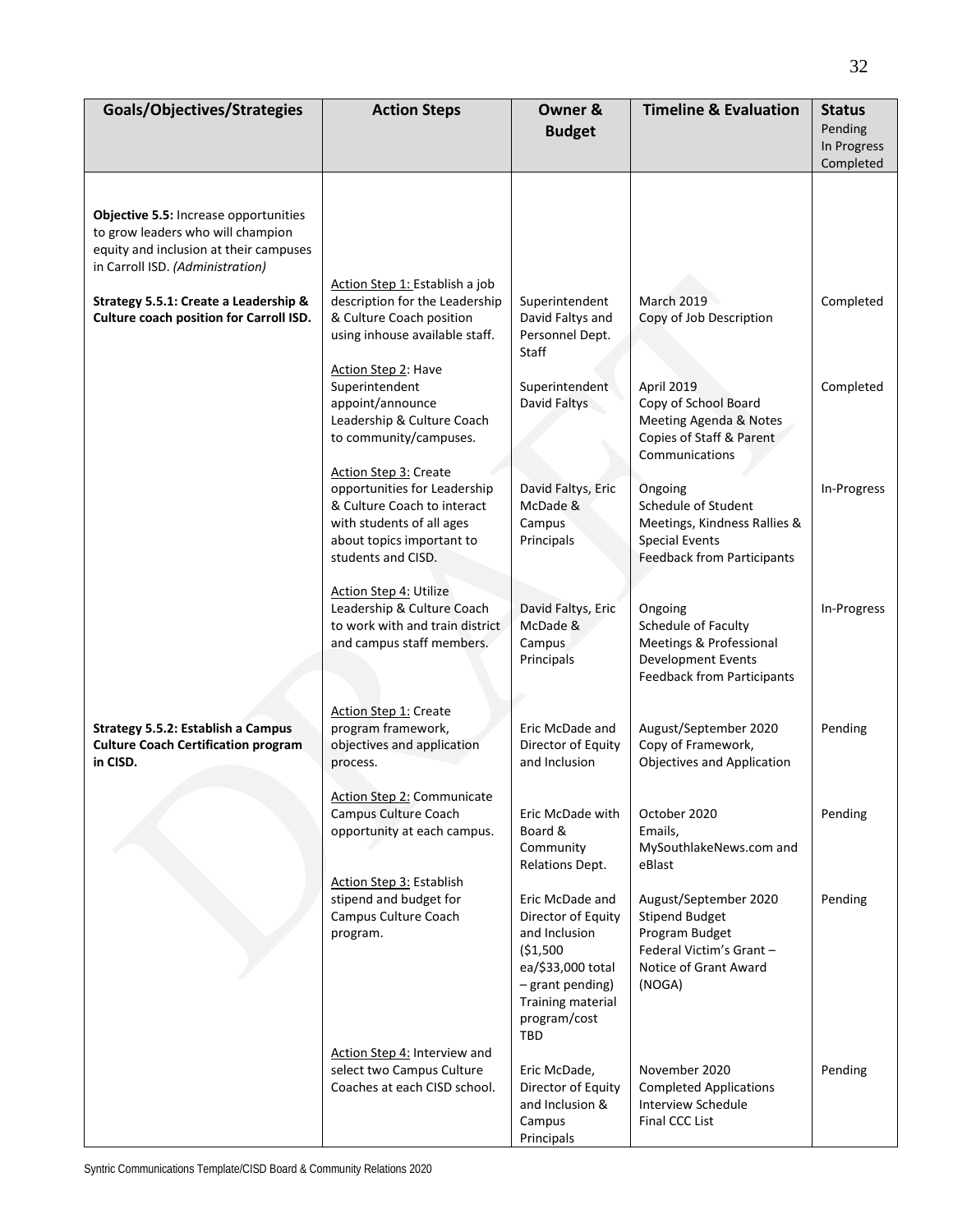| Goals/Objectives/Strategies | <b>Action Steps</b>                                                                                                                                                                       | Owner &<br><b>Budget</b>                                                    | <b>Timeline &amp; Evaluation</b>                                                                                                                                 | <b>Status</b><br>Pending<br>In Progress<br>Completed |
|-----------------------------|-------------------------------------------------------------------------------------------------------------------------------------------------------------------------------------------|-----------------------------------------------------------------------------|------------------------------------------------------------------------------------------------------------------------------------------------------------------|------------------------------------------------------|
|                             | <b>Action Step 5: Utilize Carroll</b><br>ISD's Leadership & Culture<br>Coach to help train/mentor<br>Campus Culture Coaches.                                                              | Eric McDade, &<br>CCCs                                                      | Spring 2021<br><b>Training Materials and</b><br>Presentations<br><b>Training Schedule</b><br>Sign-in Sheets<br>Participant Feedback                              | Pending                                              |
|                             | Action Step 6: Use Campus<br>Culture Coaches to champion<br>equity, inclusion and diversity<br>work as they team up to train<br>and work with colleagues on<br>their respective campuses. | Eric McDade, CCC<br>& DLT                                                   | <b>Ongoing Beginning Spring</b><br>2021<br><b>Training Materials and</b><br>Presentations<br><b>Training Schedule</b><br>Sign-in Sheets<br>Campus Staff Feedback | Pending                                              |
|                             | Action Step 7: Conduct end-<br>of-year survey at each<br>campus to collect feedback<br>on Campus Culture Coach<br>program/training.                                                       | Julie Thannum,<br>Eric McDade &<br>Campus<br>Principals                     | May 2021 (annually)<br>Survey Questionnaire &<br>Results                                                                                                         | Pending                                              |
|                             | Action Step 8: Introduce and<br>recognize Campus Culture<br>Coaches at public School<br>Board meeting.                                                                                    | David Faltys &<br>Eric McDade<br>$($1,500 -$<br>Superintendent's<br>Budget) | February 2021 (annually)<br>School Board Agenda &<br>Minutes<br>Awards<br>News Release/Coverage                                                                  | Pending                                              |
|                             |                                                                                                                                                                                           |                                                                             |                                                                                                                                                                  |                                                      |
|                             |                                                                                                                                                                                           |                                                                             |                                                                                                                                                                  |                                                      |
|                             |                                                                                                                                                                                           |                                                                             |                                                                                                                                                                  |                                                      |
|                             |                                                                                                                                                                                           |                                                                             |                                                                                                                                                                  |                                                      |